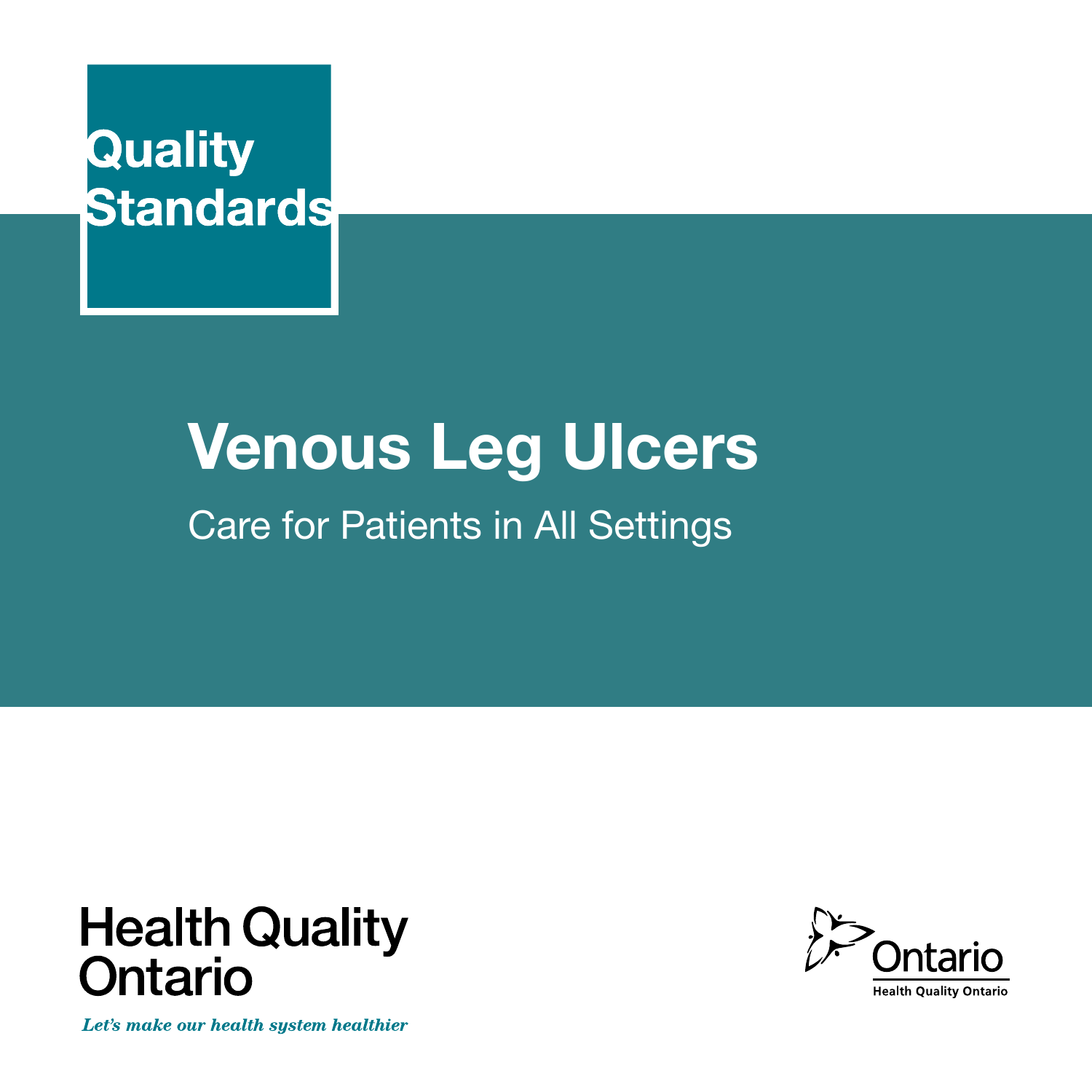# **Summary**

**This quality standard focuses on care for people who have developed or are at risk of developing a venous leg ulcer. The scope of the standard covers all settings, including primary care, home and community care, long-term care, and acute care. It also provides guidance on optimal care when a person transitions between these settings—for example, when someone is discharged from a hospital to their home or a long-term care home.**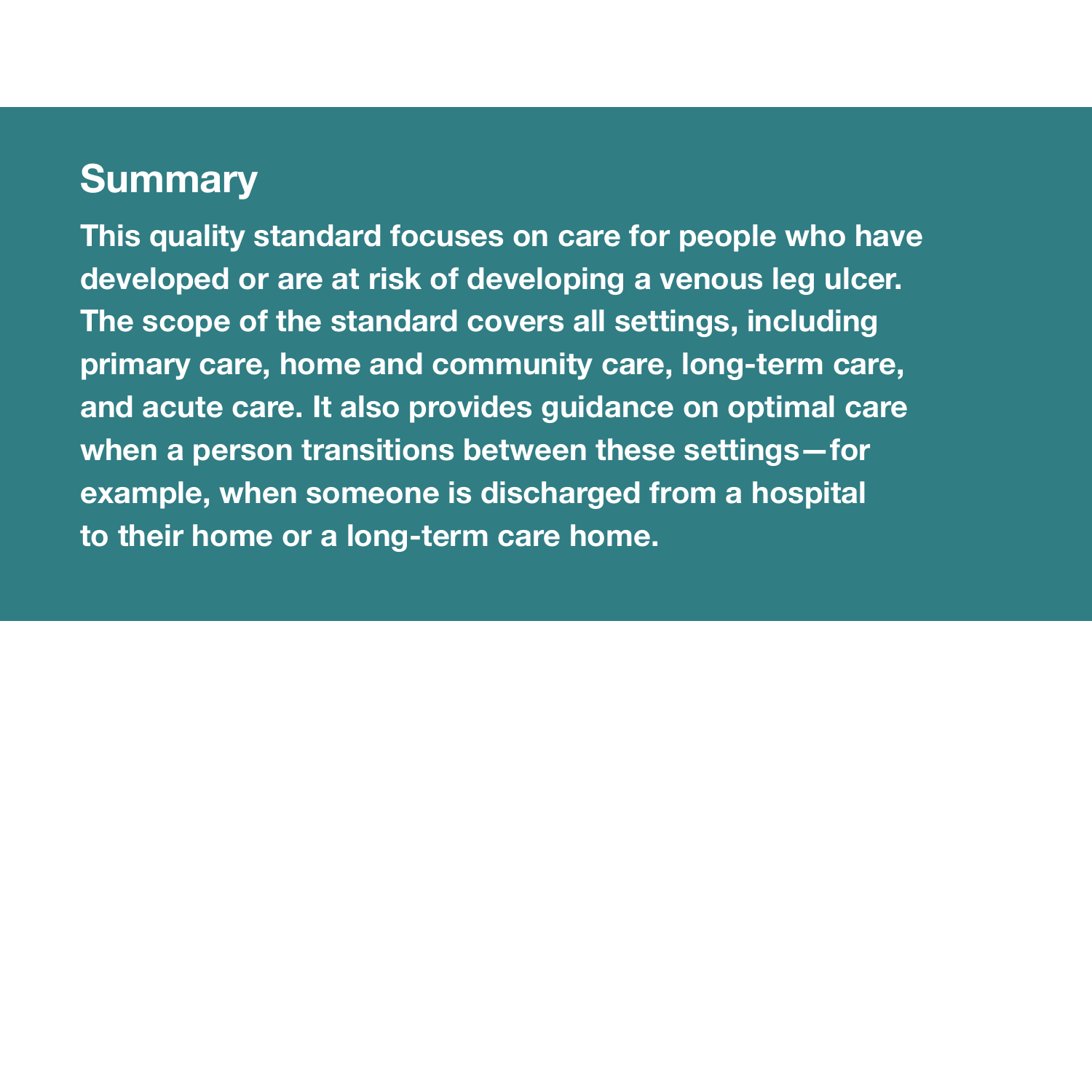# **Table of Contents**

| <b>About Quality Standards</b>                                                          |    |
|-----------------------------------------------------------------------------------------|----|
| How to Use Quality Standards                                                            | 1  |
| About This Quality Standard                                                             | 2  |
| Scope of This Quality Standard                                                          | 2  |
| Why This Quality Standard Is Needed                                                     | 2  |
| Principles Underpinning This Quality Standard                                           | 3  |
| How We Will Measure Our Success                                                         | 3  |
| <b>Quality Statements in Brief</b>                                                      | 4  |
| <b>Quality Statement 1: Screening for Peripheral Arterial Disease</b>                   | 6  |
| <b>Quality Statement 2: Patient Education and Self-Management</b>                       | 9  |
| <b>Quality Statement 3: Comprehensive Assessment</b>                                    | 12 |
| Quality Statement 4: Individualized Care Plan                                           | 16 |
| <b>Quality Statement 5: Compression Therapy</b>                                         | 19 |
| <b>Quality Statement 6: Wound Debridement</b>                                           | 23 |
| <b>Quality Statement 7: Local Infection Management</b>                                  | 25 |
| Quality Statement 8: Deep/Surrounding Tissue Infection or Systemic Infection Management | 27 |
| <b>Quality Statement 9: Wound Moisture Management</b>                                   | 30 |
| <b>Quality Statement 10: Treatment with Pentoxifylline</b>                              | 33 |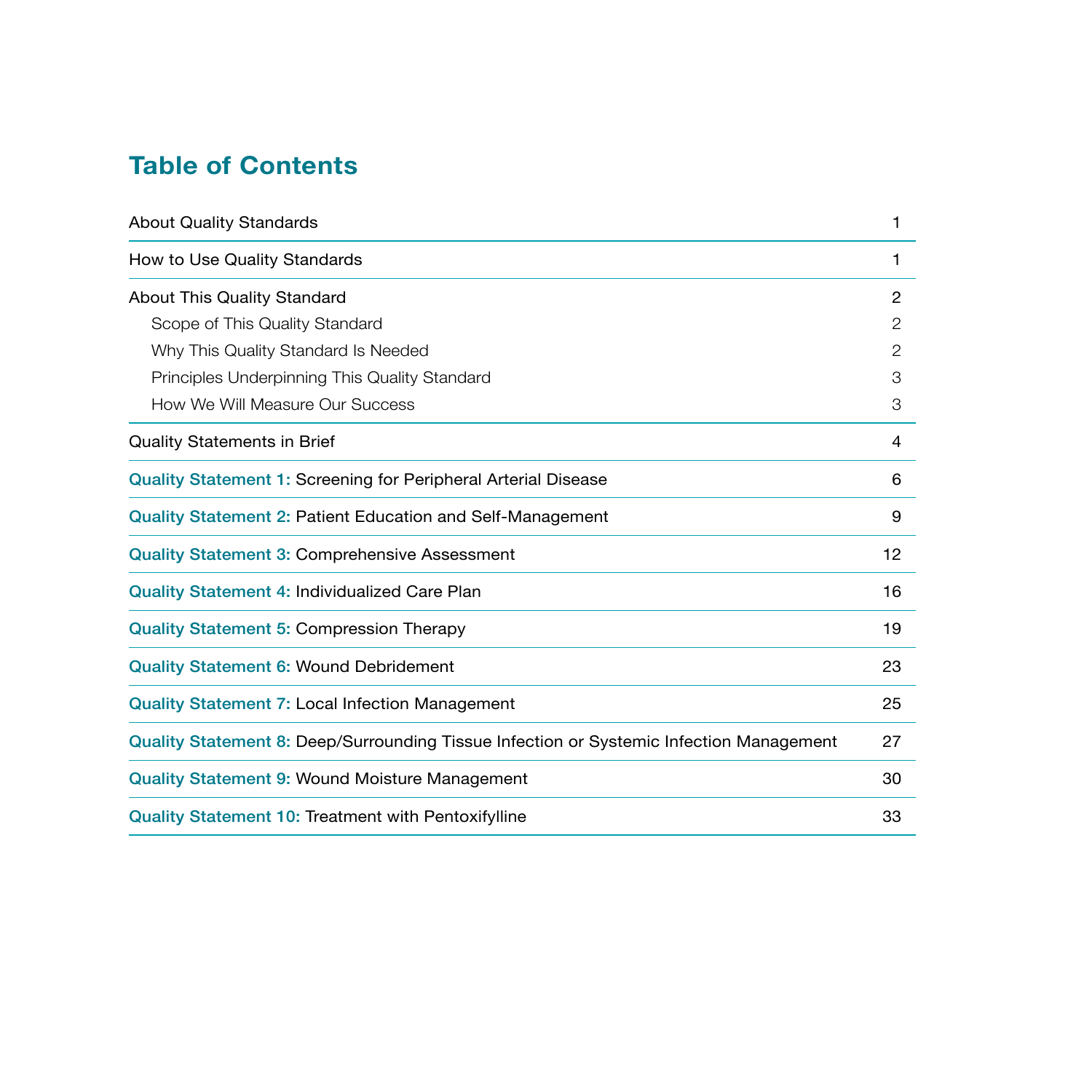#### **TABLE OF CONTENTS** CONTINUED

| <b>Quality Statement 11: Referral to Specialist</b>               | 35 |
|-------------------------------------------------------------------|----|
| Quality Statement 12: Health Care Provider Training and Education | 37 |
| <b>Quality Statement 13: Transitions in Care</b>                  | 40 |
| Acknowledgements                                                  | 43 |
| References                                                        | 45 |
| About Health Quality Ontario                                      | 47 |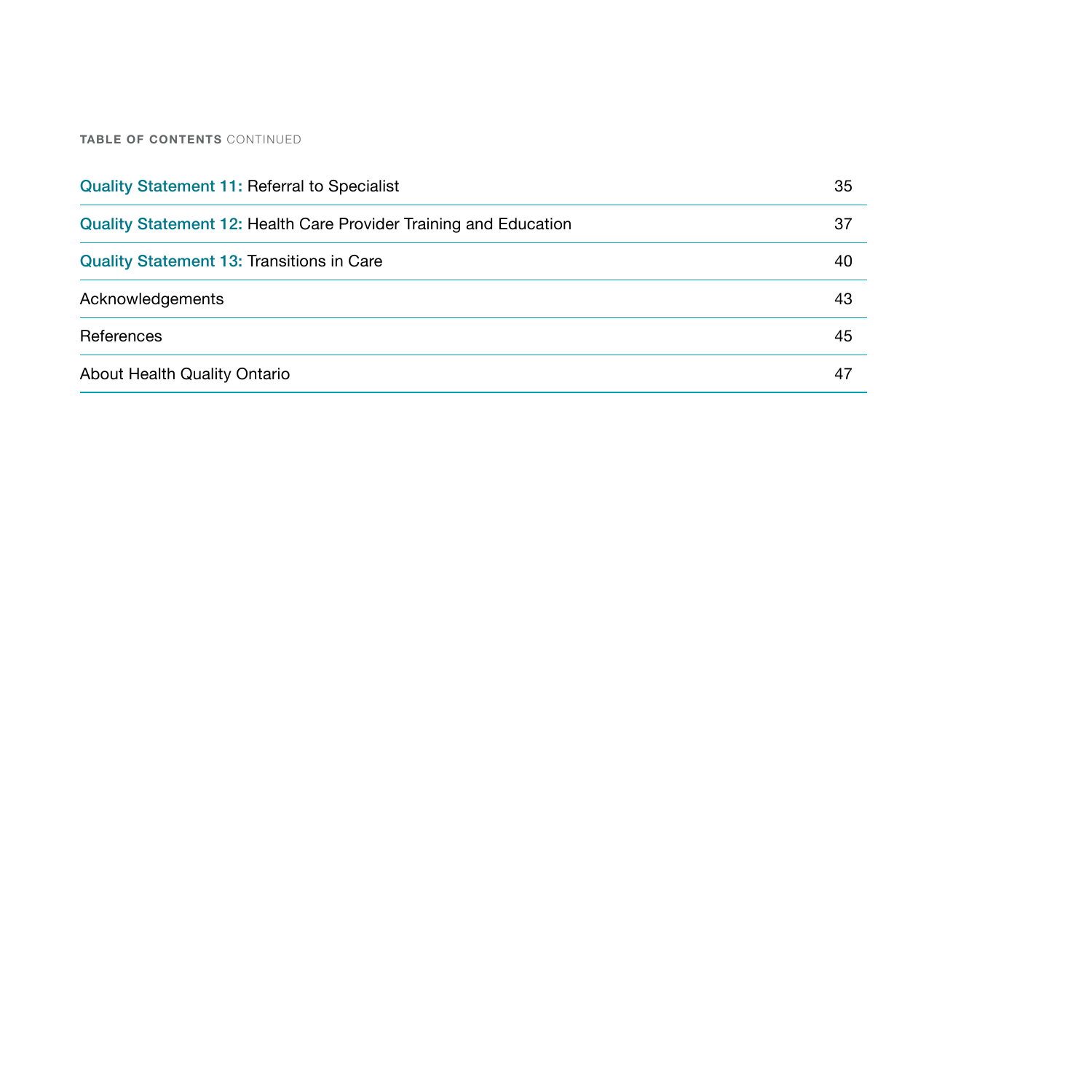# **About Quality Standards**

Health Quality Ontario, in collaboration with clinical experts, patients, residents, and caregivers across the province, is developing quality standards for Ontario.

Quality standards are concise sets of statements that will:

- Help patients, residents, families, and caregivers know what to ask for in their care
- Help health care professionals know what care they should be offering, based on evidence and expert consensus
- Help health care organizations measure, assess, and improve their performance in caring for patients

The statements in this quality standard do not override the responsibility of health care professionals to make decisions with patients, after considering each patient's unique circumstances.

# **How to Use Quality Standards**

Quality standards inform clinicians and organizations about what high-quality health care looks like. They are based on the best available evidence.

They also include indicators to help clinicians and organizations assess the quality of care they are delivering, and to identify gaps and areas for improvement. These indicators measure process, structure, and outcomes.

In addition, tools and resources to support clinicians and organizations in their quality improvement efforts accompany each quality standard.

For more information on how to use quality standards, contact: **qualitystandards@hqontario.ca.**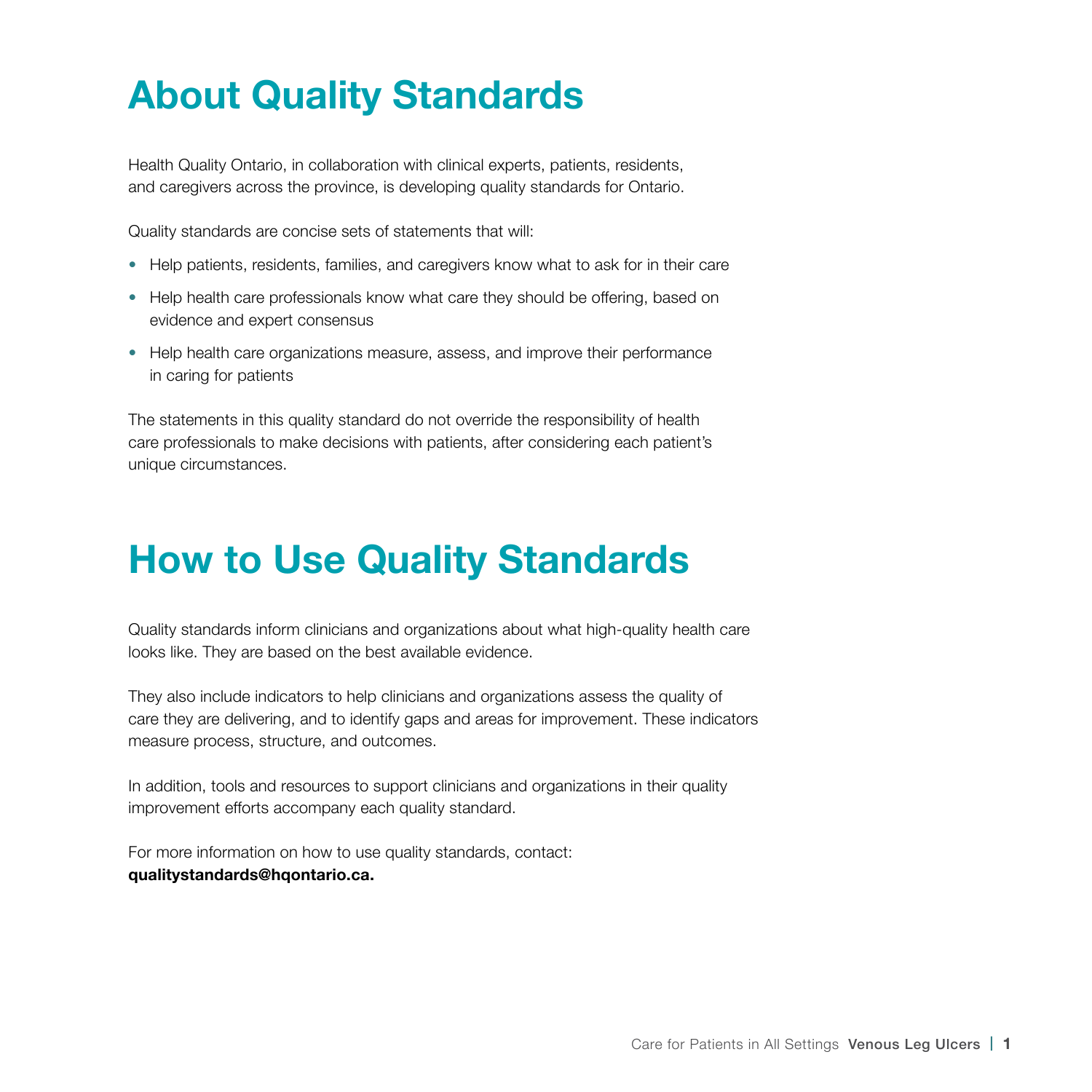# **About This Quality Standard**

## **Scope of This Quality Standard**

This quality standard focuses on care for people who have developed or are at risk of developing a venous leg ulcer. The scope of the standard covers all settings, including primary care, home and community care, long-term care, and acute care. It also provides guidance on optimal care when a person transitions between these settings—for example, when someone is discharged from a hospital to their home or a long-term care home. It is one of three quality standards related to wound care; the other two are for pressure injuries and diabetic foot ulcers.

## **Why This Quality Standard Is Needed**

Wounds represent a significant burden for patients, their caregivers and families, clinicians, and the Ontario health system, but the human and financial costs of wounds are not fully appreciated.<sup>1</sup> Leg ulcers can cause social isolation and affect a person's ability to work because of pain, treatment requirements, and frequent health care appointments.<sup>2</sup>

Most leg ulcers are venous leg ulcers (some estimate the proportion to be 80% to 90% of all leg ulcers).2 Rates of venous leg ulcers in Ontario have increased over time; the average increase in hospital discharges for venous leg ulcers across the 14 local health integration networks between 2012 and 2014 was 11% (Discharge Abstract Database, IntelliHEALTH, 2016). Recurrence rates are difficult to determine, but they are high,<sup>3</sup> with some studies specifying recurrence rates of 19% to 48% after 5 years.<sup>4</sup>

Wound care represents a significant area of opportunity for quality improvement in Ontario. There are important gaps and variations in access to services and in the quality of care received by people who have developed or are at risk of developing a venous leg ulcer. Previous efforts to improve the coordination and delivery of wound care across the province have highlighted the inconsistent application of best practice guidelines, lack of standardized documentation and tracking of wound outcome measures, and poor coordination of care.<sup>5</sup>

Based on the best available evidence and guided by expert consensus from health care professionals and people with lived experience, this quality standard addresses key areas with significant potential for quality improvement in the care of people who have developed or are at risk of developing a venous leg ulcer in Ontario. The 13 quality statements that make up this standard each provide guidance on high-quality care, with accompanying indicators to help health care professionals and organizations measure their own quality of care. Each statement also includes details on how it affects people who have developed or are at risk of developing a venous leg ulcer, their caregivers, health care professionals, and health care services at large.

*Note: In this quality standard, the term* patient *includes community care clients and residents of long-term care homes.*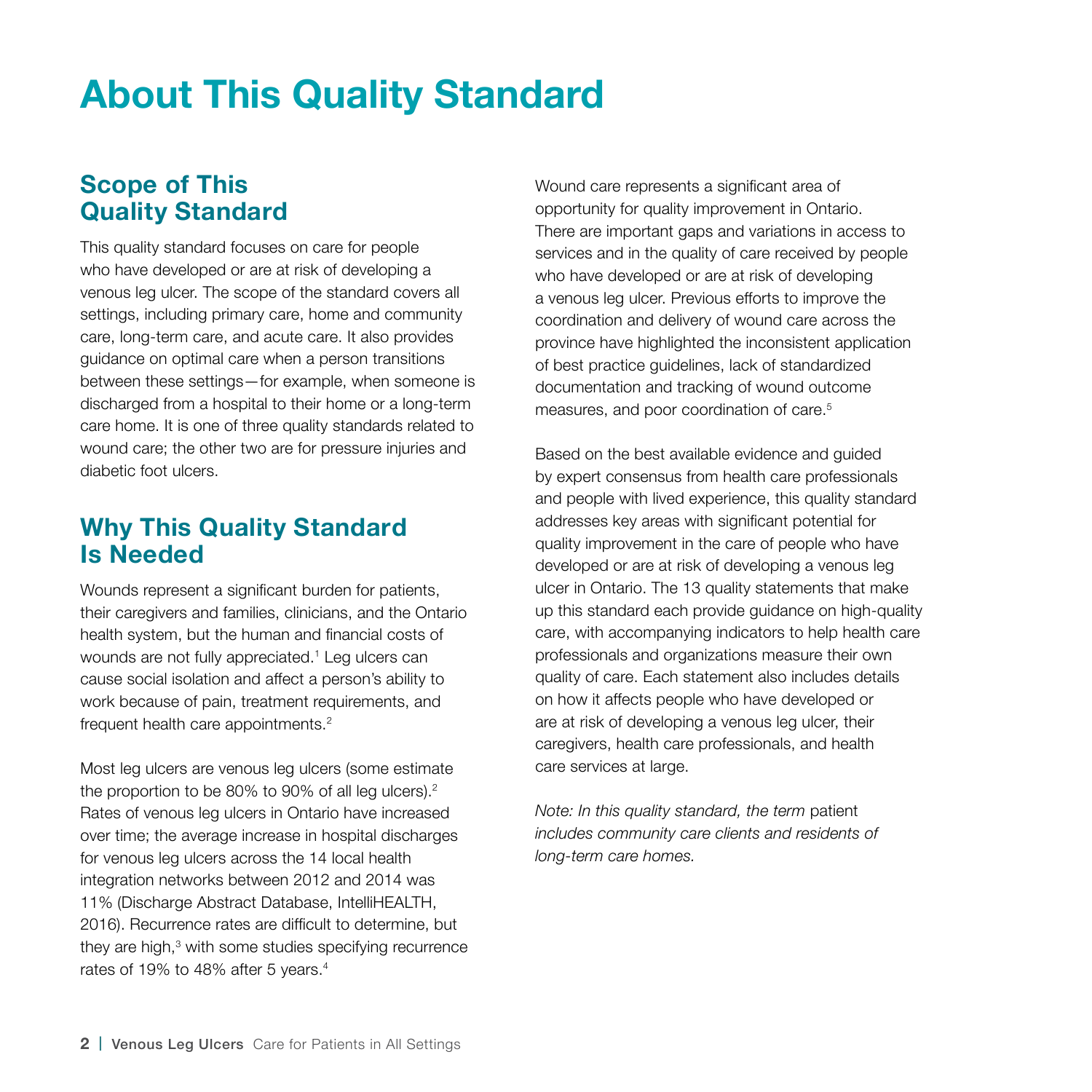## **Principles Underpinning This Quality Standard**

This quality standard is underpinned by the principles of respect and equity.

People who have developed or are at risk of developing a venous leg ulcer should receive services that are respectful of their rights and dignity and that promote self-determination.

A high-quality health system is one that provides good access, experience, and outcomes for all Ontarians, no matter where they live, what they have, or who they are.

People who have developed or are at risk of developing a venous leg ulcer are provided service that is respectful of their gender, sexual orientation, socioeconomic status, housing, age, background (including self-identified cultural, ethnic, and religious background), and disability.

## **How We Will Measure Our Success**

We have set a limited number of objectives for this quality standard as a whole, and we have mapped these objectives to indicators to measure its success. In addition, each quality statement within this quality standard is accompanied by one or more indicators to measure the successful implementation of the statement.

- Percentage of patients with a new venous leg ulcer in a 6-month period (incidence)
- Percentage of patients with a venous leg ulcer in a 6-month period (prevalence)
- Percentage of patients with a closed venous leg ulcer in a 12-week period
- Percentage of patients with a healed venous leg ulcer who were diagnosed with a secondary venous leg ulcer within 1 year (recurrence)
- Percentage of patients with a venous leg ulcer who had a diagnosed wound infection in a 6-month period
- Percentage of patients with a venous leg ulcer in a 12-month period who reported high satisfaction with the care provided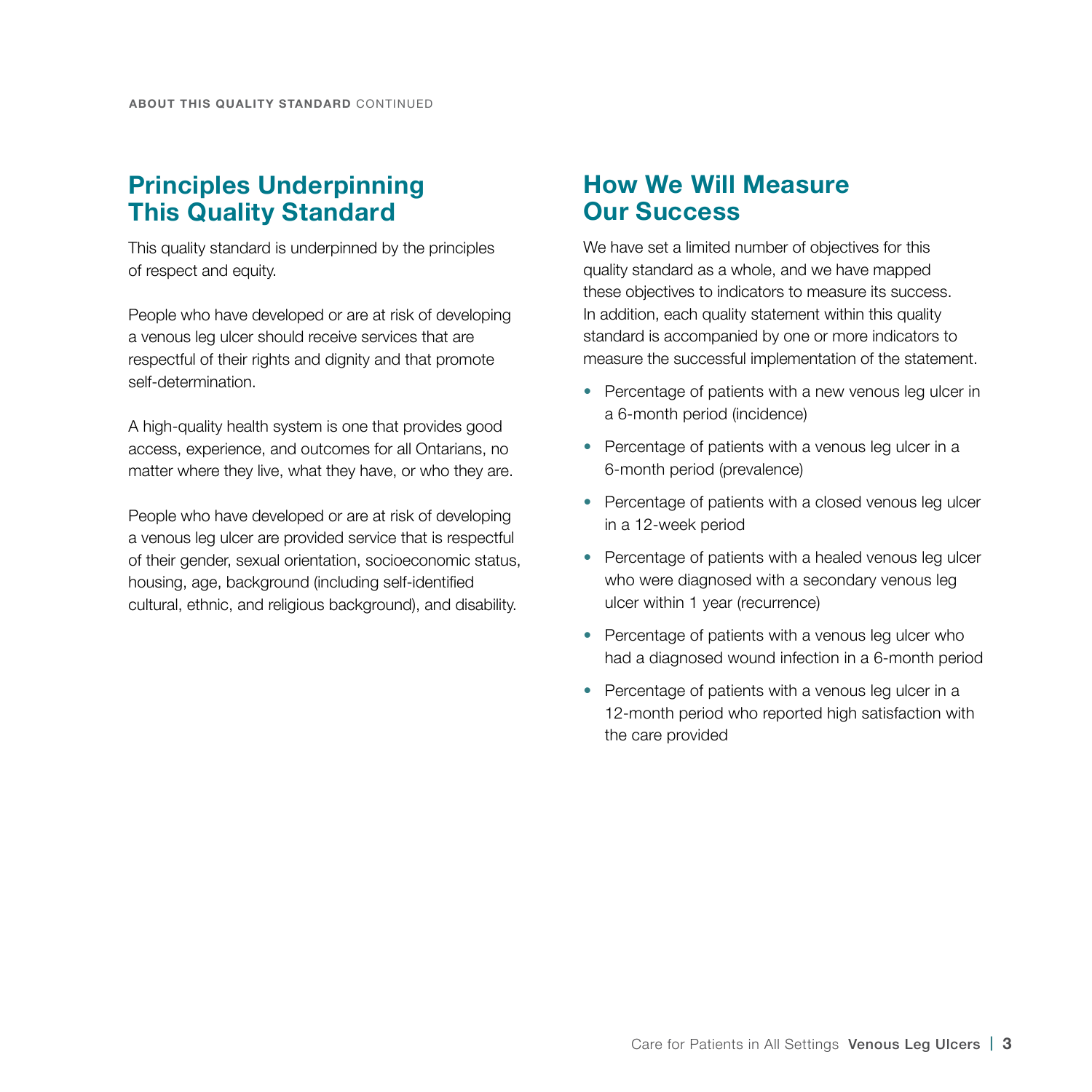# **Quality Statements in Brief**

### QUALITY STATEMENT 1: **Screening for Peripheral Arterial Disease**

People with a suspected venous leg ulcer are screened for peripheral arterial disease using the ankle-brachial pressure index (ABPI) or an alternative such as the toe-brachial pressure index (TBPI) if ABPI is not possible. Screening is conducted by a trained health care professional during the initial comprehensive assessment and at regular intervals (at least every 12 months) thereafter.

### QUALITY STATEMENT 2: **Patient Education and Self-Management**

People who have developed or are at risk of developing a venous leg ulcer, and their families or caregivers, are offered education about venous leg ulcers and who to contact for early intervention when needed.

#### QUALITY STATEMENT 3: **Comprehensive Assessment**

People with a venous leg ulcer undergo a comprehensive assessment conducted by a health care professional trained in leg ulcer assessment and treatment, to determine the healing potential of the wound. This assessment informs the individualized care plan.

#### QUALITY STATEMENT 4: **Individualized Care Plan**

People with a venous leg ulcer have a mutually agreed-upon individualized care plan that identifies patient-centred concerns and is reviewed and updated regularly.

### QUALITY STATEMENT 5: **Compression Therapy**

People who have developed or are at risk of developing a venous leg ulcer are offered compression therapy that is applied by a trained individual based on the results of the assessment and patient-centred goals of care.

### QUALITY STATEMENT 6: **Wound Debridement**

People with a venous leg ulcer have their wound debrided if it is determined as necessary in their assessment, and if it is not contraindicated. Debridement is carried out by a trained health care professional using an appropriate method.

#### QUALITY STATEMENT 7: **Local Infection Management**

People with a venous leg ulcer and a local infection receive appropriate treatment, including antimicrobial and non-antimicrobial interventions.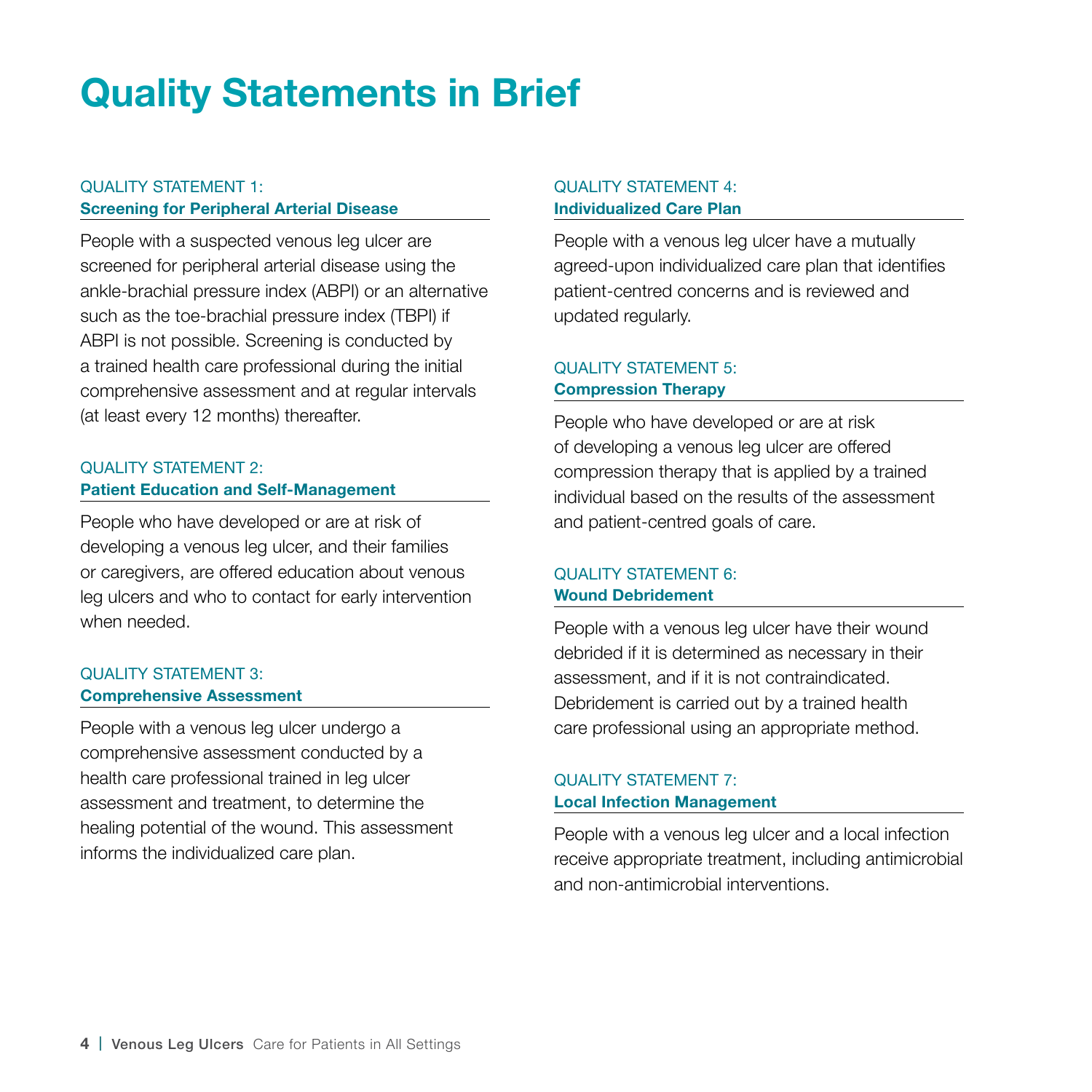### QUALITY STATEMENT 8: **Deep/Surrounding Tissue Infection or Systemic Infection Management**

People with a venous leg ulcer and a suspected deep/surrounding tissue infection or systemic infection receive urgent assessment (within 24 hours of initiation of care) and systemic antimicrobial treatment.

### QUALITY STATEMENT 9: **Wound Moisture Management**

People with a venous leg ulcer receive wound care that maintains the appropriate moisture balance or moisture reduction in the wound bed.

#### QUALITY STATEMENT 10: **Treatment with Pentoxifylline**

People with large, slow-healing venous leg ulcers are assessed for appropriateness for pentoxifylline in combination with compression therapy.

#### QUALITY STATEMENT 11: **Referral to Specialist**

People with a venous leg ulcer that is atypical, or that fails to heal and progress within 3 months despite optimal care, are referred to a specialist.

#### QUALITY STATEMENT 12: **Health Care Provider Training and Education**

People who have developed or are at risk of developing a venous leg ulcer receive care from health care providers with training and education in the assessment and treatment of venous leg ulcers.

### QUALITY STATEMENT 13: **Transitions in Care**

People with a venous leg ulcer who transition between care settings have a team or provider who is accountable for coordination and communication to ensure the effective transfer of information related to their care.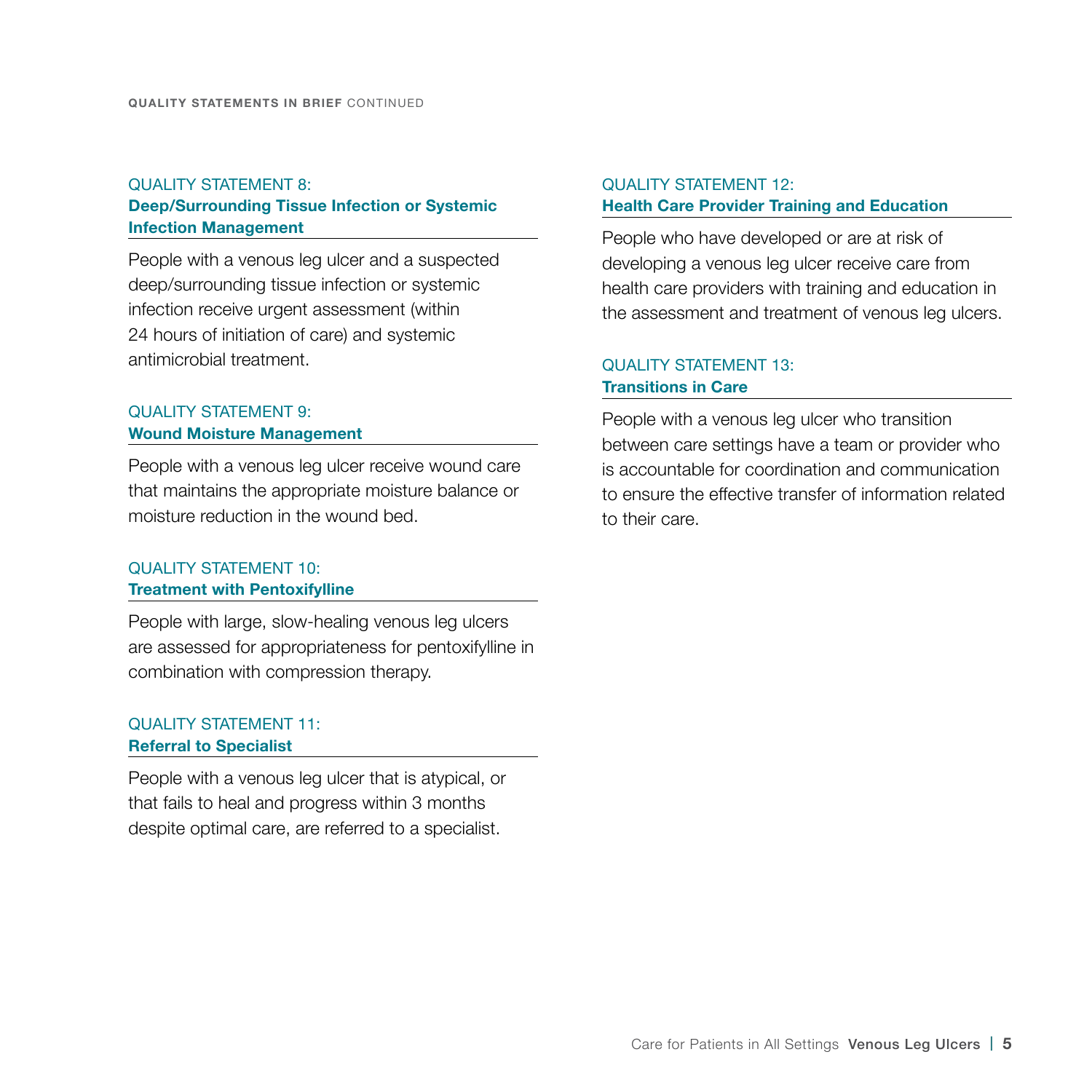# **Screening for Peripheral Arterial Disease**

**People with a suspected venous leg ulcer are screened for peripheral arterial disease using the ankle-brachial pressure index (ABPI) or an alternative such as the toe-brachial pressure index (TBPI) if ABPI is not possible. Screening is conducted by a trained health care professional during the initial comprehensive assessment and at regular intervals (at least every 12 months) thereafter.**

## **Background**

Prior to treatment, it is crucial to determine the cause and type of leg ulcer, because arterial and venous leg ulcers require different approaches to treatment and management. For example, compression therapy is an appropriate treatment for venous ulcers (see Quality Statement 5) but may not be appropriate or safe for arterial leg ulcers, depending on the severity of the arterial disease. Approximately 15% to 25%

of people with venous leg ulcers will also have peripheral arterial disease.6 Measurement of ABPI using Doppler ultrasound is the most common way to identify the presence of arterial disease; however, the test should be conducted by trained health care providers, and the results may be unreliable if people have calcification or diabetes.<sup>3</sup>

Sources: Australian Wound Management Association, New Zealand Wound Care Society, 2011<sup>3</sup> | Registered Nurses' Association of Ontario, 2007<sup>9</sup> | Society for Vascular Surgery and the American Venous Forum, 2014<sup>6</sup> | Wound Ostomy and Continence Nurses Society, 2011<sup>2</sup>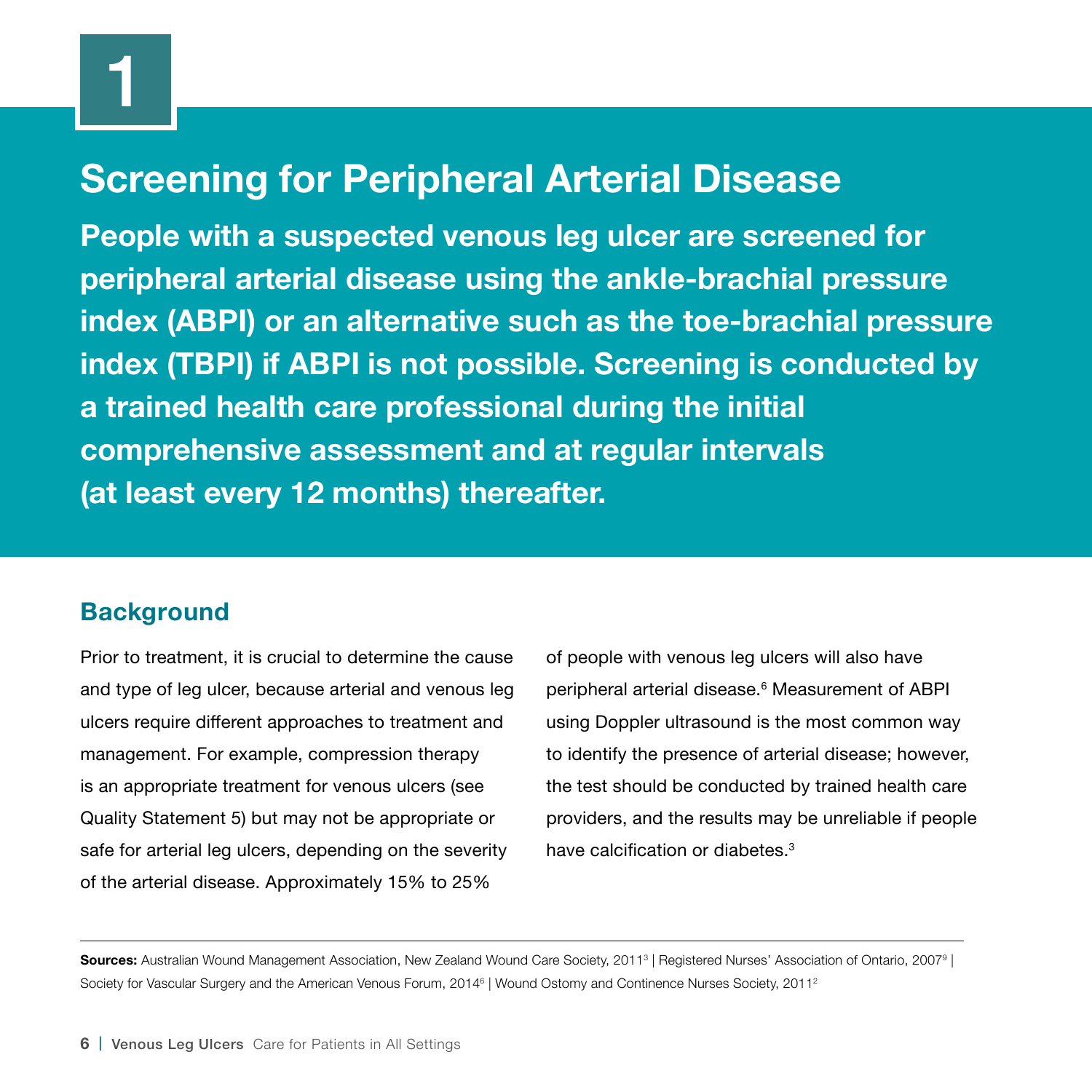

## For Patients

If your health care professional thinks you might have a leg ulcer, you should have a test for peripheral arterial disease at least once a year. The results will determine what type of treatment you should have, such as compression therapy.

## For Clinicians

Conduct ABPI or alternative testing to screen for the presence of peripheral arterial disease if you suspect that someone has a venous leg ulcer. This should be done during the initial comprehensive assessment and at appropriate intervals thereafter to determine and ensure the appropriate treatment.

## For Health Services

Ensure that tools, systems, processes, and resources are in place to support clinicians in conducting ABPI or alternative testing to screen for the presence of peripheral arterial disease when they suspect that someone has a venous leg ulcer. This includes providing access to training programs and materials.

### **DEFINITIONS USED WITHIN THIS QUALITY STATEMENT**

#### **Ankle-brachial pressure index**

A vascular test that can be used to determine if there is sufficient arterial blood flow in the leg.

- ABPI of less than or equal to 0.9 at rest is a cut-off point for peripheral arterial disease<sup>6</sup>
- ABPI of less than or equal to 0.5 is usually an indication of critical limb ischemia<sup>6</sup>
- ABPI greater than 1.37 (range of 1.23 to 1.48 ) suggests possible arterial calcification

#### **Alternative testing**

This includes TBPI if ABPI is not accurate or feasible (i.e., cannot be tolerated owing to pain or the location of the ulcer).

#### **Regular intervals**

Every 12 months, or more often if there is a change in the signs and symptoms of peripheral arterial disease.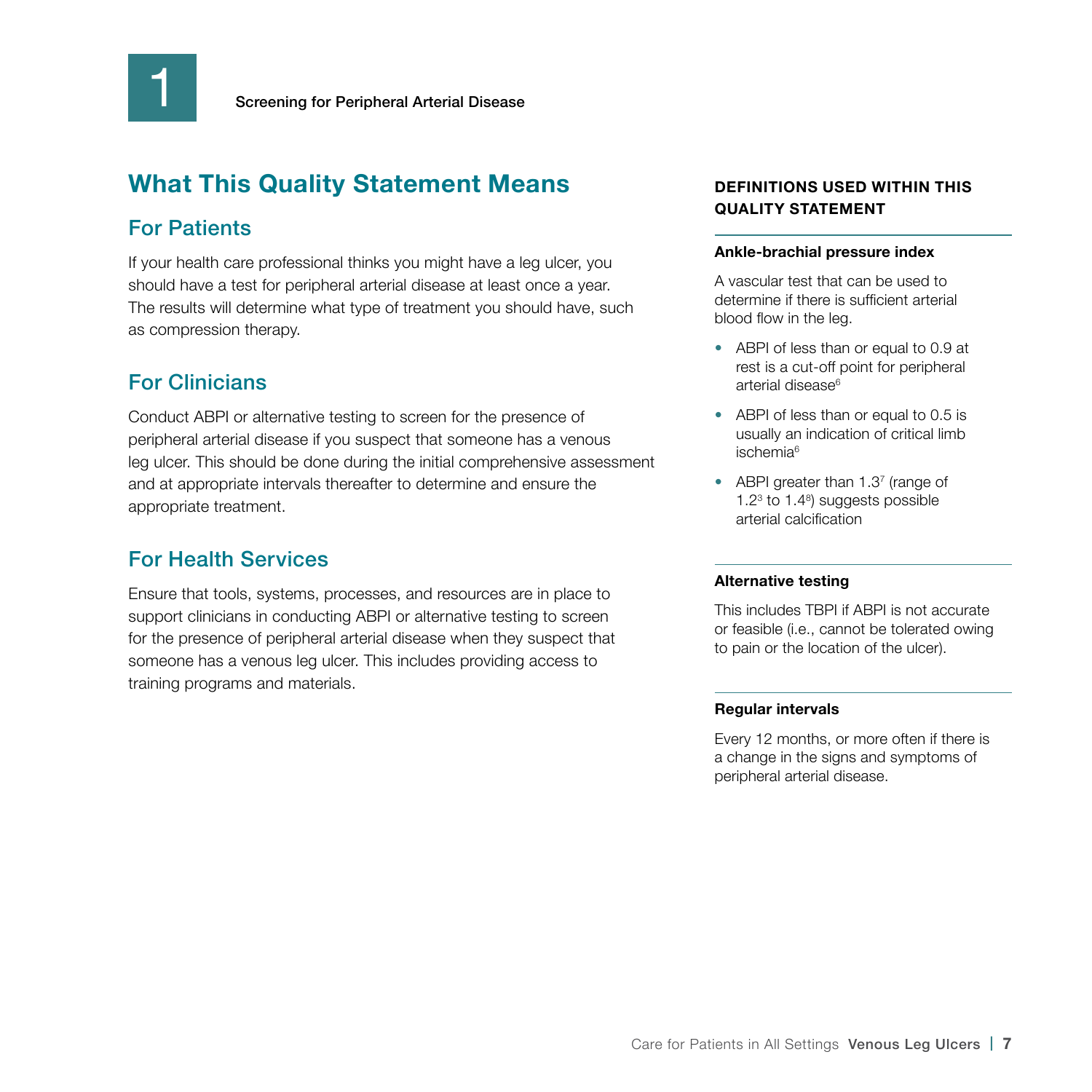# **Quality Indicators**

## Process Indicators

Percentage of people with a suspected venous leg ulcer who are screened for peripheral arterial disease using the ABPI or an alternative such as the TBPI during their initial comprehensive assessment

- Denominator: number of people with a suspected venous leg ulcer
- Numerator: number of people in the denominator who are screened for peripheral arterial disease using the ABPI or an alternative such as the TBPI during their initial comprehensive assessment
- Data source: local data collection

Percentage of people with a non-healing venous leg ulcer who have been reassessed for peripheral arterial disease using the ABPI or an alternative such as the TBPI in the previous 12 months or more often

- Denominator: number of people with a non-healing venous leg ulcer for more than 12 months
- Numerator: number of people in the denominator who have been reassessed for peripheral arterial disease using the ABPI or an alternative such as the TBPI in the previous 12 months or more often (if there is a change in the signs and symptoms of peripheral arterial disease)
- Data source: local data collection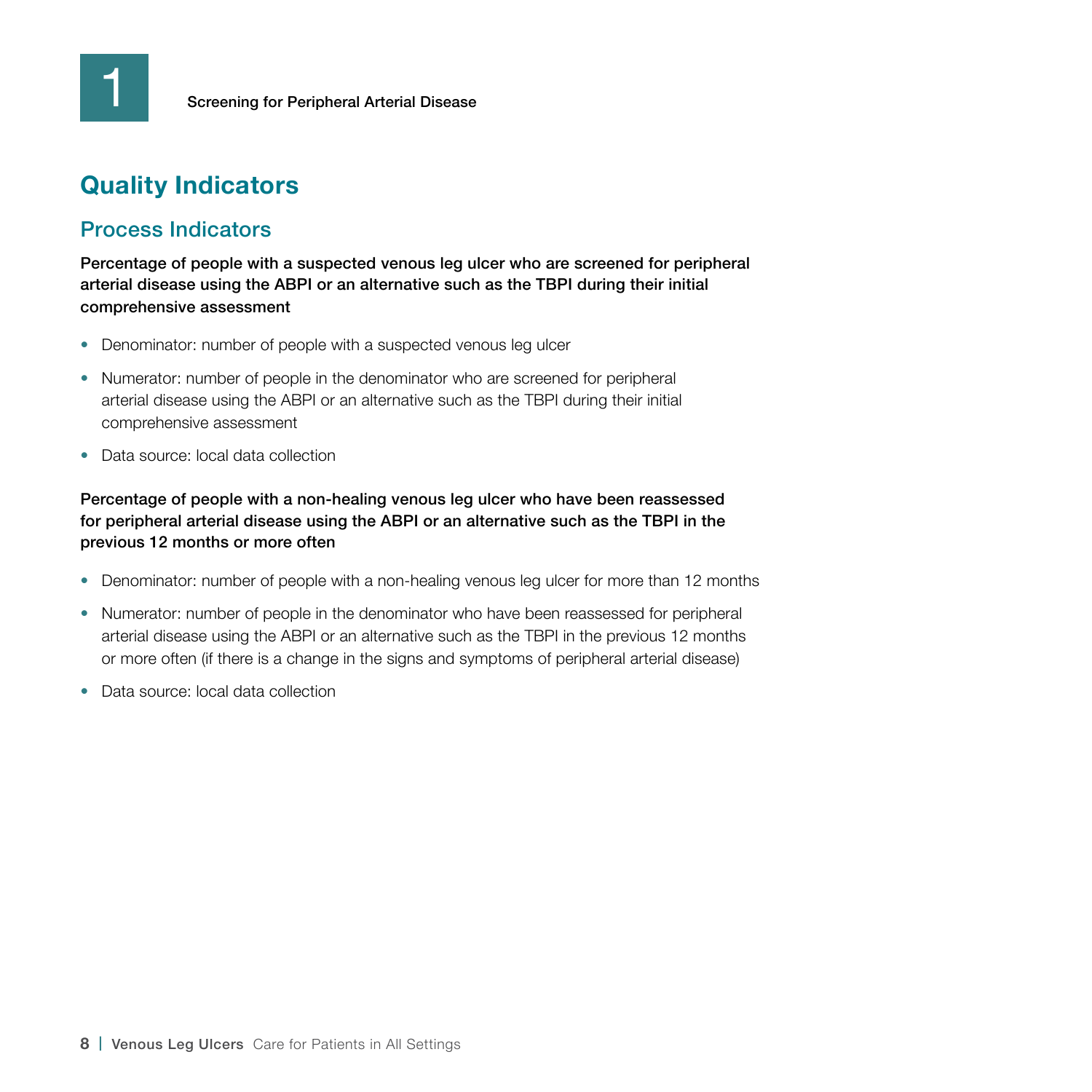# **Patient Education and Self-Management**

**People who have developed or are at risk of developing a venous leg ulcer, and their families or caregivers, are offered education about venous leg ulcers and who to contact for early intervention when needed.**

## **Background**

Providing education to people who have developed or are at risk of developing a venous leg ulcer, along with their families and caregivers, can enable them to play an active role in self-examination and care. People involved in self-management can help prevent an initial ulcer, detect the signs and symptoms of an ulcer early on, monitor current ulcers to determine if they are getting worse, and prevent recurrent ulceration. Adherence to prevention and management strategies such as compression therapy, exercise, and leg elevation,

can positively affect healing times and prevent recurrence.3 To support adherence, people with leg ulcers need to receive information about these interventions, including how to implement them.<sup>3</sup> Educational materials should be offered in both oral and written formats $^{\rm 3}$  and be tailored to a person's language and education level where possible. The content of the education will vary depending on the needs of the patient, focusing on prevention and/or treatment.

**Sources:** Australian Wound Management Association, New Zealand Wound Care Society, 2011<sup>3</sup> | Registered Nurses' Association of Ontario, 2007<sup>9</sup> | Society for Vascular Surgery and the American Venous Forum, 2014<sup>6</sup> | Wound Ostomy and Continence Nurses Society, 2011<sup>2</sup>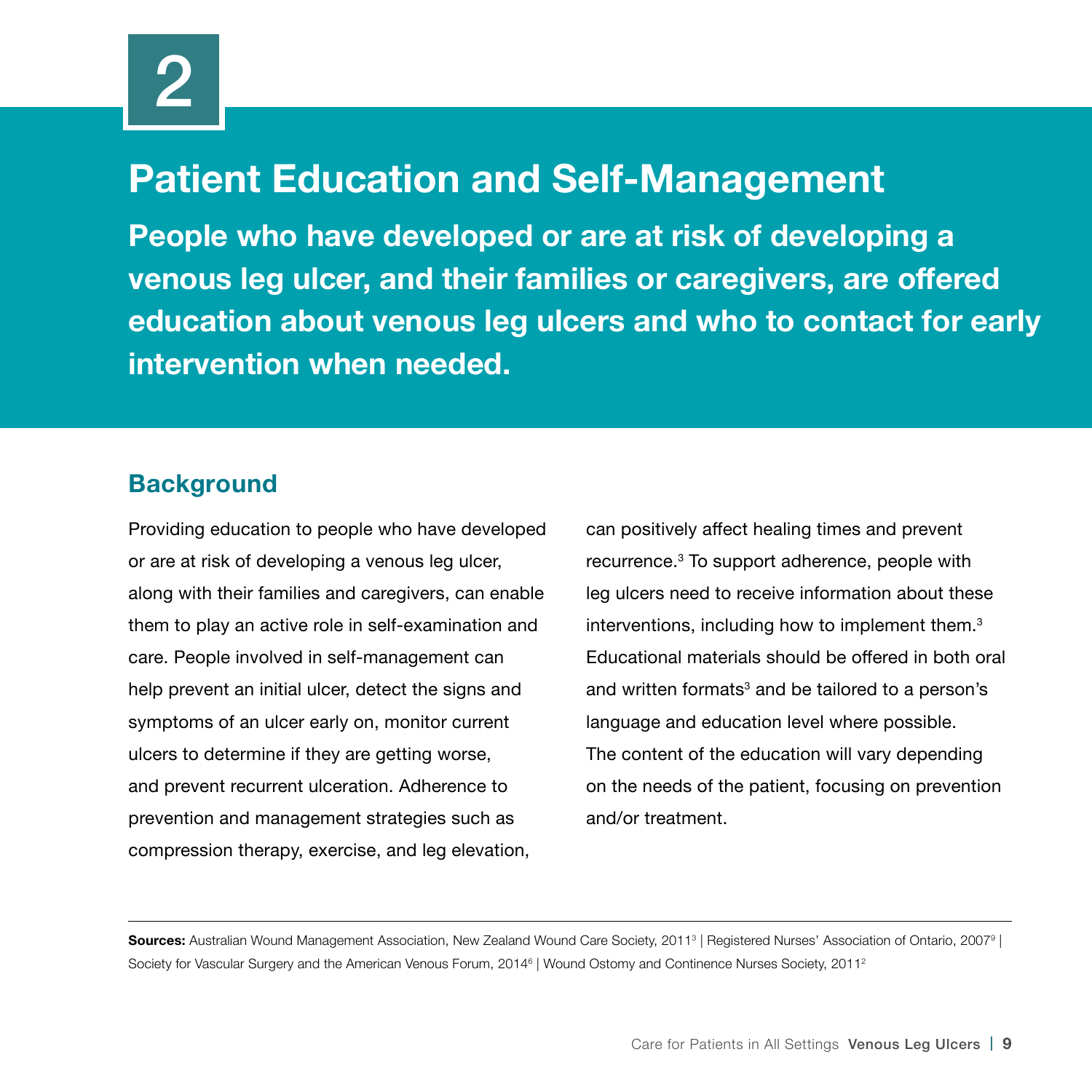## For Patients

If you have a leg ulcer or are at risk for developing one, you and your family or caregiver should be taught about leg ulcers and who to contact for help.

## For Clinicians

Offer people who have developed or are at risk of developing a venous leg ulcer, and their families and caregivers, education about leg ulcers and who to contact for early intervention when needed.

## For Health Services

Ensure the availability of educational materials on venous leg ulcers for people who have developed or are at risk of developing leg ulcers, and their families and caregivers.

### **DEFINITIONS USED WITHIN THIS QUALITY STATEMENT**

#### **Risk factors**

People are at a higher risk of developing a venous leg ulcer if they have signs and symptoms of venous disease<sup>10</sup> and:

- Have had a previous leg ulcer
- Have a family history of venous disease, leg ulcers, or varicose veins
- Have a history of thrombophilia, venous thromboembolism, or phlebitis
- Have had trauma or injury or major surgery to the leg
- Have had multiple pregnancies
- Are obese
- Have a sedentary occupation and lifestyle (people who stand or sit for long periods of time throughout the day)
- Have impaired/limited calf muscle pump function and restricted ankle range of motion

#### **Education**

This should be collaborative and interactive. The content will vary depending on the need of the patient, focusing on prevention and/or treatment, and may include the following topics:

• Information about how venous leg ulcers develop and the symptoms a patient might experience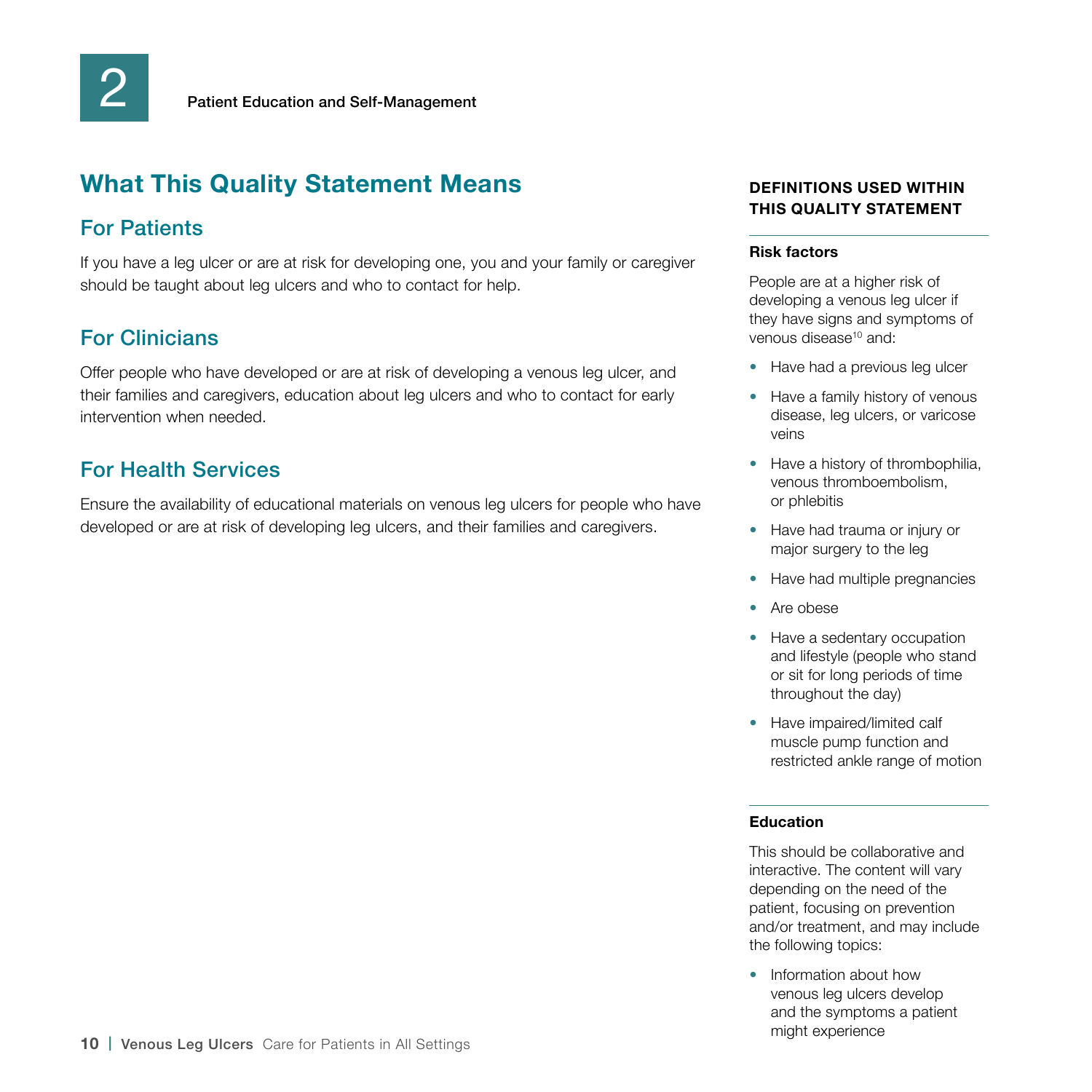

# **Quality Indicators**

### Process Indicator

Percentage of people who have developed or are at risk of developing a venous leg ulcer who, along with their families and caregivers, are offered education about venous leg ulcers and who to contact for early intervention when needed

- Denominator: number of people who have developed a venous leg ulcer
- Numerator: number of people in the denominator who, along with their families and caregivers, are offered education (such as printed materials, video presentations and in-person resource/instruction) about how to prevent foot complications, how to monitor for the signs and symptoms of foot complications, and who to contact for early intervention when needed.
- Data source: local data collection

### Structural Indicator

Availability of materials that provide education about venous leg ulcers for people who have developed or are at risk of developing a venous leg ulcer, along with their families

#### **DEFINITIONS USED WITHIN THIS QUALITY STATEMENT**

#### **Education (continued)**

- The importance of compression therapy, including wearing the stocking or bandage every day and the potential consequences of discontinuing compression therapy
- Devices that may assist in applying and removing compression therapy
- The importance of leg elevation and exercise (particularly to strengthen calf muscles. improve calf muscle pump function, ensure proper gait, and improve ankle range of motion), nutrition and weight management, skin care, and avoiding trauma
- Seeking early intervention and who to contact at the signs of swelling, skin discolouration (including redness), or abnormal skin sensations
- Managing comorbidities such as diabetes
- How to access support groups that may provide education and psychosocial support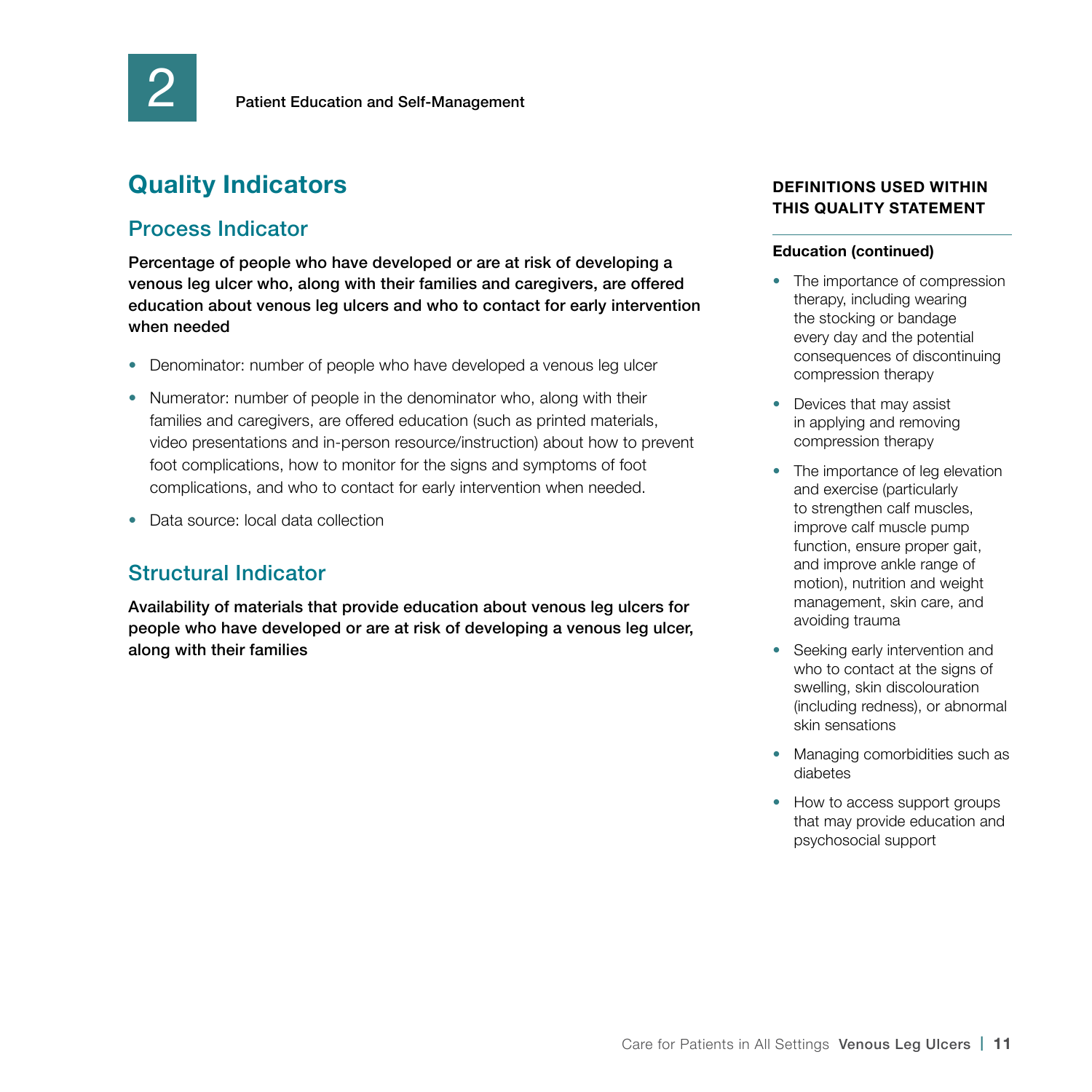# **Comprehensive Assessment**

**People with a venous leg ulcer undergo a comprehensive assessment conducted by a health care professional trained in leg ulcer assessment and treatment, to determine the healing potential of the wound. This assessment informs the individualized care plan.**

## **Background**

A comprehensive assessment helps identify causative and contributing factors, supports accurate diagnosis, and informs treatment and management. The results of the assessment help to determine the healability of the ulcer (ulcers may be classified as healable, maintenance, or non-healable) and informs a corresponding approach to optimal wound care and management.<sup>11</sup> Healable wounds

have adequate blood supply and can be healed if the underlying cause is addressed and treated. Maintenance wounds have healing potential, but barriers are present that may prevent healing (such as lack of access to appropriate treatments and poor adherence to treatment). Non-healable wounds are not likely to heal because of non-treatable causes or illnesses.11

**Sources:** Australian Wound Management Association, New Zealand Wound Care Society, 2011<sup>3</sup> | Registered Nurses' Association of Ontario, 2007<sup>9</sup> | Society for Vascular Surgery and the American Venous Forum, 2014<sup>6</sup> | Wound Ostomy and Continence Nurses Society, 2011<sup>2</sup>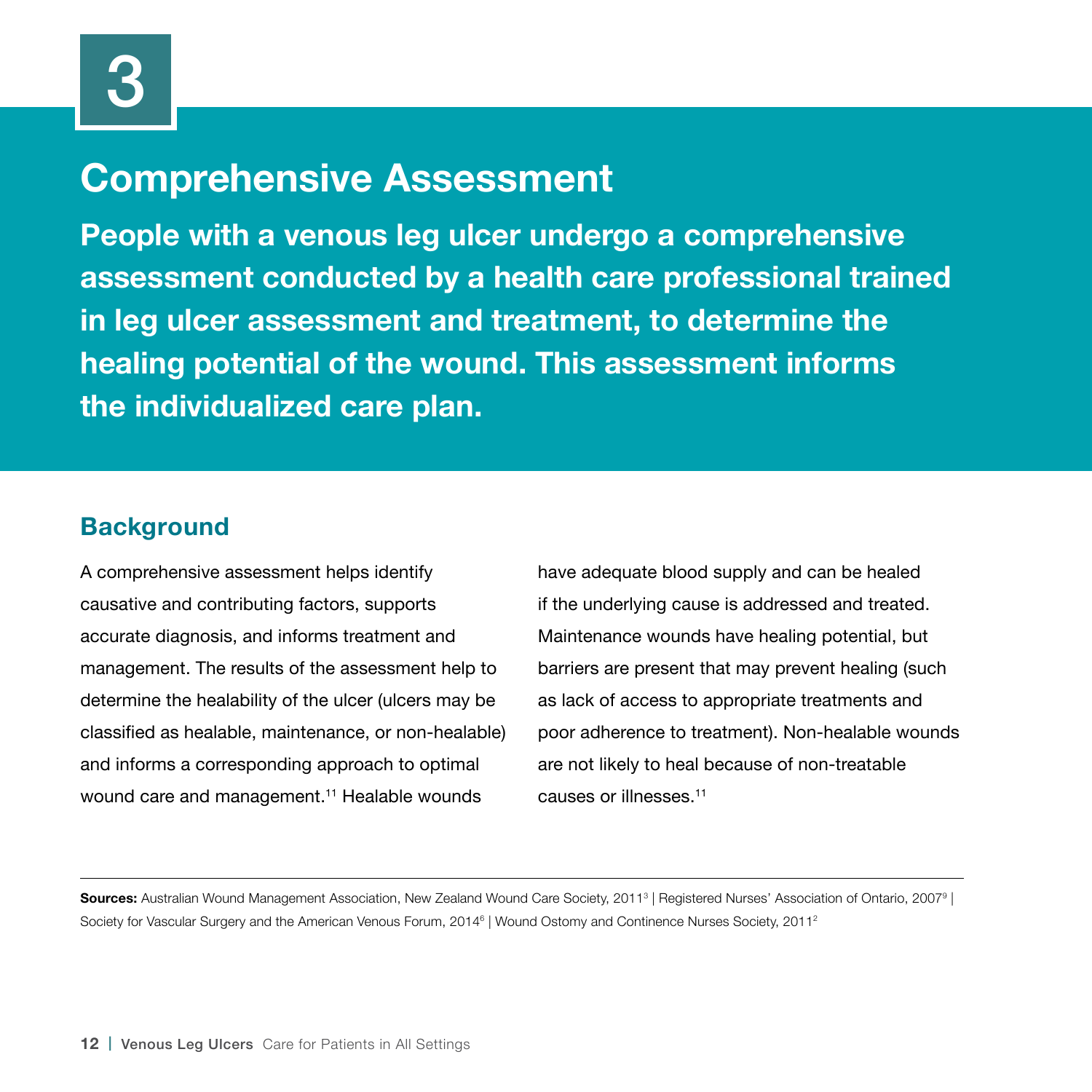

**BACKGROUND** CONTINUED

Comprehensive assessment also provides an opportunity to determine risk factors for recurrence, which is important given the high rate of recurrence of venous leg ulcers. Reassessment should be carried out at regular intervals to support ongoing management and monitoring of the healing process (optimal healing is characterized by a 25% reduction in size after 1 month).<sup>3</sup>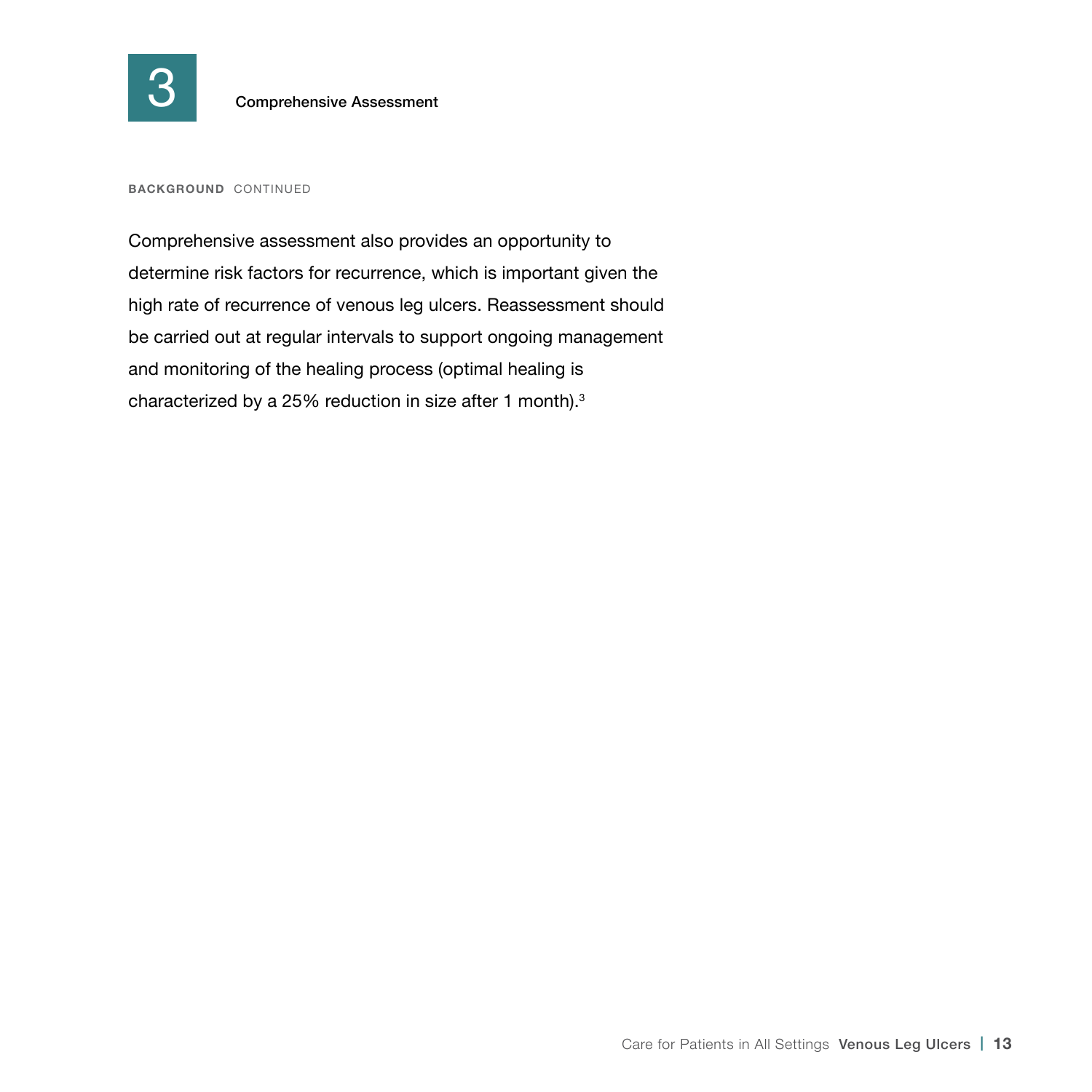## For Patients

If you have a leg ulcer, you should have a full assessment. Your health care team will want to learn more about your health history, concerns, and preferences. They should also examine your legs and feet, including any wounds you have. They will use this information to develop a care plan with you.

## For Clinicians

Carry out a comprehensive assessment for people with a venous leg ulcer to determine the healing potential of the wound. The results should inform their individualized care plan.

### For Health Services

Ensure that tools, systems, processes, and resources are in place to help clinicians assess people with a venous leg ulcer. This includes providing the time required for a full assessment and ensuring access to assessment tools.

## **Quality Indicators**

### Process Indicators

Percentage of people with a venous leg ulcer who have a comprehensive assessment at first presentation, conducted by a health care professional trained in leg ulcer assessment and treatment, to determine the healing potential of the wound

- Denominator: number of people with a venous leg ulcer
- Numerator: number of people in the denominator who have a comprehensive assessment at first presentation, conducted by a health care professional trained in leg ulcer assessment and treatment, to determine the healing potential of the wound
- Data source: local data collection

#### **DEFINITIONS USED WITHIN THIS QUALITY STATEMENT**

#### **Comprehensive assessment**

This includes the following components, at a minimum:

- A comprehensive health history to identify risk factors (see definitions under Quality Statement 2)
- Pain history and characteristics
- Medication history
- Nutritional assessment
- Psychosocial assessment
- Screening for peripheral arterial disease (ankle-brachial pressure index or toe-brachial pressure testing if ankle-brachial pressure index is not possible)
- Physical examination of the limb(s):
	- Functional ability, including ankle range of motion and calf muscle pump function
	- Skin perfusion
	- Skin changes (including colour and temperature)
	- Pedal pulses
	- Swelling of the calf, thigh, and ankle
	- Signs and symptoms of infection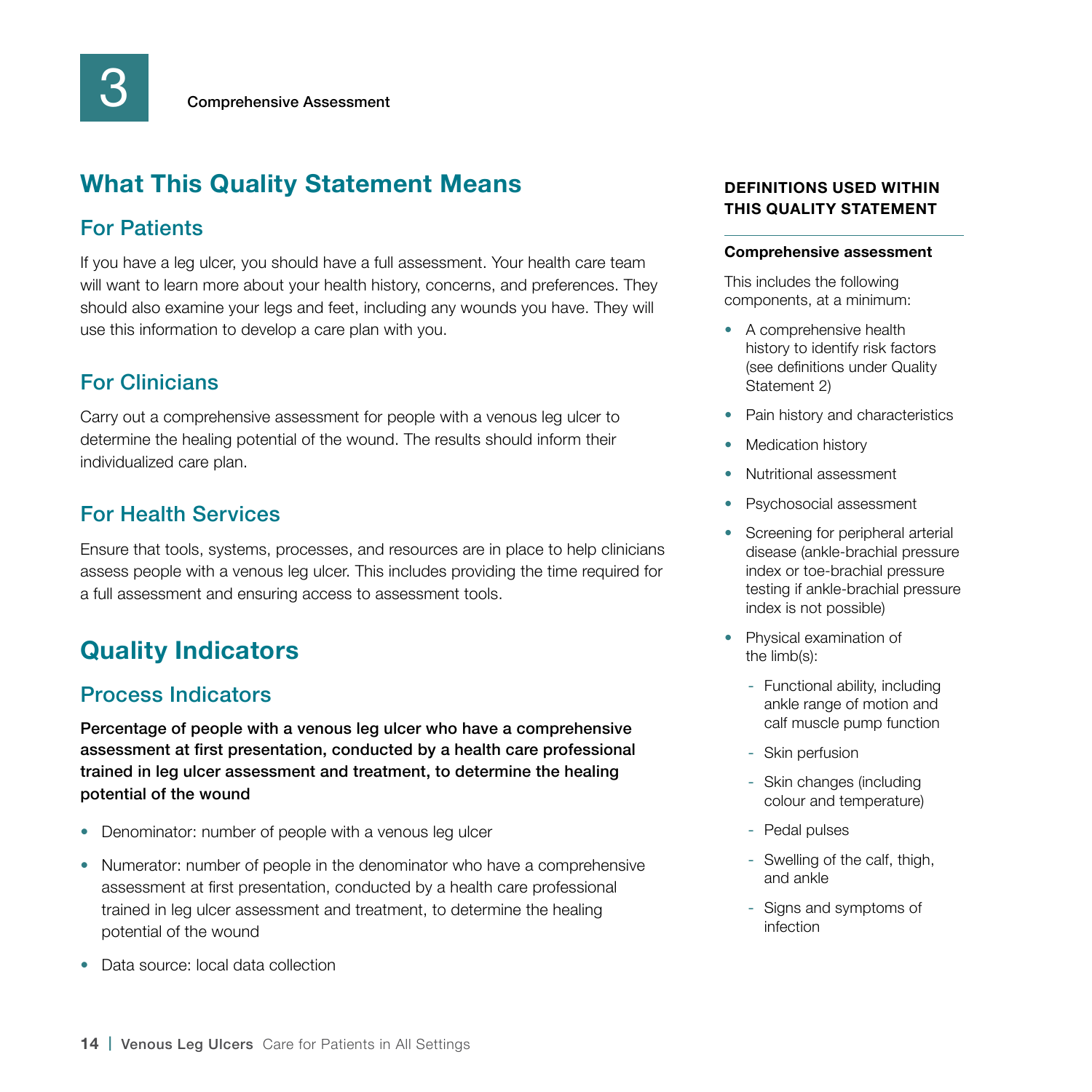

#### **PROCESS INDICATORS** CONTINUED

Percentage of people with a venous leg ulcer who have a comprehensive assessment at each transition, conducted by a health care professional trained in leg ulcer assessment and treatment, to determine the healing potential of the wound

- Denominator: number of people with a venous leg ulcer
- Numerator: number of people in the denominator who have a comprehensive assessment at each transition, conducted by a health care professional trained in leg ulcer assessment and treatment, to determine the healing potential of the wound
- Data source: local data collection

#### Percentage of people with a venous leg ulcer who have a comprehensive assessment at first presentation that informs their individualized care plan

- Denominator: number of people with a venous leg ulcer
- Numerator: number of people in the denominator who have a comprehensive assessment at first presentation that informs their individualized care plan
- Data source: local data collection

#### Percentage of people with a venous leg ulcer who have a comprehensive assessment at each transition that informs their individualized care plan

- Denominator: number of people with a venous leg ulcer
- Numerator: number of people in the denominator who have a comprehensive assessment at each transition that informs their individualized care plan
- Data source: local data collection

#### **DEFINITIONS USED WITHIN THIS QUALITY STATEMENT**

#### **Comprehensive assessment (continued)**

- Wound assessment:
	- Length, width, depth, and location
	- Edges and wound bed
	- Exudate, odour, pain, bleeding, and peri-wound condition
	- Signs and symptoms of infection
- Factors that may affect wound healing, such as comorbid conditions, limited adherence to prevention or treatment interventions (such as compression therapy), and medications
- Individual concerns and preferences, and activities of daily living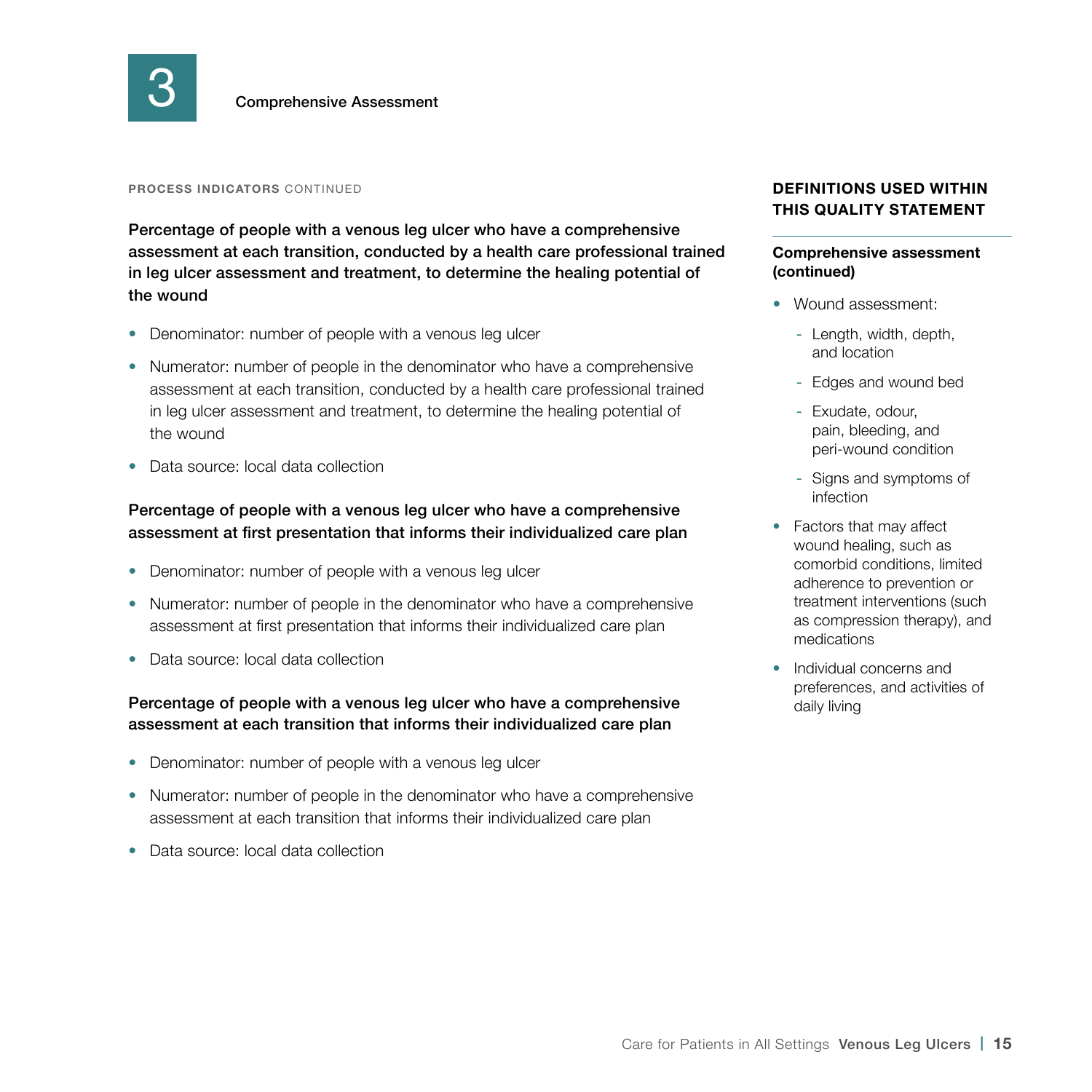# **Individualized Care Plan**

**People with a venous leg ulcer have a mutually agreedupon individualized care plan that identifies patient-centred concerns and is reviewed and updated regularly.**

## **Background**

An individualized care plan guides effective, integrated coordination and delivery of care. Developing treatment plans and goals should be a collaborative process involving the health care professional(s) and the person receiving care.9

Regular review of the care plan also provides an opportunity to revisit goals, review progress, and make adjustments based on the changing needs and preferences of the person receiving care.

**Source:** Advisory committee consensus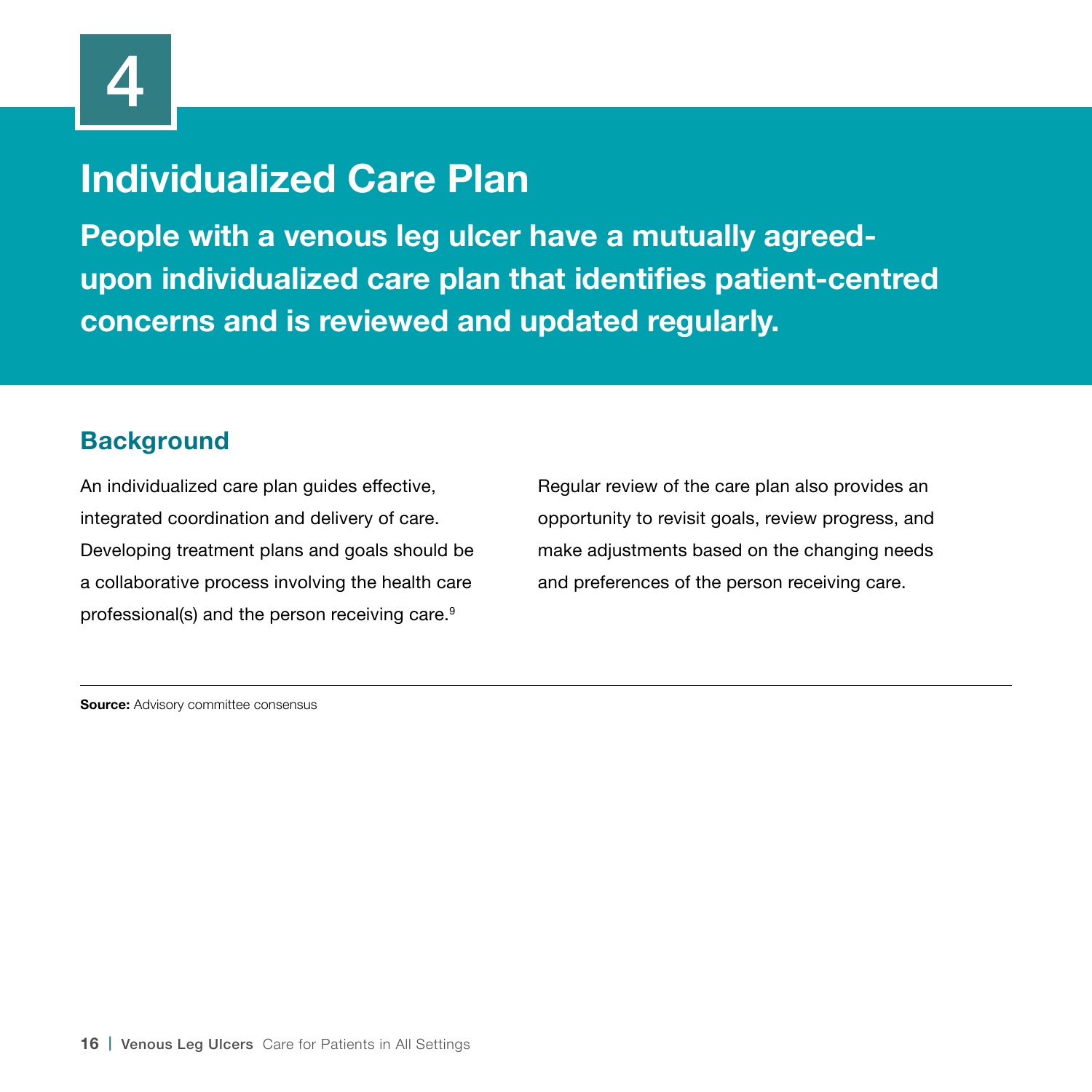

## For Patients

Your health care professional should work with you to develop a care plan that reflects your needs, concerns, and preferences. A care plan is a written document that you have agreed on with your health care professional. It describes your goals for your care, the care you will receive, and who will provide it.

## For Clinicians

Work with people who have a venous leg ulcer to create a mutually agreed-upon individualized care plan that identifies patient-centred concerns and is reviewed and updated regularly.

## For Health Services

Ensure that systems, processes, and resources are in place to support clinicians in developing individualized care plans for people with a venous leg ulcer. This may also include tools such as standardized care plan templates.

### **DEFINITIONS USED WITHIN THIS QUALITY STATEMENT**

#### **Individualized care plan**

This includes:

- Results of the comprehensive assessment (see Quality Statement 3), including identified risk factors and the dimensions, characteristics, and healing trajectory of the ulcer (these should be reassessed on a regular basis)
- Education (see Quality Statement 2)
- Mutually agreed-upon goals and individual concerns and preferences
- Factors that may affect wound healing and patient-centred concerns, such as pain management, optimizing activities of daily living, and psychosocial needs and supports
- A plan for local wound care based on the healing potential of the wound, which may include:
	- Compression therapy
	- Debridement
	- Infection management
	- Dressings and moisture balance
- Exercise (particularly to strengthen calf muscles, improve calf muscle pump function, ensure proper gait, and improve ankle range of motion)
- Strategies for preventing recurrence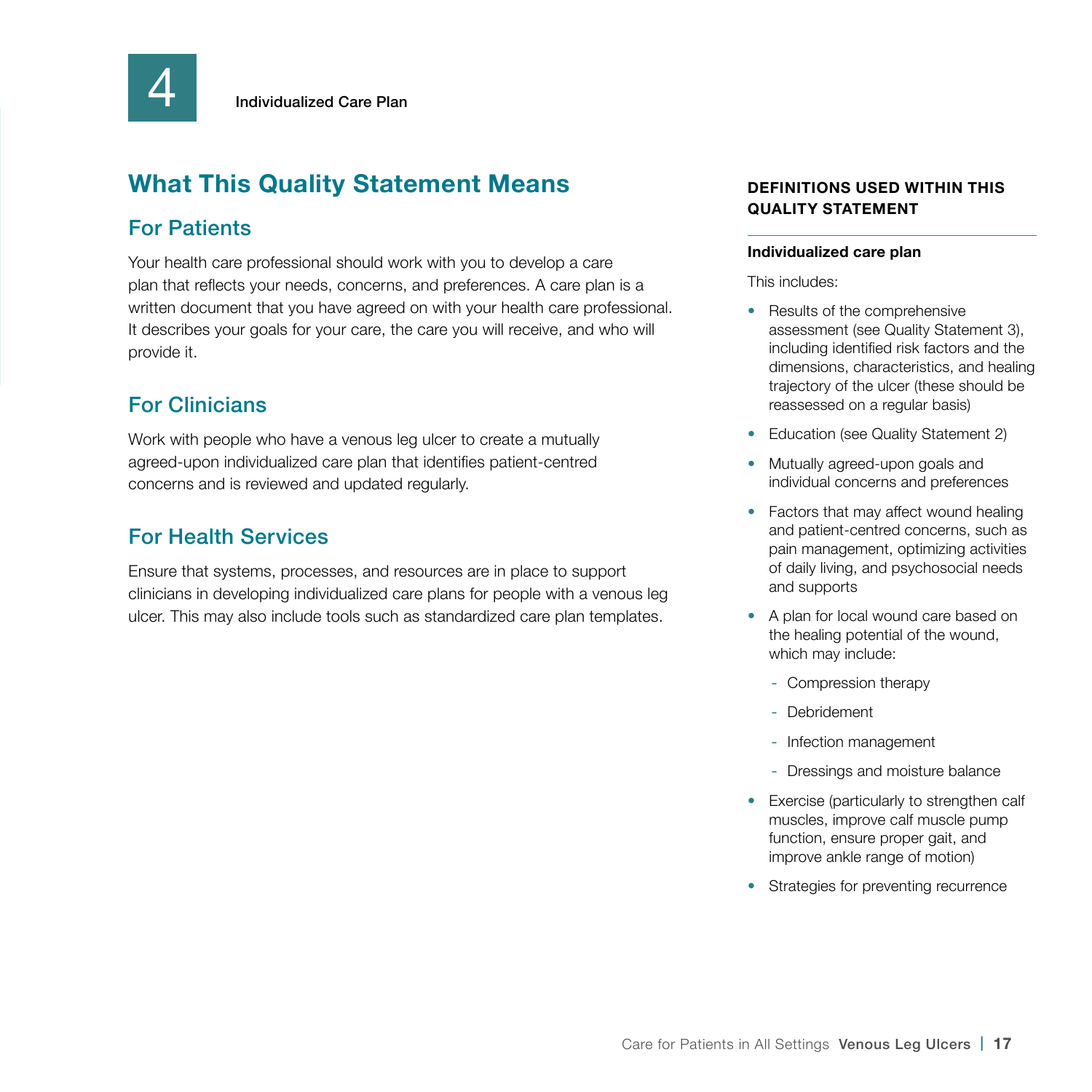# **Quality Indicators**

## Process Indicators

Percentage of people with a venous leg ulcer who have a mutually agreed-upon individualized care plan that identifies patient-centred concerns

- Denominator: number of people with a venous leg ulcer
- Numerator: number of people in the denominator who have a mutually agreed-upon individualized care plan that identifies patient-centred concerns
- Data source: local data collection

#### Percentage of people with a venous leg ulcer who have had their individualized care plan reviewed and updated regularly

- Denominator: number of people with a venous leg ulcer
- Numerator: number of people in the denominator who have had their individualized care plan reviewed and updated regularly (frequency may range from daily to every 3 months)
- Data source: local data collection

#### **DEFINITIONS USED WITHIN THIS QUALITY STATEMENT**

#### **Reviewed and updated regularly**

Frequency may range from daily (during dressing changes and based on regular wound assessments) to every 1 to 3 months (for a full care plan review) and is based on the characteristics of the wound, the acuity of the problem, and whether or not there are significant changes. Reviewing the care plan may require a partial reassessment (repeating aspects of the comprehensive assessment) or a full reassessment, including revisiting the goals of care.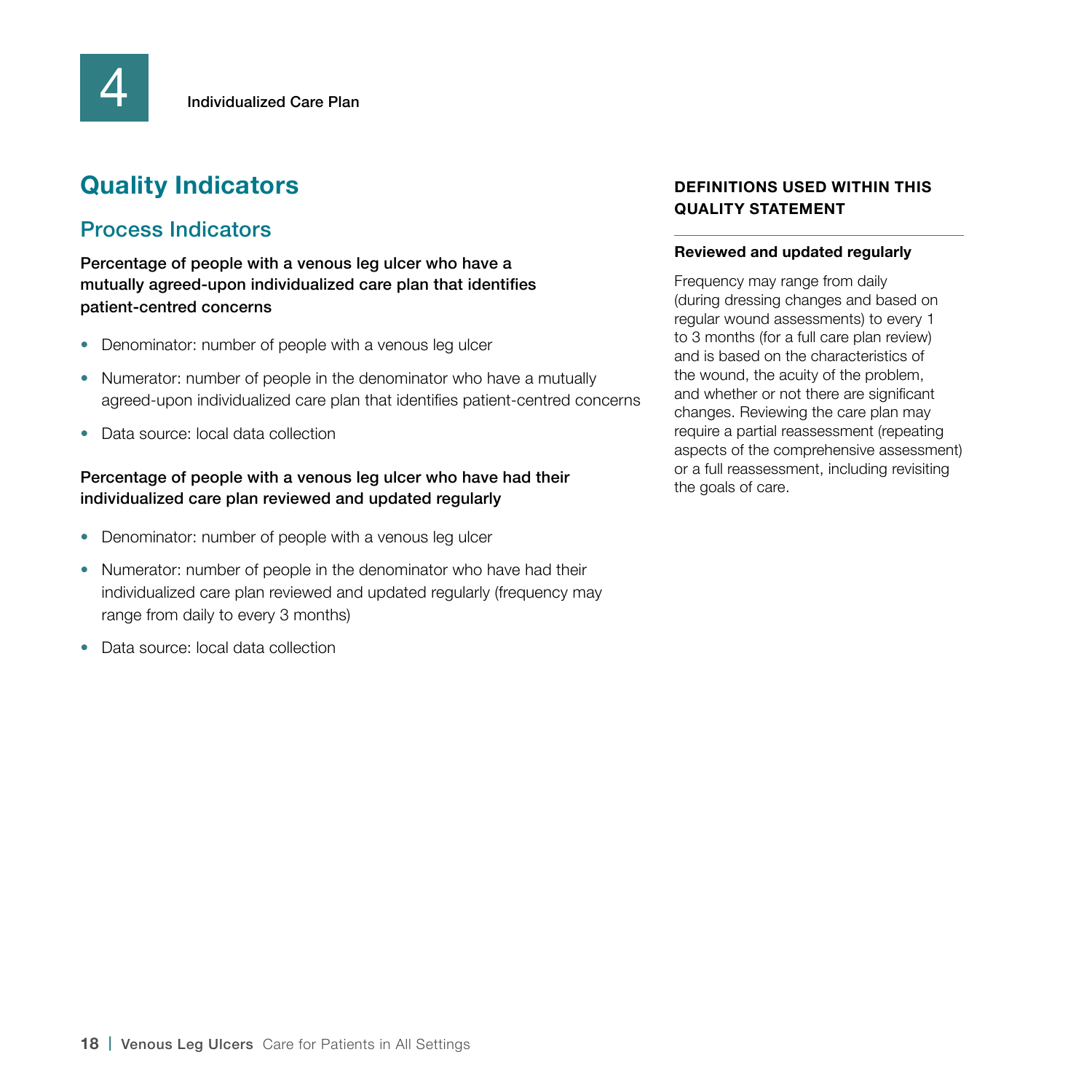# **Compression Therapy**

**People who have developed or are at risk of developing a venous leg ulcer are offered compression therapy that is applied by a trained individual based on the results of the assessment and patient-centred goals of care.**

## **Background**

Compression therapy supports venous return (blood flow back to the heart), reduction in venous pressure, and prevention of venous stasis (decreased circulation).3 Compression therapy can be used to prevent initial and recurrent venous leg ulcers and is an effective treatment for venous leg ulcers. People who have developed or are at risk

of developing a venous leg ulcer should be offered the highest-level (strongest) compression they can tolerate and maintain. Recurrence rates are lower when people use high compression therapy (for example, 40 to 50 mm Hg), but adherence rates are higher with medium compression therapy (for example, 30 to 40 mm Hg). $2^2$ 

**Sources:** Australian Wound Management Association, New Zealand Wound Care Society, 2011<sup>3</sup> | Registered Nurses' Association of Ontario, 2007<sup>9</sup> | Society for Vascular Surgery and the American Venous Forum, 2014<sup>6</sup> | Wound Ostomy and Continence Nurses Society, 2011<sup>2</sup>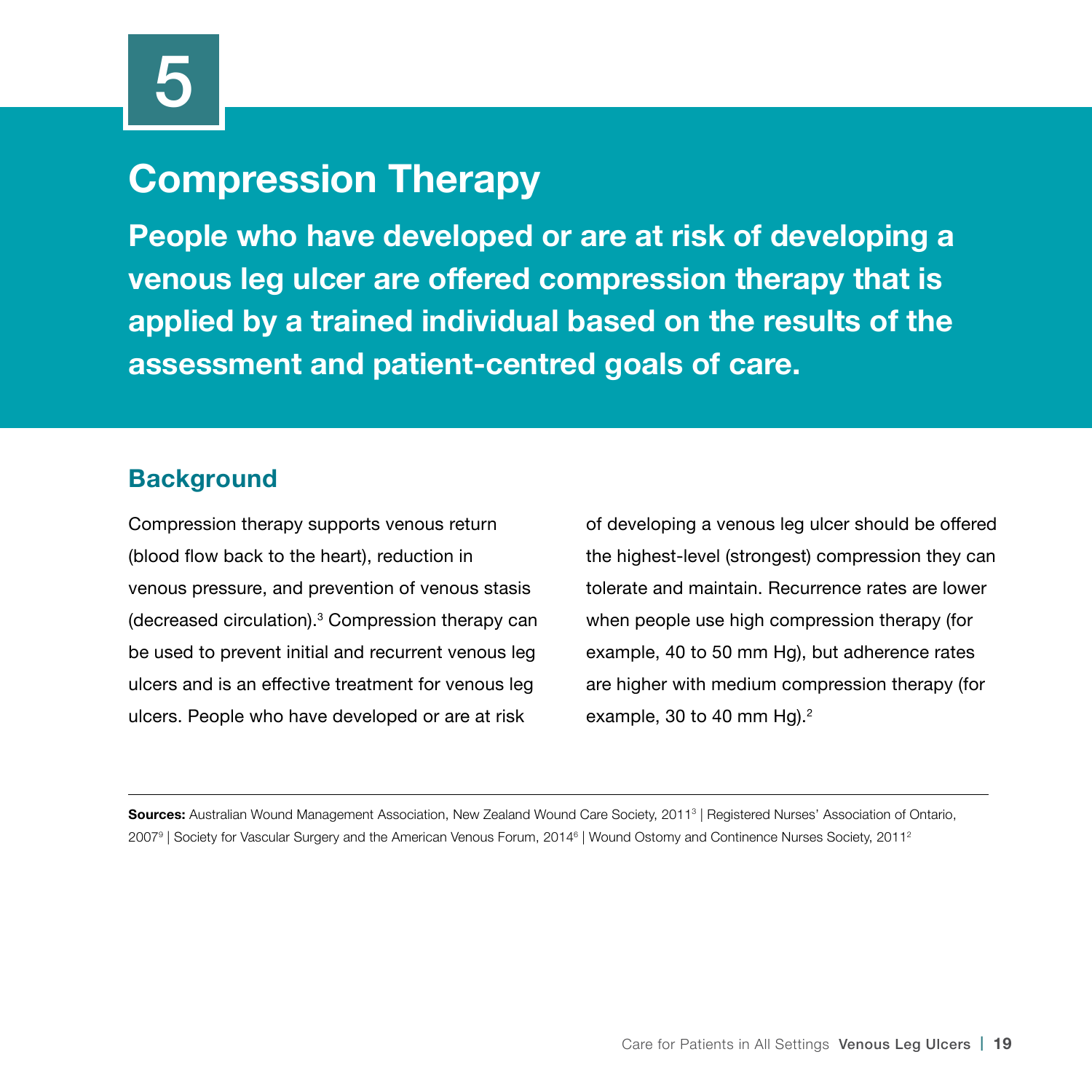

#### **BACKGROUND** CONTINUED

Compression therapy studies have generally not included people with diabetes, cardiovascular disease, malignancy, or mixed venous/arterial ulcers.<sup>3</sup> Compression may be contraindicated for people with heart failure, peripheral arterial disease, an ankle-brachial pressure index (ABPI) score at or below 0.56 or above 1.2,<sup>3</sup> peripheral neuropathy, and some vasculitic ulcers.<sup>3,6</sup> People with mixed venous/arterial leg ulcers require close care and monitoring. In these situations, modified compression therapy should be used and the person should be closely monitored for signs and symptoms of complications.<sup>2,3</sup>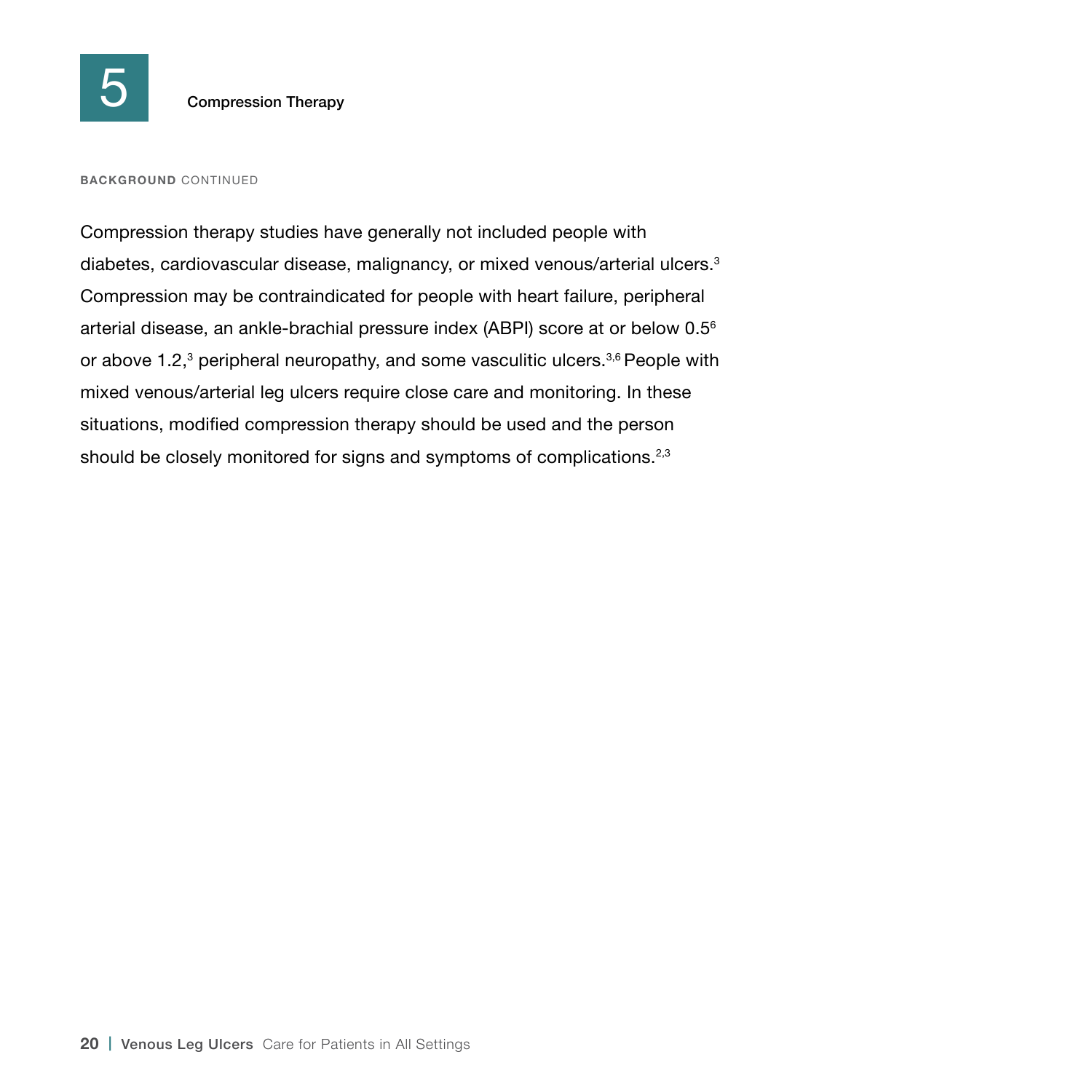

## For Patients

As part of your care plan, you should be offered compression therapy, which can include special bandages or stockings that support your veins and increase the circulation in your legs. You should talk to your health care professional about the most appropriate form of therapy for you.

## For Clinicians

To treat an existing ulcer or prevent initial or recurrent ulceration, offer compression therapy to people who have developed or are at risk of developing a venous leg ulcer, based on the results of the assessment and patient-centred goals of care.

## For Health Services

Ensure access to compression therapy for people who have developed or are at risk of developing a venous leg ulcer, to treat and heal an existing ulcer or prevent initial or recurrent ulceration.

### **DEFINITIONS USED WITHIN THIS QUALITY STATEMENT**

#### **Risk of developing a venous leg ulcer**

People should be offered compression therapy if they have signs and symptoms of venous disease<sup>10</sup> and:

- Have or have had a leg ulcer
- Have a history of thrombophilia, venous thromboembolism, or phlebitis
- Have chronic leg swelling
- Have impaired/limited calf muscle pump function and restricted ankle range of motion

#### **Compression therapy**

Application of compression bandages, garments, or pumps to the legs.

#### **Trained individual**

May include a health care provider, the patient, or a family member/ caregiver who has received training in the application of compression therapy.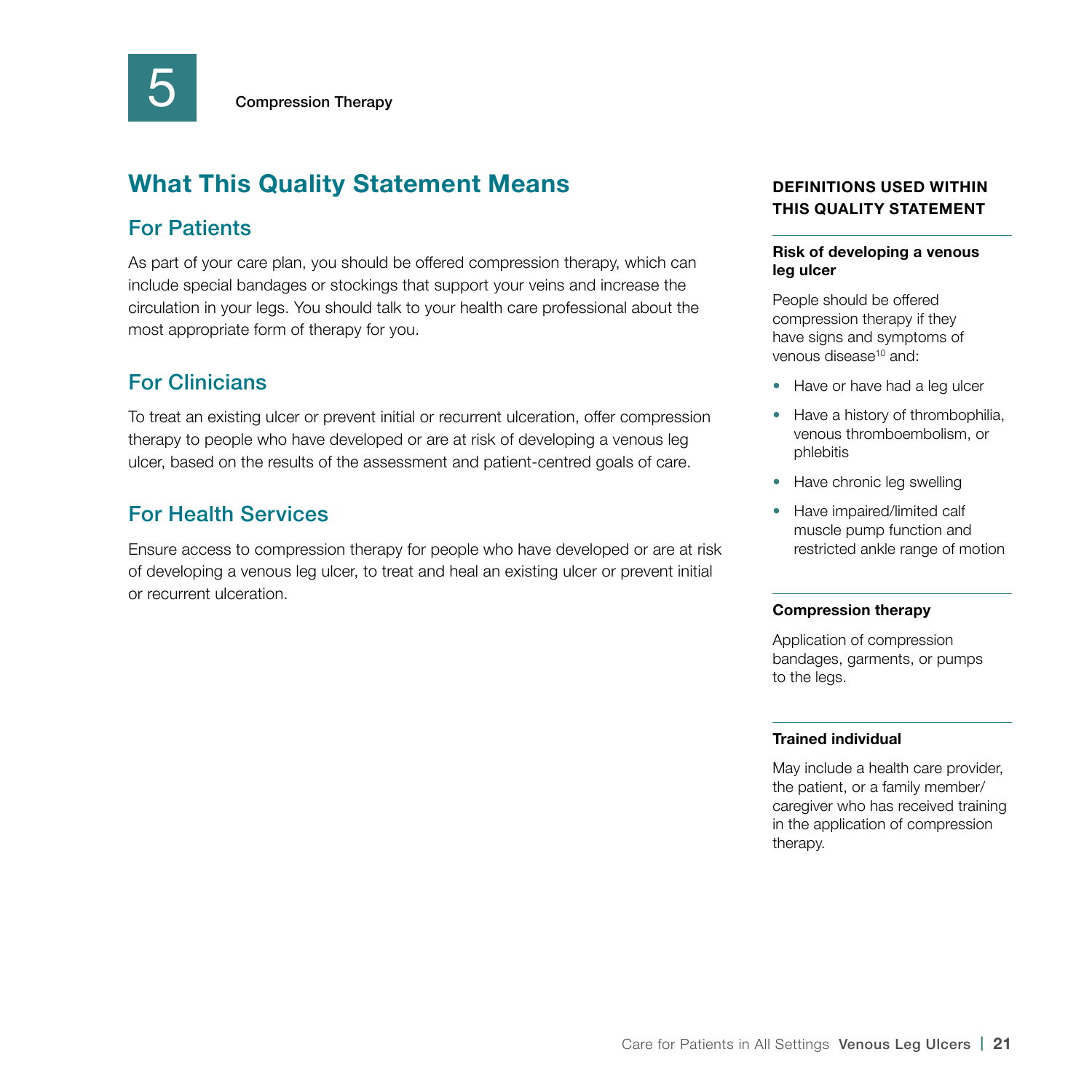# **Quality Indicators**

## Process Indicators

Percentage of people who have developed or are at risk of developing a venous leg ulcer and are offered compression therapy based on the results of the assessment and patient-centred goals of care

- Denominator: number of people who have developed or are at risk of developing a venous leg ulcer and in whom compression therapy is not contraindicated
- Numerator: number of people in the denominator who are offered compression therapy based on the results of the assessment and patient-centred goals of care
- Data source: local data collection

### Percentage of people who have developed or are at risk of developing a venous leg ulcer and receive compression therapy that is applied by a trained individual

- Denominator: number of people who have developed or are at risk of developing a venous leg ulcer and in whom compression therapy is not contraindicated
- Numerator: number of people in the denominator who receive compression therapy that is applied by a trained individual
- Data source: local data collection

## Structural Indicator

Local availability of health care providers with specific training in the application of compression therapy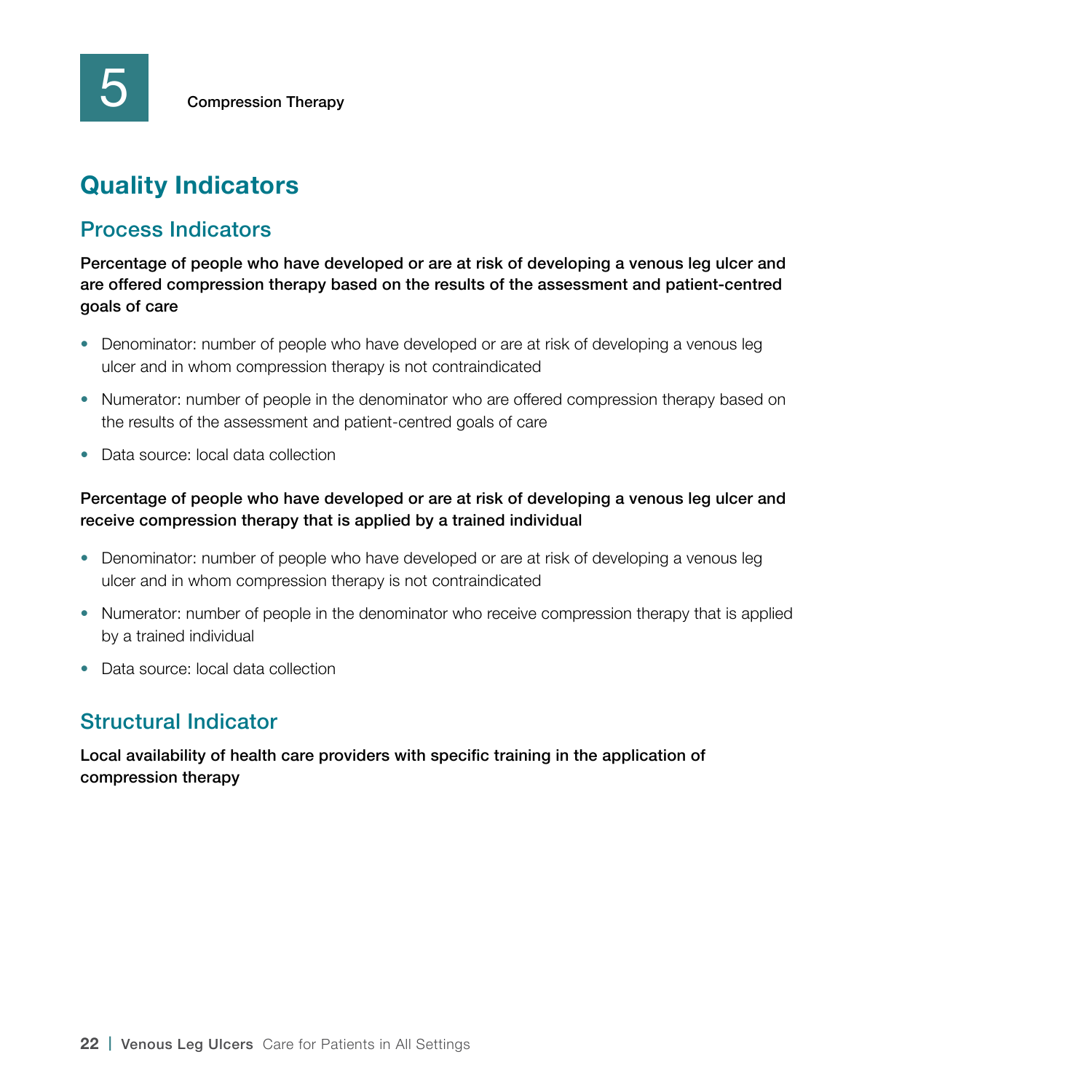# **Wound Debridement**

**People with a venous leg ulcer have their wound debrided if it is determined as necessary in their assessment, and if it is not contraindicated. Debridement is carried out by a trained health care professional using an appropriate method.**

## **Background**

The purpose of debridement is to remove nonviable, dead (slough and/or necrotic) tissue, callus, and foreign matter (debris) from the wound to reduce infection and promote healing. There are many methods of debridement, but the most common are sharp/surgical, autolytic, and mechanical.<sup>3,9</sup> The choice of method and frequency of

debridement should be based on individual tolerance, preference, and goals of care; the presence of infection; the amount of exudate; the amount and type of dead tissue; and the skill and training of the health care professional.<sup>2,9</sup> Sharp debridement requires specialized knowledge, education, and skills.12

**Sources:** Australian Wound Management Association, New Zealand Wound Care Society, 2011<sup>3</sup> | Registered Nurses' Association of Ontario, 2007<sup>9</sup> | Society for Vascular Surgery and the American Venous Forum, 2014<sup>6</sup> | Wound Ostomy and Continence Nurses Society, 2011<sup>2</sup>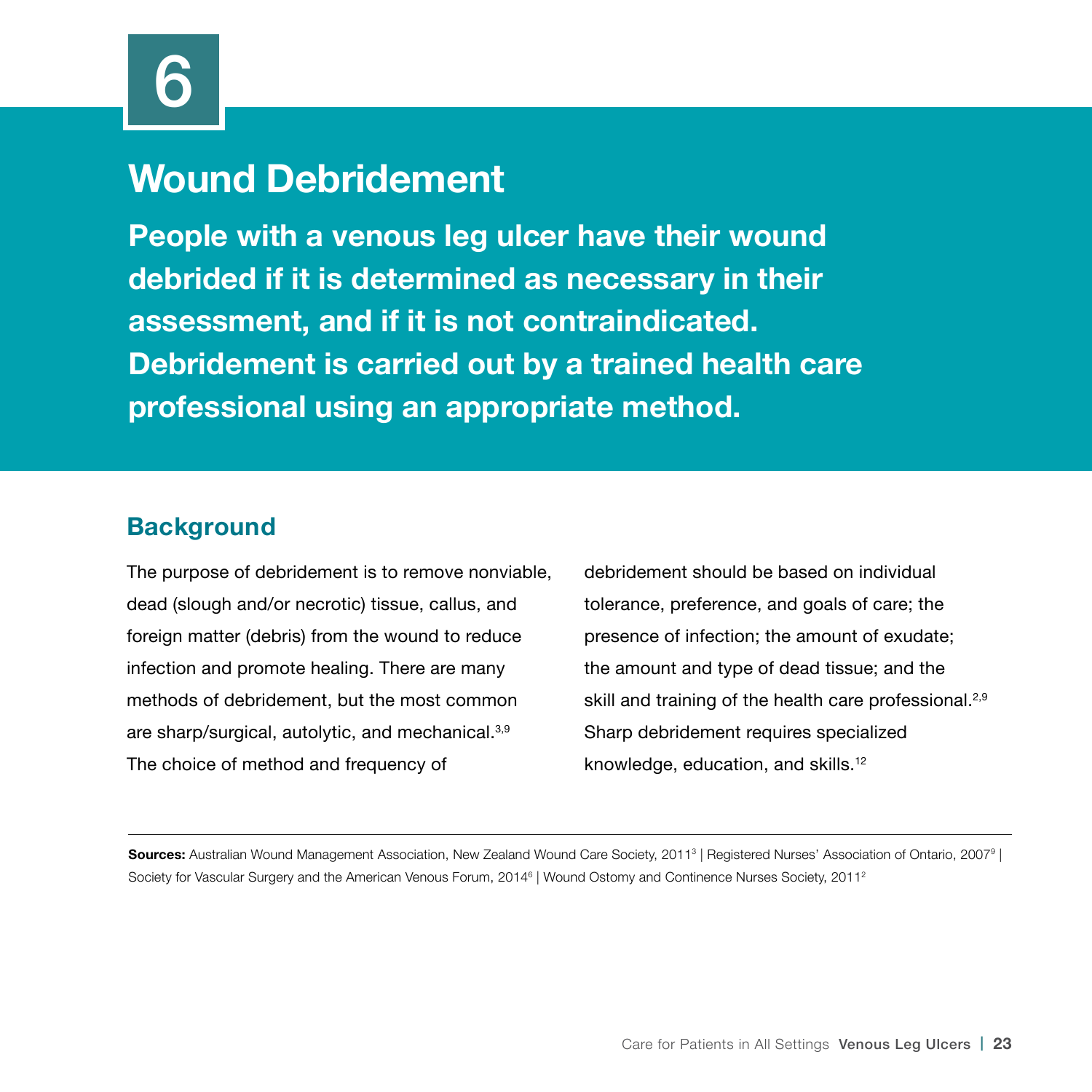## For Patients

To help your wound heal, you should have dead skin, callus, and debris removed (this is called debridement) if your health care professional determines that it is necessary and appropriate.

## For Clinicians

Debride wounds for people with a venous leg ulcer using an appropriate method of debridement if it is determined as necessary in their assessment, and if it is not contraindicated. Sharp/surgical debridement should be considered first, unless it is contraindicated.

### For Health Services

Ensure that health care professionals across settings who care for people with venous leg ulcers are trained in appropriate methods of wound debridement. This includes providing access to training programs and materials.

## **Quality Indicators**

### Process Indicator

Percentage of people with a venous leg ulcer who have their wound appropriately debrided by a trained health care professional if it is determined as necessary in their assessment

- Denominator: number of people with a venous leg ulcer and wound debridement determined as necessary in their assessment
- Numerator: number of people in the denominator who have their wound appropriately debrided (using sharp/surgical, mechanical, or autolytic methods) by a trained health care professional
- Data source: local data collection
- Potential stratification: patient type

### **DEFINITIONS USED WITHIN THIS QUALITY STATEMENT**

#### **Contraindication**

Inadequate vascular supply.

#### **Appropriate method of debridement**

Sharp/surgical debridement should be considered first for the removal of slough and dead tissue, unless it is contraindicated (for example, limited vascular supply), and if it is in alignment with the individualized care plan and mutually agreed-upon goals of care. Sharp/surgical debridement may be active/aggressive (extensive and aggressive removal of tissue) or conservative (removal of loose, dead tissue without pain or bleeding). Other appropriate methods include mechanical and autolytic debridement. Pain should be managed during debridement.

#### **Trained health care professional**

The health care professional has training specific to the method of debridement being used.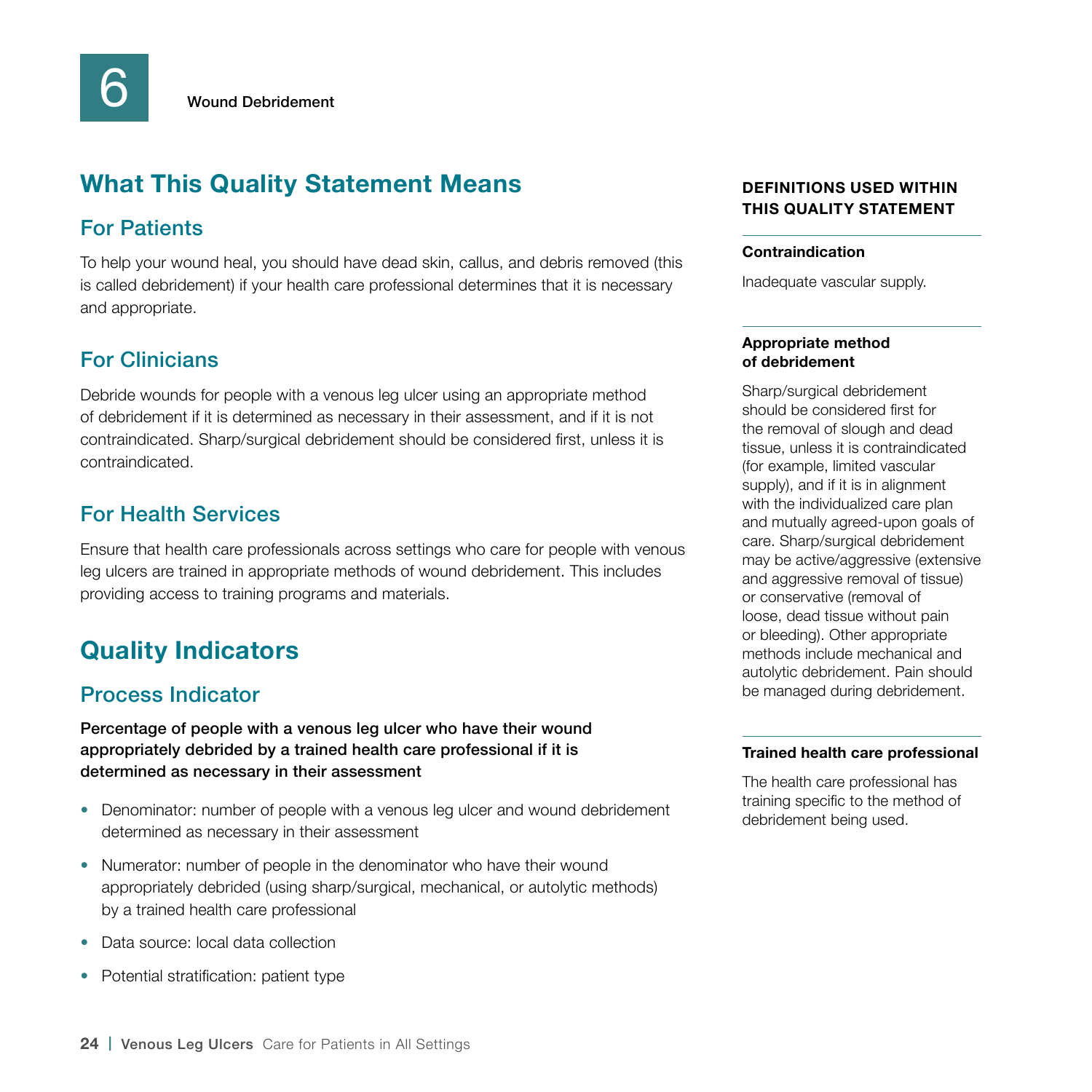# **Local Infection Management**

**People with a venous leg ulcer and a local infection receive appropriate treatment, including antimicrobial and non-antimicrobial interventions.**

## **Background**

All wounds contain bacterial flora, and wounds that are not healing may be infected, but leg ulcers without clinical evidence of infection should not be treated with antibiotics.2,6 Overuse and inappropriate use of antibiotics may contribute to the development of antibiotic-resistant bacteria.13

Local infection may be suspected when three or more of the following signs and symptoms are present: stalled healing (ulcer is not healing at the expected rate or is growing quickly); increased amount of exudate; red and bleeding tissue; increased amount of dead tissue; and foul odour.<sup>14</sup>

**Sources:** Australian Wound Management Association, New Zealand Wound Care Society, 20113 | Registered Nurses' Association of Ontario, 20079 Society for Vascular Surgery and the American Venous Forum, 2014<sup>6</sup> | Wound Ostomy and Continence Nurses Society, 2011<sup>2</sup>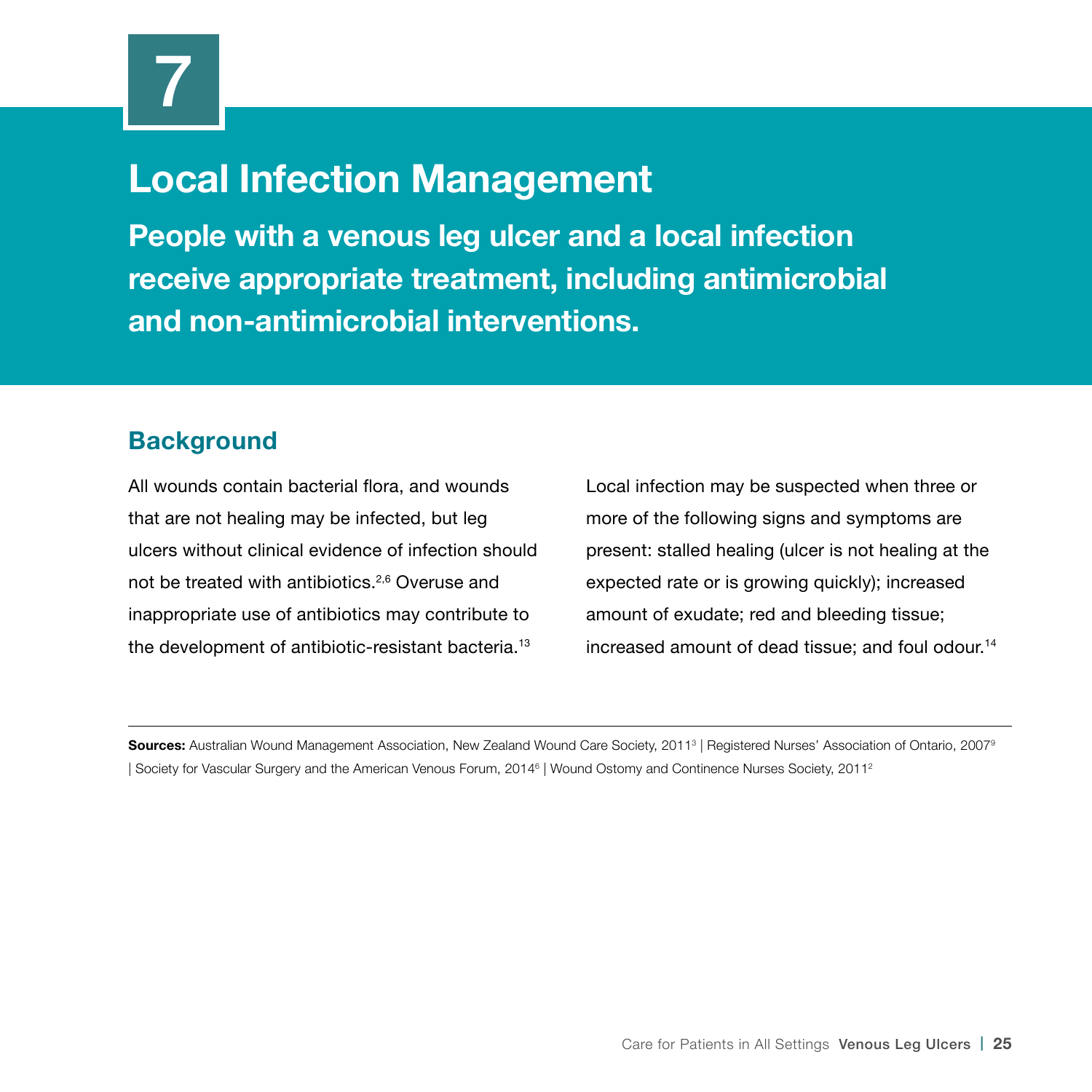## For Patients

If your wound is infected, you should receive treatment, which may include antibiotics.

## For Clinicians

Provide appropriate antimicrobial and non-antimicrobial treatment for people with an infected venous leg ulcer.

## For Health Services

Ensure that systems, processes, and resources are in place to support clinicians in treating people with a venous leg ulcer and a local infection.

## **Quality Indicators**

## Process Indicator

Percentage of people with a venous leg ulcer and a local infection who receive the appropriate treatment, including antimicrobial and non-antimicrobial interventions

- Denominator: number of people with a venous leg ulcer and a local infection
- Numerator: number of people in the denominator who receive appropriate treatment, including antimicrobial and non-antimicrobial interventions
- Data source: local data collection

### **DEFINITIONS USED WITHIN THIS QUALITY STATEMENT**

#### **Local infection**

This is characterized as superficial or local to the skin and subcutaneous tissue.

#### **Treatment**

For local infection, treatment may include both antimicrobial and non-antimicrobial (for example, debridement) interventions. Antimicrobial treatments are based on clinical assessment (severity, likely cause, and associated susceptibilities) and may be guided by properly conducted bacterial culture techniques.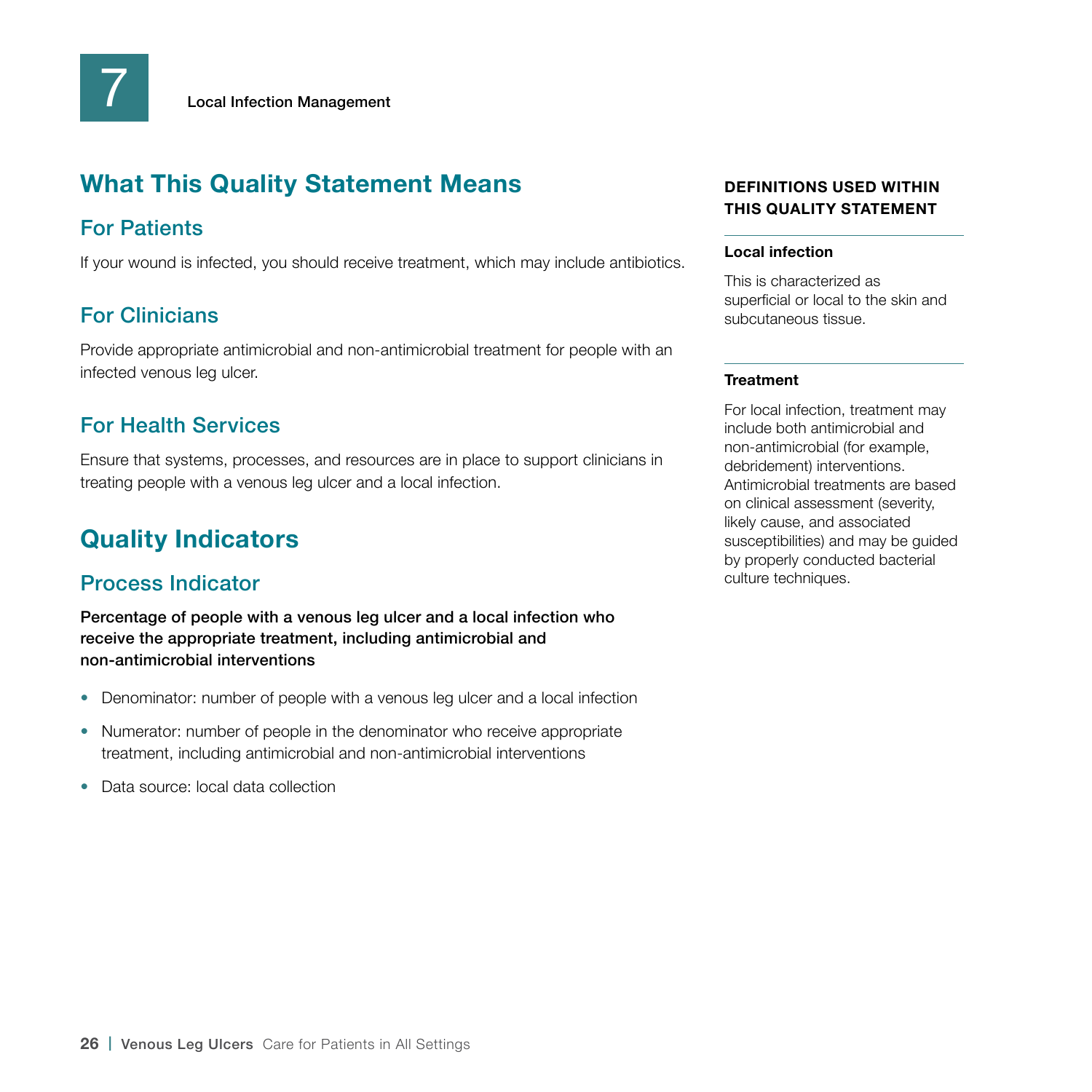# **Deep/Surrounding Tissue Infection or Systemic Infection Management**

**People with a venous leg ulcer and a suspected deep/ surrounding tissue infection or systemic infection receive urgent assessment (within 24 hours of initiation of care) and systemic antimicrobial treatment.**

## **Background**

All wounds contain bacterial flora, and wounds that are not healing may be infected, but leg ulcers without clinical evidence of infection should not be treated with antibiotics.2,6 Overuse and inappropriate use of antibiotics may contribute to the development of antibiotic-resistant bacteria.13 Deep/surrounding or systemic infection may be suspected when three or more of the following

signs and symptoms are present: increased ulcer size; elevated temperature in the peri-wound; ability to probe to bone or the presence of exposed bone; new areas of tissue breakdown; presence of red tissue and swelling or edema; increased exudate; and foul odour.<sup>14</sup> Pain is also a sign of deep infection.

**Sources:** Registered Nurses' Association of Ontario, 2007<sup>9</sup> | Society for Vascular Surgery and the American Venous Forum, 2014<sup>6</sup> | Wound Ostomy and Continence Nurses Society, 20112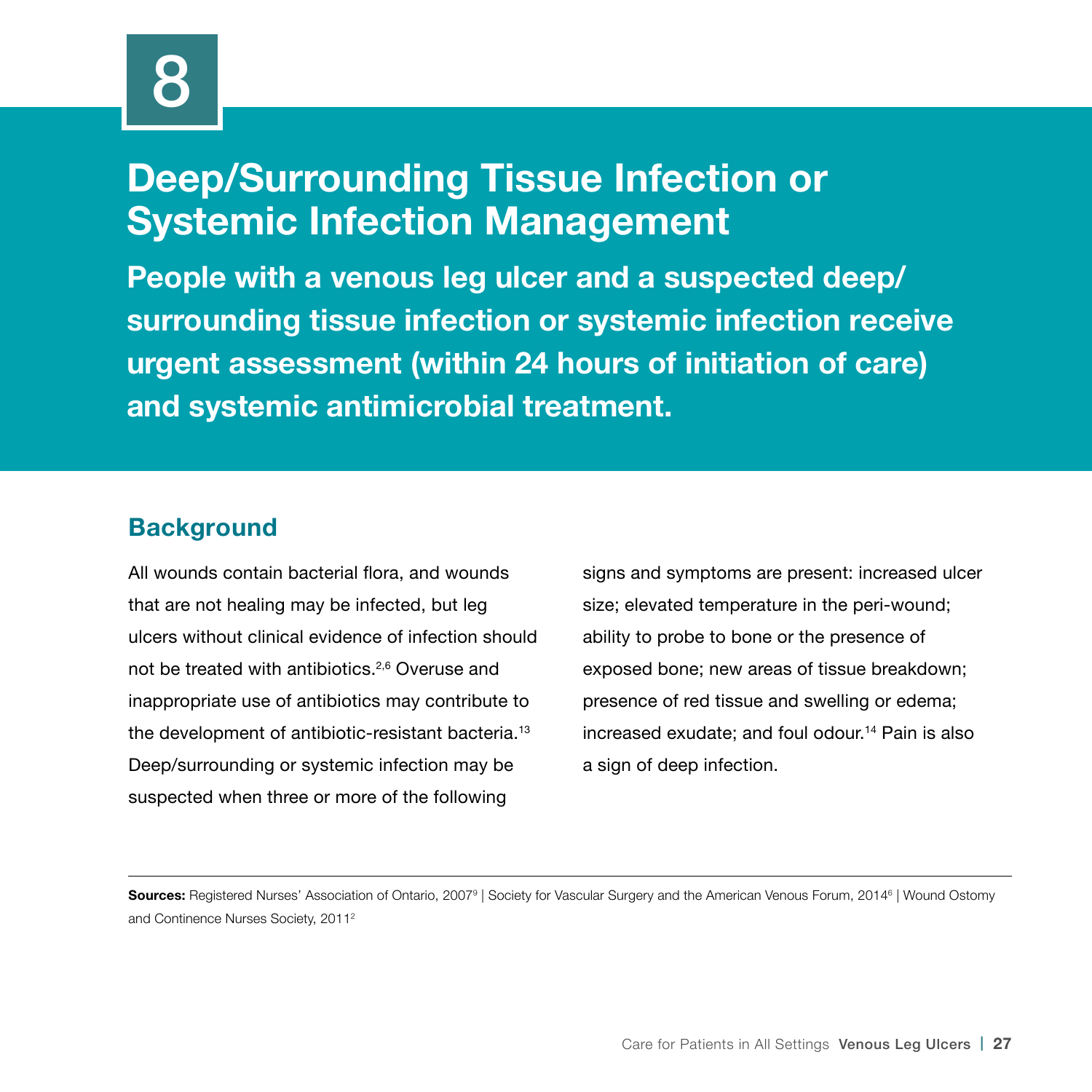

## For Patients

If you have a suspected deep/surrounding tissue or systemic infection, you should have an urgent assessment within 24 hours and treatment with antibiotics.

## For Clinicians

Carry out an assessment within 24 hours and provide systemic antimicrobial treatment for people with a venous leg ulcer and suspected deep/surrounding tissue infection or systemic infection.

## For Health Services

Ensure that systems, processes, and resources are in place to support clinicians in treating people with a venous leg ulcer with suspected deep/surrounding tissue infection or systemic infection.

# **Quality Indicators**

### Process Indicators

Percentage of people with a venous leg ulcer and a suspected deep/surrounding tissue infection who receive an assessment within 24 hours of initiation of care

- Denominator: number of people with a venous leg ulcer and a suspected deep/ surrounding tissue infection
- Numerator: number of people in the denominator who receive an assessment within 24 hours of initiation of care
- Data source: local data collection

#### **DEFINITIONS USED WITHIN THIS QUALITY STATEMENT**

#### **Deep/surrounding tissue infection**

This is characterized as a deeper wound, such as an abscess, underlying osteomyelitis, septic arthritis, or fasciitis.

#### **Systemic infection**

This is characterized as local infection with signs of systemic inflammatory response syndrome.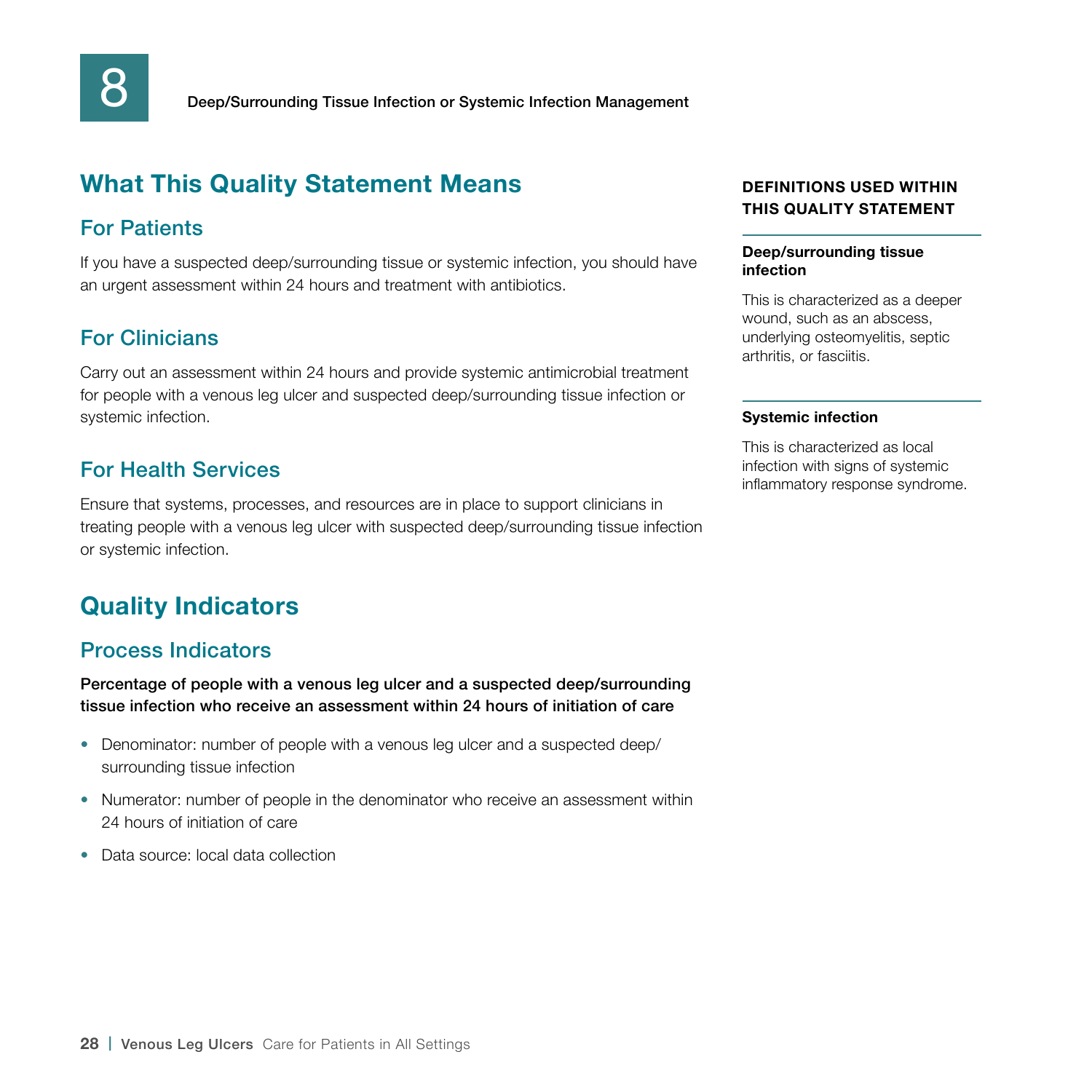

**8 Deep/Surrounding Tissue Infection or Systemic Infection Management** 

#### **PROCESS INDICATORS** CONTINUED

#### Percentage of people with a venous leg ulcer and a suspected systemic infection who receive an assessment within 24 hours of initiation of care

- Denominator: number of people with a venous leg ulcer and a suspected systemic infection
- Numerator: number of people in the denominator who receive an assessment within 24 hours of initiation of care
- Data source: local data collection

#### Percentage of people with a venous leg ulcer and a confirmed deep/surrounding tissue infection who receive systemic antimicrobial treatment

- Denominator: number of people with a venous leg ulcer and a confirmed deep/surrounding tissue infection
- Numerator: number of people in the denominator who receive systemic antimicrobial treatment
- Data source: local data collection

#### Percentage of people with a venous leg ulcer and a confirmed systemic infection who receive systemic antimicrobial treatment

- Denominator: number of people with a venous leg ulcer and a confirmed systemic infection
- Numerator: number of people in the denominator who receive systemic antimicrobial treatment
- Data source: local data collection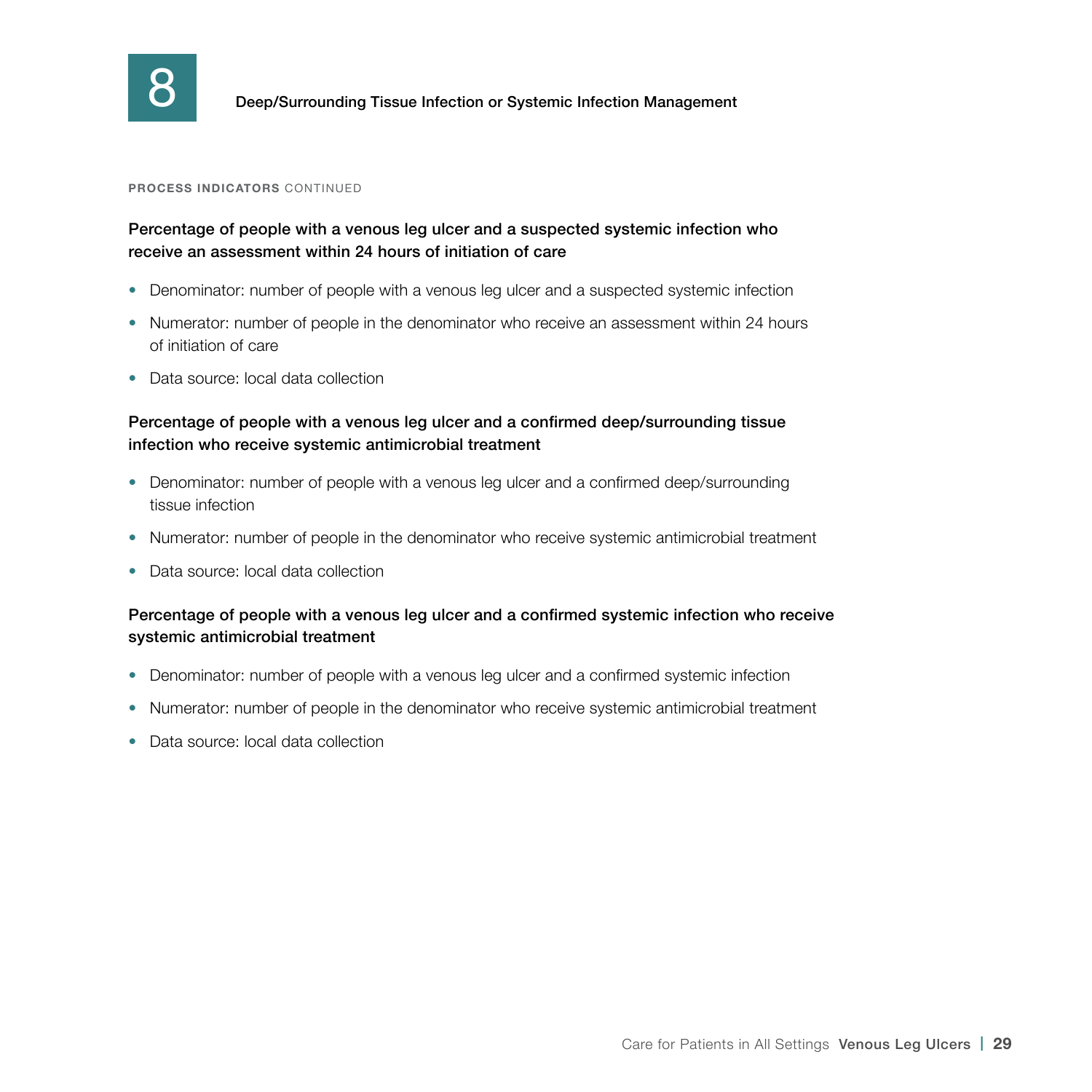# **Wound Moisture Management**

**People with a venous leg ulcer receive wound care that maintains the appropriate moisture balance or moisture reduction in the wound bed.**

## **Background**

Wound care that maintains moisture balance to promote healing includes cleansing of the wound (tap water is usually sufficient) and selection of a dressing that promotes a moist wound healing environment (for healable ulcers) or moisture reduction (for maintenance ulcers and non-healable ulcers). Cleansing the wound promotes healing by supporting improved wound assessment, increased comfort when adherent dressings are removed,

and the potential for rehydration of the wound.<sup>11</sup> There are many options for wound dressings. Selection of these products should be based on clinical assessment of the wound and phase of healing; patient preference; pain management considerations; and ability to maintain a moist wound bed, control exudate, and avoid breakdown of the surrounding skin.<sup>9,11</sup>

**Sources:** Australian Wound Management Association, New Zealand Wound Care Society, 20113 | Registered Nurses' Association of Ontario, 20079 Society for Vascular Surgery and the American Venous Forum, 2014<sup>6</sup> | Wound Ostomy and Continence Nurses Society, 2011<sup>2</sup>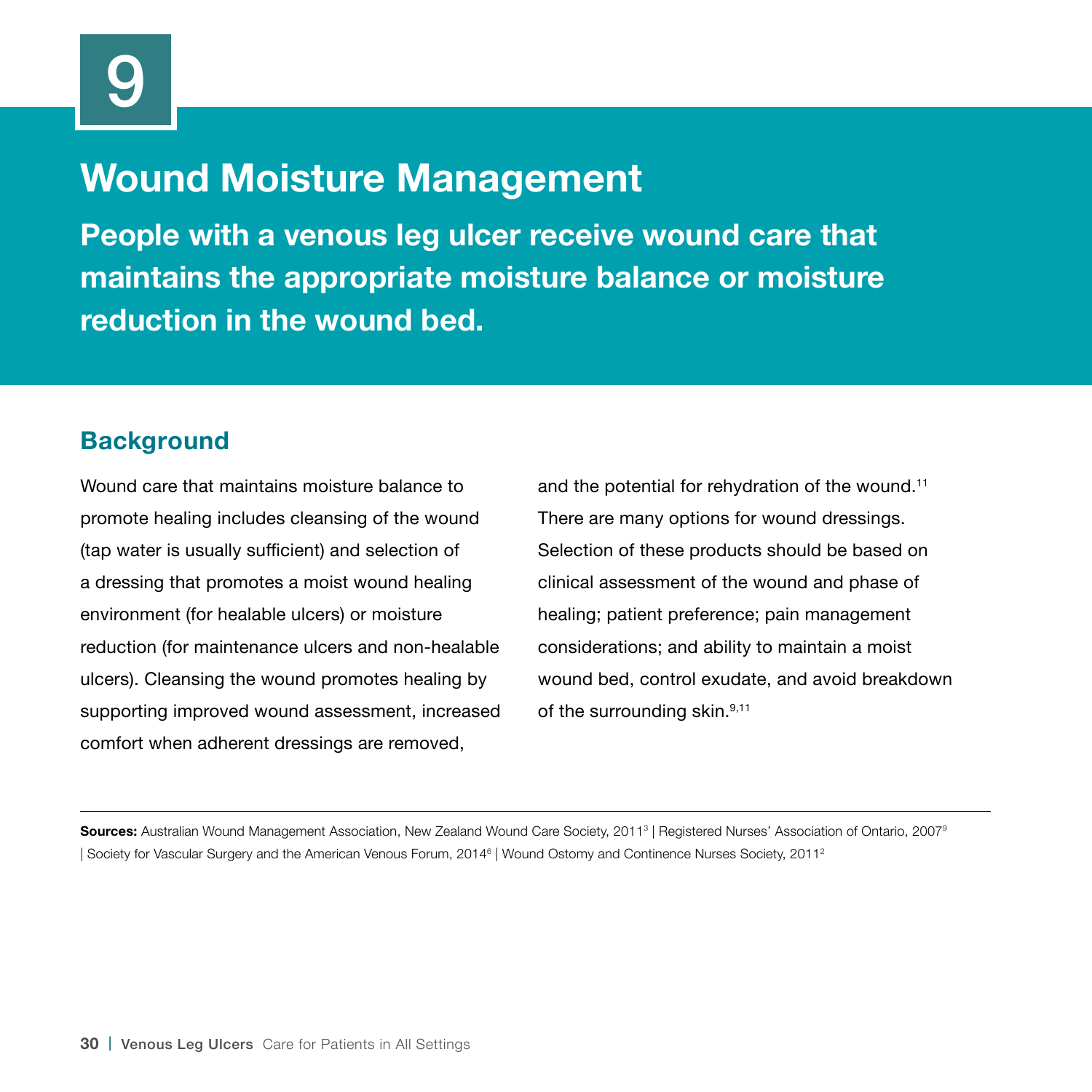

## For Patients

Your health care team will determine whether your wound can heal or not. You should have a dressing that keeps the wound moist if it can heal, or dry if it cannot heal.

## For Clinicians

For people with a venous leg ulcer, provide wound care that maintains the appropriate moisture balance or moisture reduction in the wound bed. A moist wound environment is appropriate for healable ulcers. Moisture reduction is appropriate for maintenance and non-healable ulcers.

## For Health Services

Ensure that systems, procedures (protocols), and resources are in place to support clinicians in providing wound care that maintains the appropriate moisture balance or moisture reduction in the wound bed.

#### **DEFINITIONS USED WITHIN THIS QUALITY STATEMENT**

#### **Moisture management**

This is specific to the type of wound:

- Moisture balance and a moist wound environment for healable ulcers (ulcers that have adequate blood supply and can be healed if the underlying cause is addressed and treated).11 Note: increased moisture is a sign of infection, which should be treated.
- Moisture reduction for maintenance ulcers (ulcers that have healing potential, but barriers are present that may prevent healing, such as lack of access to appropriate treatment and poor adherence to treatment) or non-healable ulcers (ulcers that are not likely to heal because of non-treatable causes or illnesses).11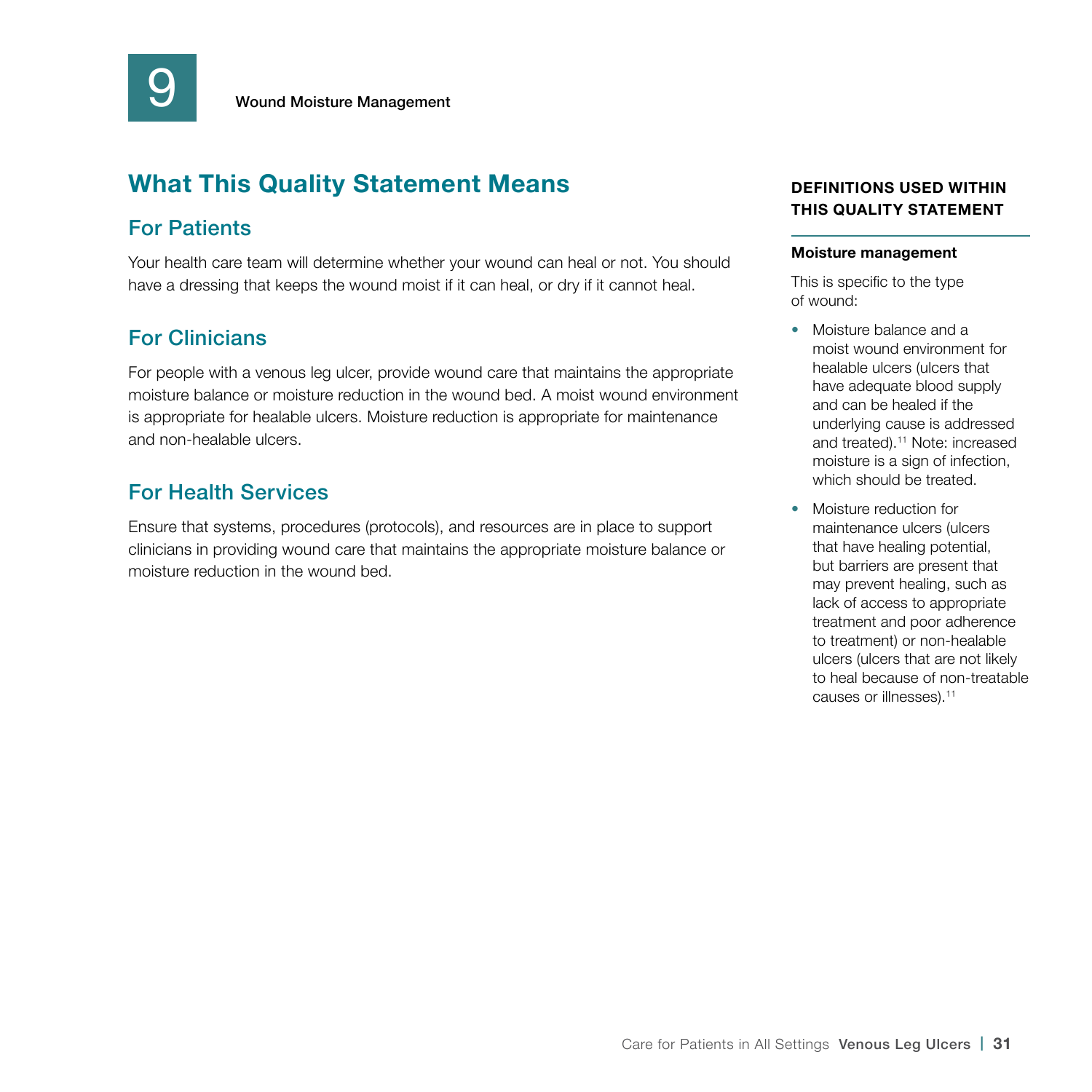# **Quality Indicators**

## Process Indicators

Percentage of people with a healable venous leg ulcer who receive wound care that maintains the appropriate moisture balance in the wound bed and a moist wound environment

- Denominator: number of people with a healable venous leg ulcer
- Numerator: number of people in the denominator who receive wound care that maintains the appropriate moisture balance in the wound bed and a moist wound environment
- Data source: local data collection

### Percentage of people with a maintenance or non-healable venous leg ulcer who receive wound care that maintains the appropriate moisture reduction in the wound bed

- Denominator: number of people with a maintenance or non-healable venous leg ulcer
- Numerator: number of people in the denominator who receive wound care that maintains the appropriate moisture reduction in the wound bed
- Data source: local data collection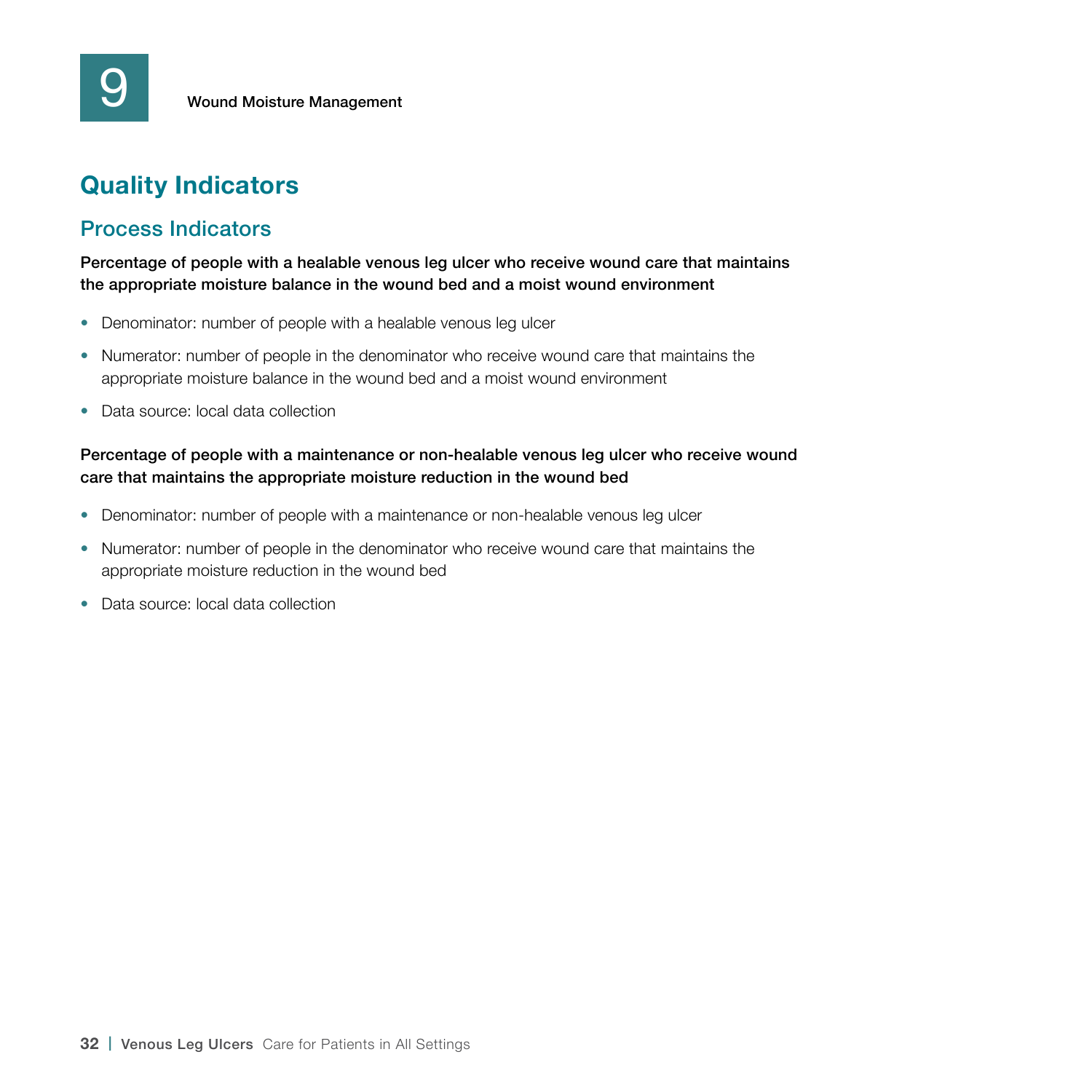

# **Treatment with Pentoxifylline**

**People with large, slow-healing venous leg ulcers are assessed for appropriateness for pentoxifylline in combination with compression therapy.**

## **Background**

Pentoxifylline increases blood circulation and the amount of oxygen delivered by the blood to the muscles.<sup>3</sup> It has been shown to improve the rate of healing for venous leg ulcers, 15,16 but may take up to 8 weeks to show full results.<sup>3</sup>

**Sources:** Australian Wound Management Association, New Zealand Wound Care Society, 2011<sup>3</sup> | Society for Vascular Surgery and the American Venous Forum, 2014<sup>6</sup> | Wound Ostomy and Continence Nurses Society, 2011<sup>2</sup>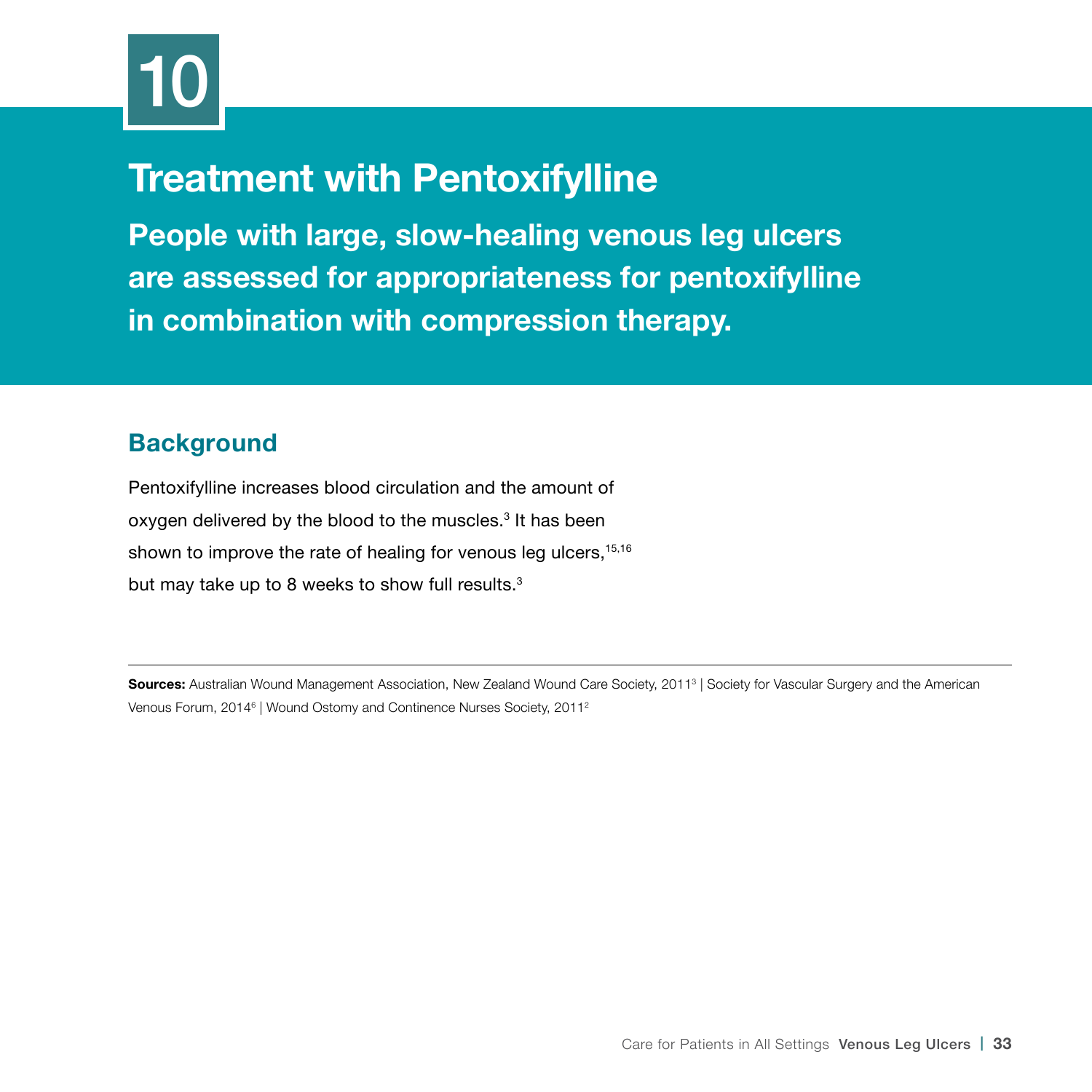## For Patients

If you have a leg ulcer that is large or taking a long time to heal, you should be offered a medication called pentoxifylline, which can help heal your leg ulcer. You should talk to your health care professional to see if this medication is right for you. You should continue compression therapy while you take this medication.

## For Clinicians

Assess people with large, slow-healing venous leg ulcers for their appropriateness for pentoxifylline treatment, in combination with compression therapy.

## For Health Services

Ensure access to pentoxifylline for people with large, slow-healing venous leg ulcers.

## **Quality Indicators**

### Process Indicator

Percentage of people with large, slow-healing venous leg ulcers who are assessed for appropriateness for pentoxifylline treatment in combination with compression therapy

- Denominator: people with large, slow-healing venous leg ulcers
- Numerator: number of people in the denominator who are assessed for appropriateness for pentoxifylline treatment in combination with compression therapy
- Data source: local data collection

#### **DEFINITIONS USED WITHIN THIS QUALITY STATEMENT**

#### **Appropriateness for treatment**

Some people cannot tolerate this medication, and pentoxifylline is not recommended for people with<sup>17</sup>:

- Acute myocardial infarction
- Severe coronary artery disease (where the clinician thinks myocardial stimulation may be harmful)
- Hemorrhage
- A history of intolerance to pentoxifylline or other xanthines, such as caffeine, theophylline, and theobromine
- Peptic ulcers (or a recent history of peptic ulcers)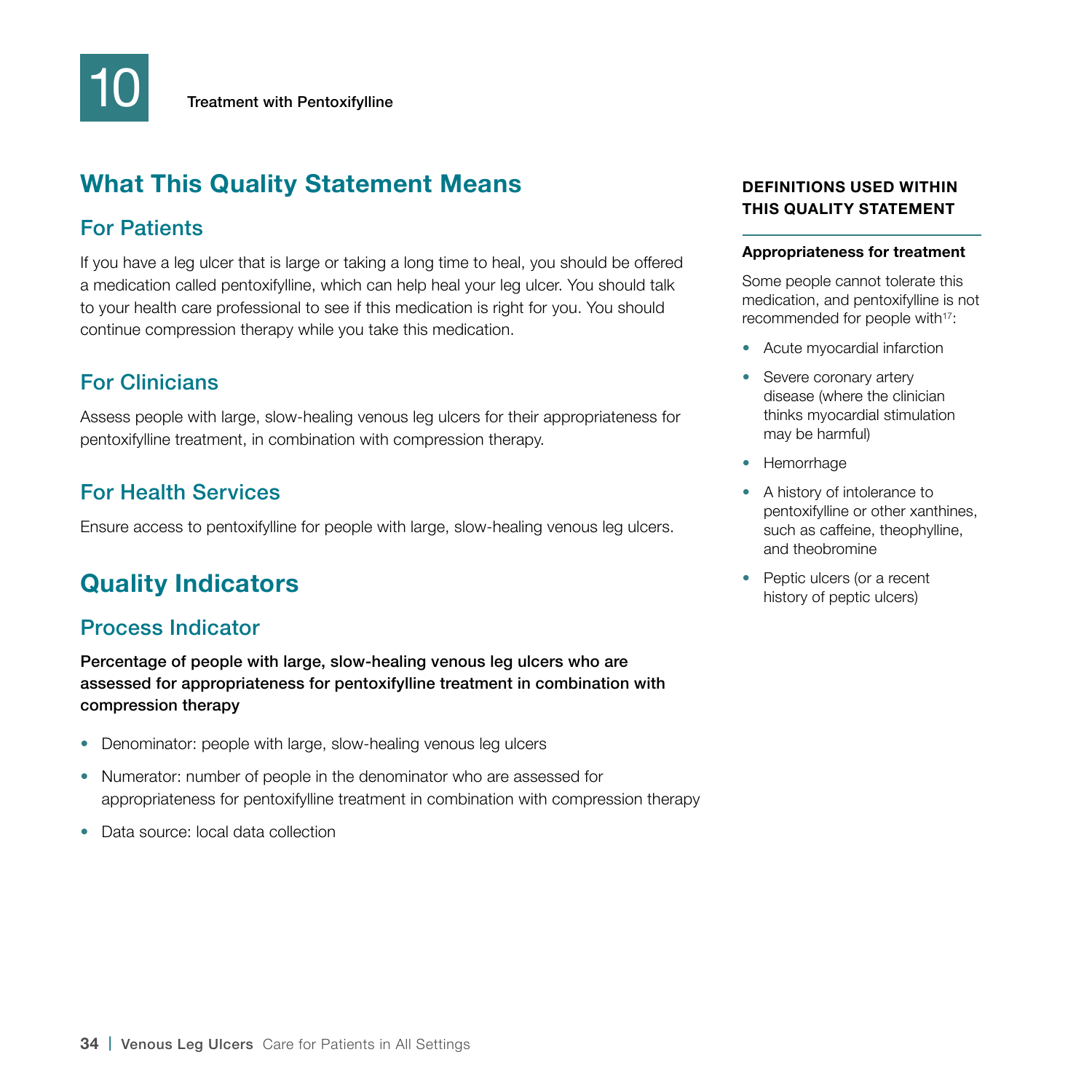# **Referral to Specialist**

**People with a venous leg ulcer that is atypical, or that fails to heal and progress within 3 months despite optimal care, are referred to a specialist.**

## **Background**

Referral to health care professionals who offer specialized services is important when ulcers are atypical or are not healing with appropriate local wound care. Referral to a specialist may be required in the following circumstances: "diagnostic uncertainty; atypical ulcer characteristics or location; suspicion of malignancy; treatment of underlying conditions, including diabetes, rheumatoid arthritis, and vasculitis; suspected

presence of peripheral arterial disease; ankle-brachial pressure index greater than 1.2; contact dermatitis; ulcers that have not healed within three months; recurring ulceration; healed ulcers with a view to venous surgery; antibiotic-resistant infected ulcers; ulcers causing uncontrolled pain"3 ; as well as cellulitis, venous thromboembolism, and variceal bleeds.<sup>2</sup>

**Sources:** Australian Wound Management Association, New Zealand Wound Care Society, 20113 | Wound Ostomy and Continence Nurses Society, 2011<sup>2</sup>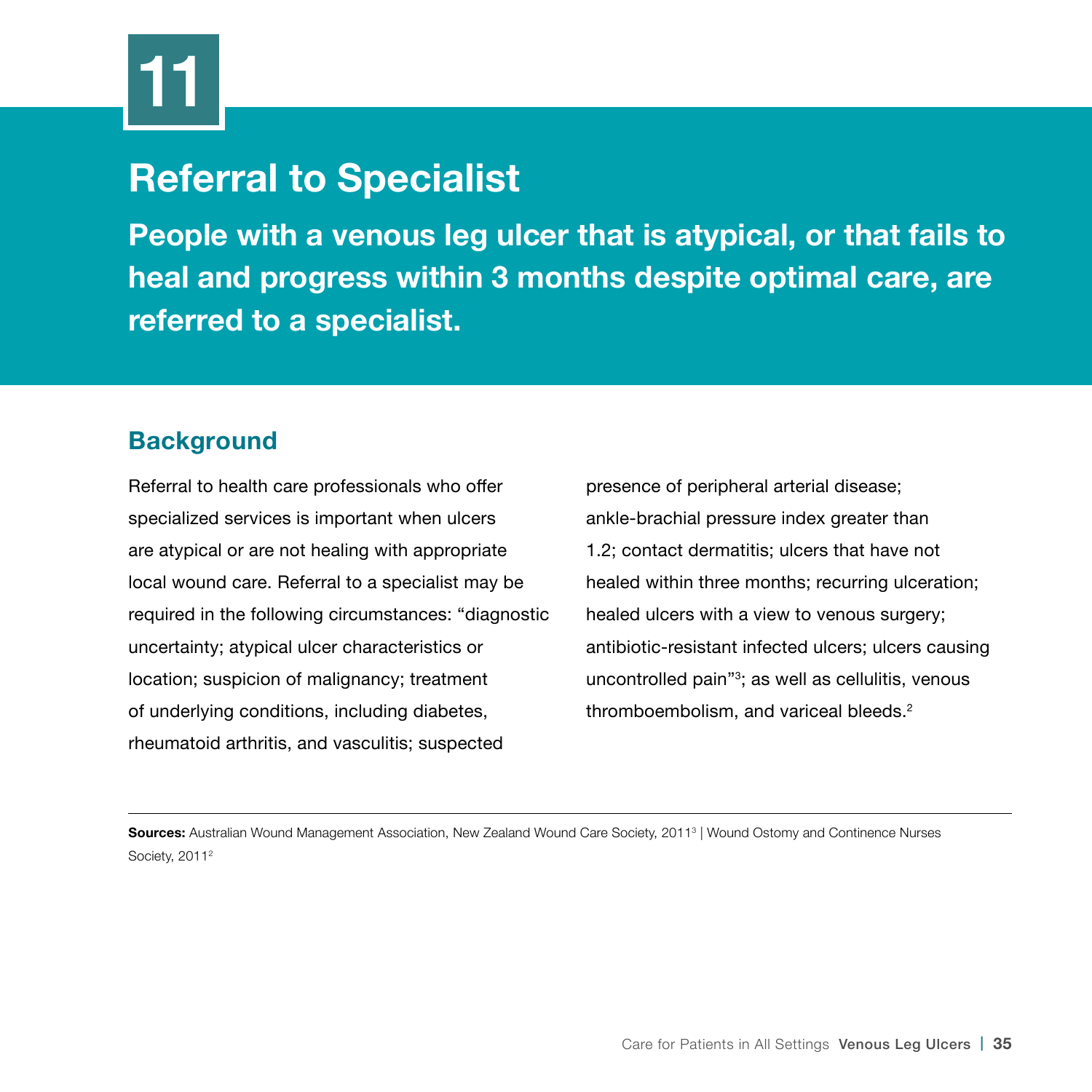## For Patients

If your leg ulcer is unusual or not healing, you should be referred to a specialist for further assessment and appropriate treatment.

## For Clinicians

Refer people with a venous leg ulcer that is atypical, or that fails to heal and progress despite optimal care, to a specialist for further assessment and appropriate treatment.

## For Health Services

Ensure that systems, procedures (protocols), and resources are in place for referral to a specialist for people with a venous leg ulcer that is atypical, or that fails to heal and progress despite optimal care.

# **Quality Indicators**

## Process Indicator

Percentage of people with a venous leg ulcer that is atypical, or that fails to heal and progress within 3 months despite optimal care, who are seen by a specialist

- Denominator: number of people with a venous leg ulcer that is atypical, or that fails to heal within 3 months and progress despite optimal care
- Numerator: number of people in the denominator who are seen by a specialist
- Data source: local data collection

### **DEFINITIONS USED WITHIN THIS QUALITY STATEMENT**

#### **Atypical ulcer**

Unusual characteristics or location.

Typical characteristics of a venous leg ulcer include:

- Location on the lower leg
- Irregular edges
- Wound bed that is shallow. ruddy red, with yellow slough and granulation tissue
- Mild, moderate, or heavy amount of exudate
- Surrounding (peri-wound) skin is macerated, crusty, scaling, or hyperpigmented
- Odour and bleeding may or may not be present

#### **Ulcer that fails to heal and progress**

A healable ulcer that has not reduced in size by 25% in 1 month or healed within 3 months despite optimal care.

#### **Specialist**

Health care professional with specialized training, experience, and expertise in wound care.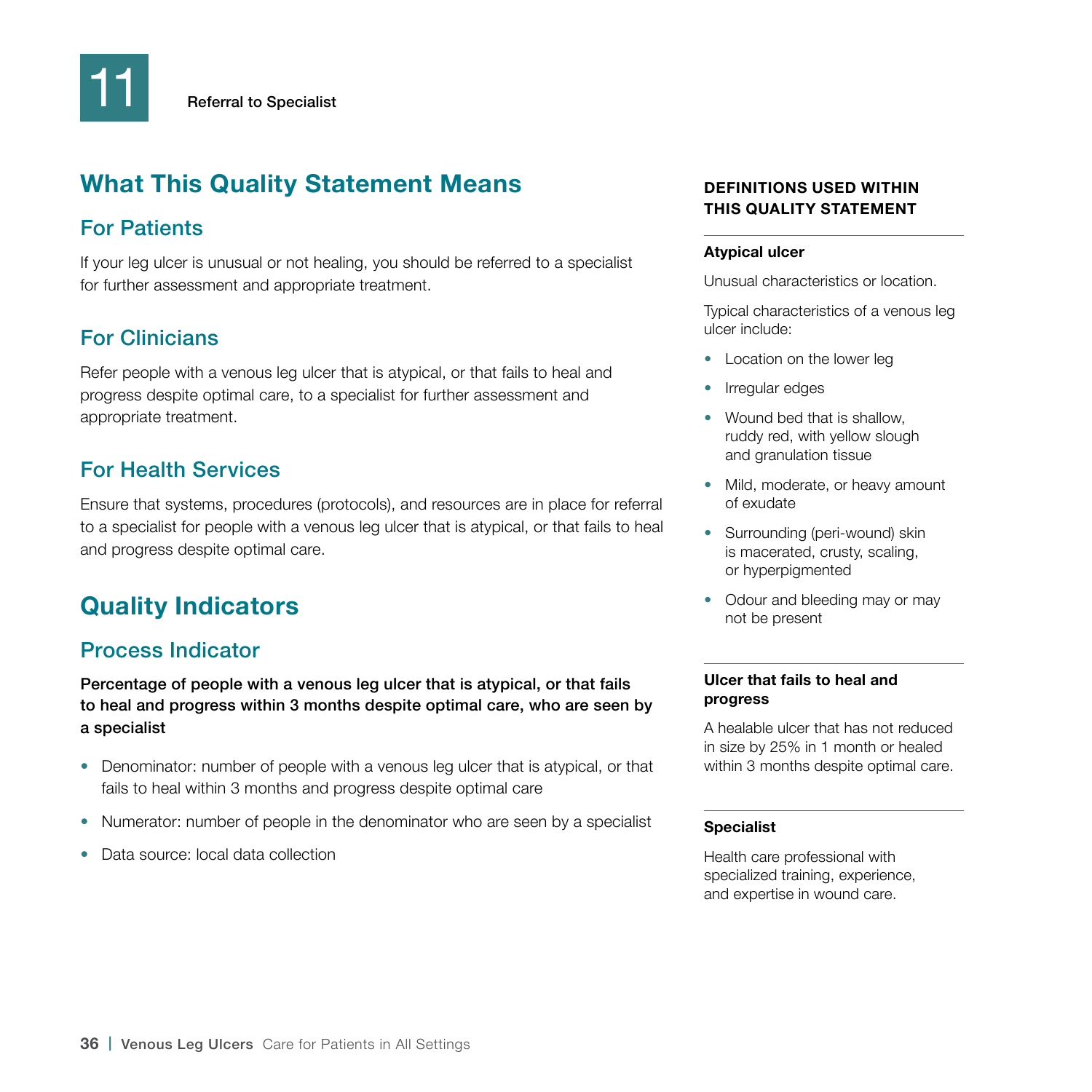

# **Health Care Provider Training and Education**

**People who have developed or are at risk of developing a venous leg ulcer receive care from health care providers with training and education in the assessment and treatment of venous leg ulcers.**

## **Background**

People who have developed or are at risk of developing venous leg ulcers benefit from individualized care by health care professionals who have specific, comprehensive training and education in the appropriate assessment and

management of these types of wounds.3 Training and education materials or programs are additional to entry-level programs and should be tailored to providers' roles and responsibilities.

**Sources:** Australian Wound Management Association, New Zealand Wound Care Society, 20113 | Registered Nurses' Association of Ontario, 20079 | Society for Vascular Surgery and the American Venous Forum, 20146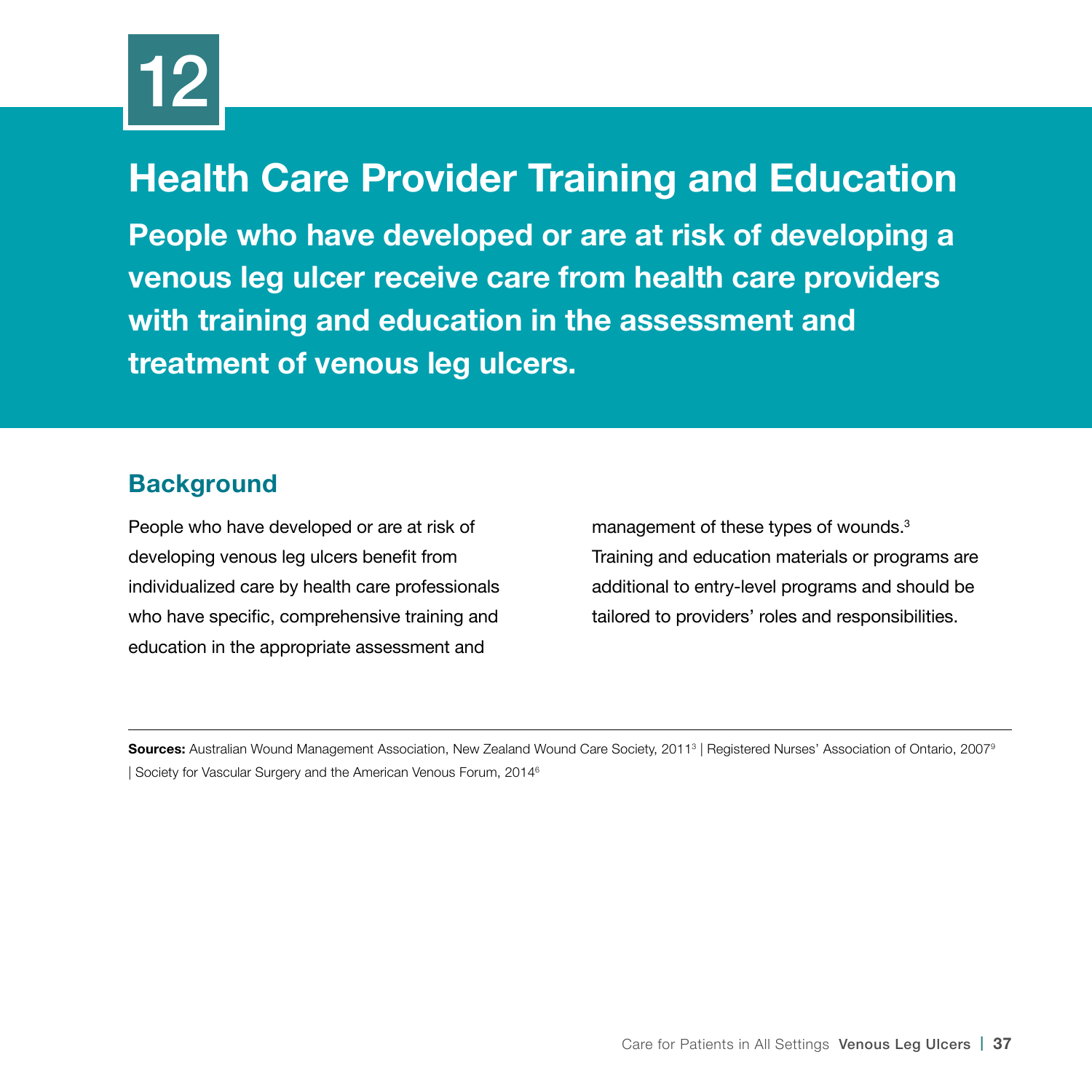

## For Patients

You should receive care from a team of health care professionals who have been trained to care for people who have a venous leg ulcer or are at risk for one.

## For Clinicians

Ensure that you have the training and education required to effectively provide care (including assessments and treatments) for people who have developed or are at risk of developing a venous leg ulcer, in accordance with your professional role.

## For Health Services

Ensure that health care providers caring for people who have developed or are at risk of developing a venous leg ulcer have training and education in how to carry out comprehensive assessments and provide appropriate treatment, including compression therapy and local wound care.

### **DEFINITIONS USED WITHIN THIS QUALITY STATEMENT**

#### **Risk of developing a venous leg ulcer**

People are at a higher risk of developing a venous leg ulcer if they have signs and symptoms of venous disease<sup>10</sup> and:

- Have had a previous leg ulcer
- Have a family history of venous disease, leg ulcers, or varicose veins
- Have a history of thrombophilia, venous thromboembolism, or phlebitis
- Have had trauma, injury, or major surgery to the leg
- Have had multiple pregnancies
- Are obese
- Have a sedentary occupation and lifestyle (people who stand or sit for long periods of time throughout the day)
- Have impaired/limited calf muscle pump function and restricted ankle range of motion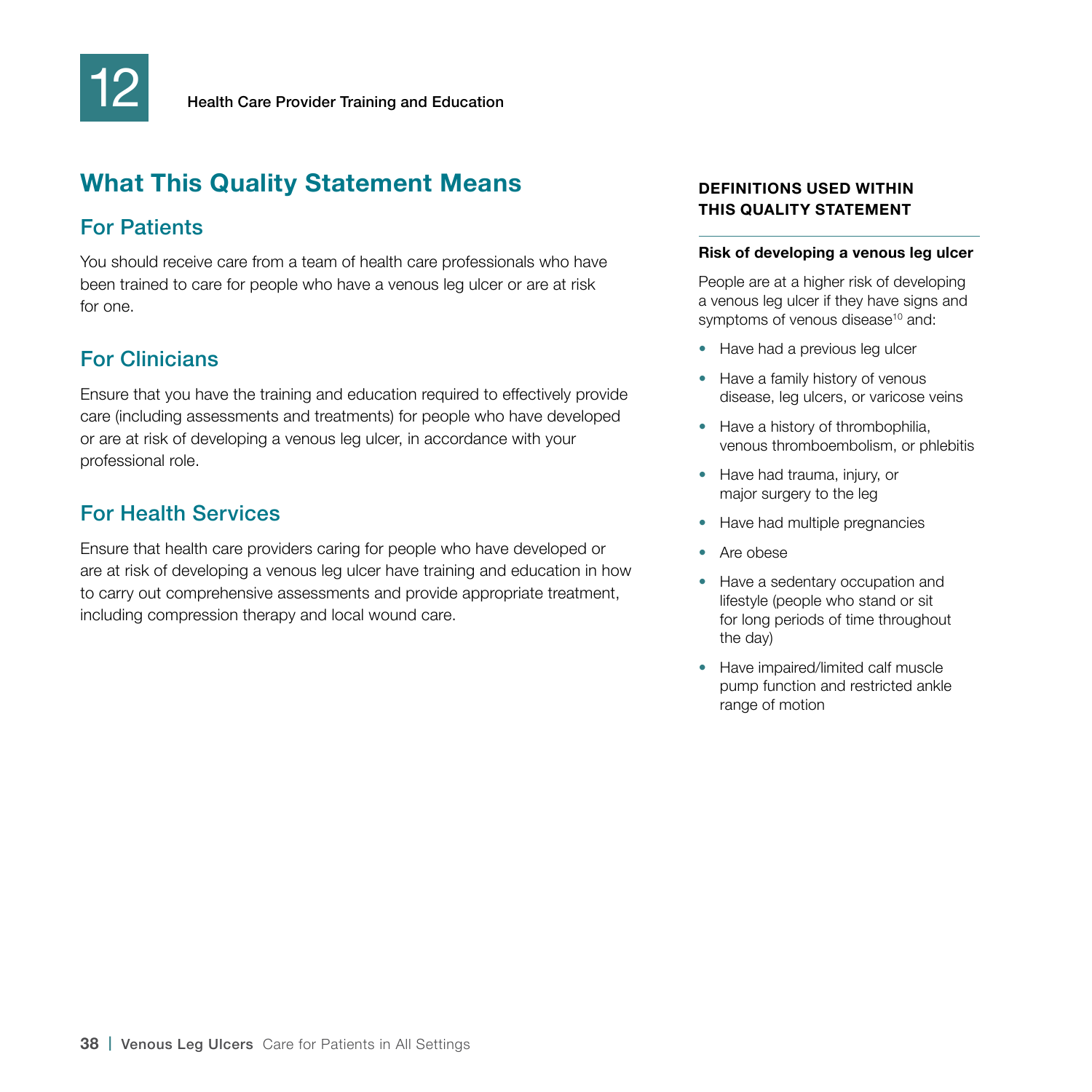

# **Quality Indicators**

## Structural Indicator

Local availability of providers trained in the assessment and management of venous leg ulcers

#### **DEFINITIONS USED WITHIN THIS QUALITY STATEMENT**

#### **Provider training and education**

These should include the following skills and information, at a minimum:

- Ankle-brachial pressure index testing (Quality Statement 1)
- Techniques for providing effective patient education (Quality Statement 2)
- Comprehensive assessment (Quality Statement 3) and individualized care planning (Quality Statement 4)
- Compression therapy (proper application and monitoring) (Quality Statement 5)
- Treatment, including local wound care (Quality Statements 6, 7, 8, 9)
- Criteria for specialist referral (Quality Statement 11)
- Primary prevention and prevention of recurrence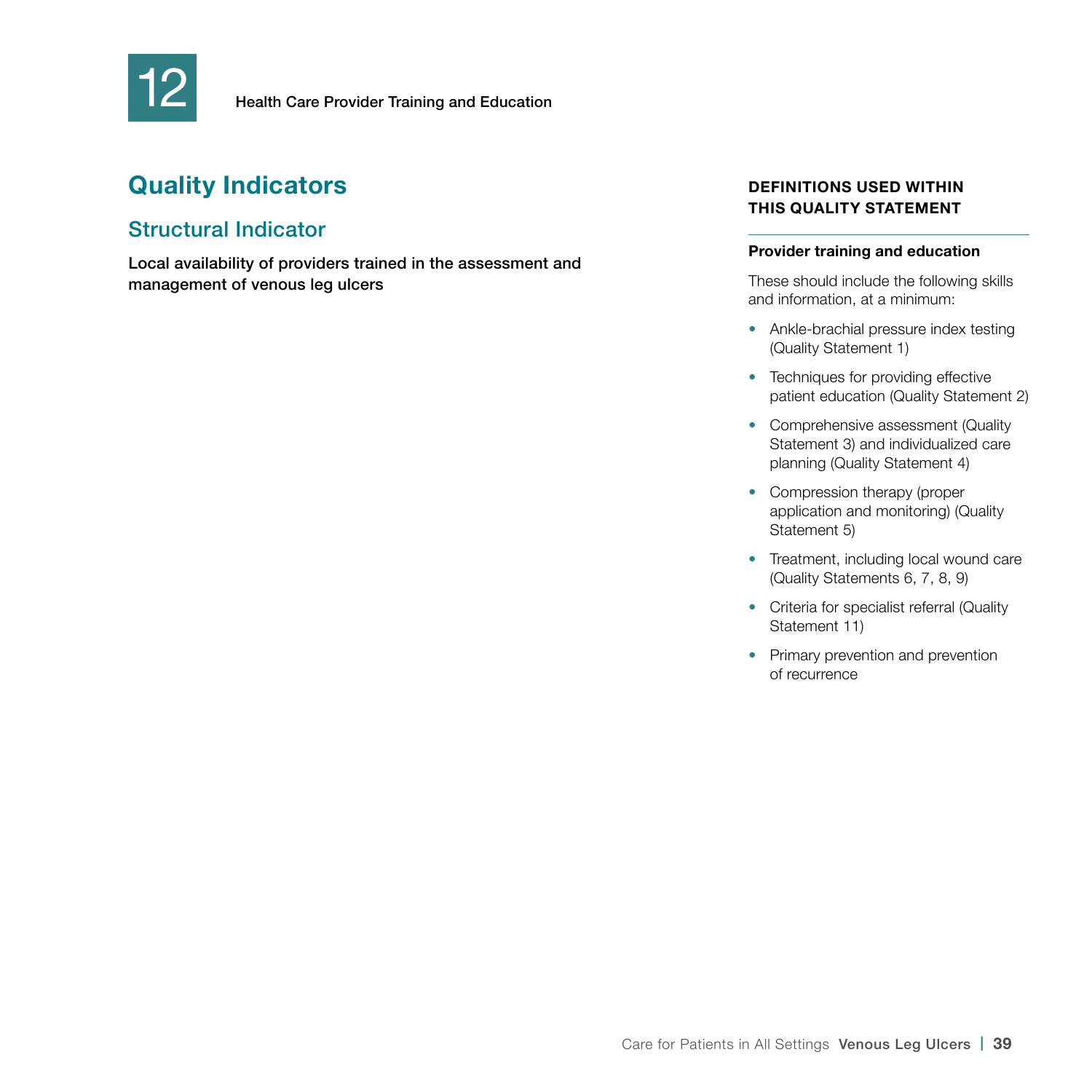# **Transitions in Care**

**People with a venous leg ulcer who transition between care settings have a team or provider who is accountable for coordination and communication to ensure the effective transfer of information related to their care.**

## **Background**

Transitions in care involve changes in providers or locations (within and between care settings)<sup>18</sup> and can increase the risk of errors and miscommunication related to a person's care. To support coordination and continuity of care, transition planning should be collaborative, involving the person with the venous leg ulcer, their family, and their caregiver(s), and incorporating their

individual concerns and preferences. To support the transfer of accurate information, all providers must document the most up-to-date information in the individualized care plan. A provider or team should be accountable for ensuring the accurate and timely transfer of information on an ongoing basis to the proper recipients as part of seamless, coordinated transitions.

**Source:** Advisory committee consensus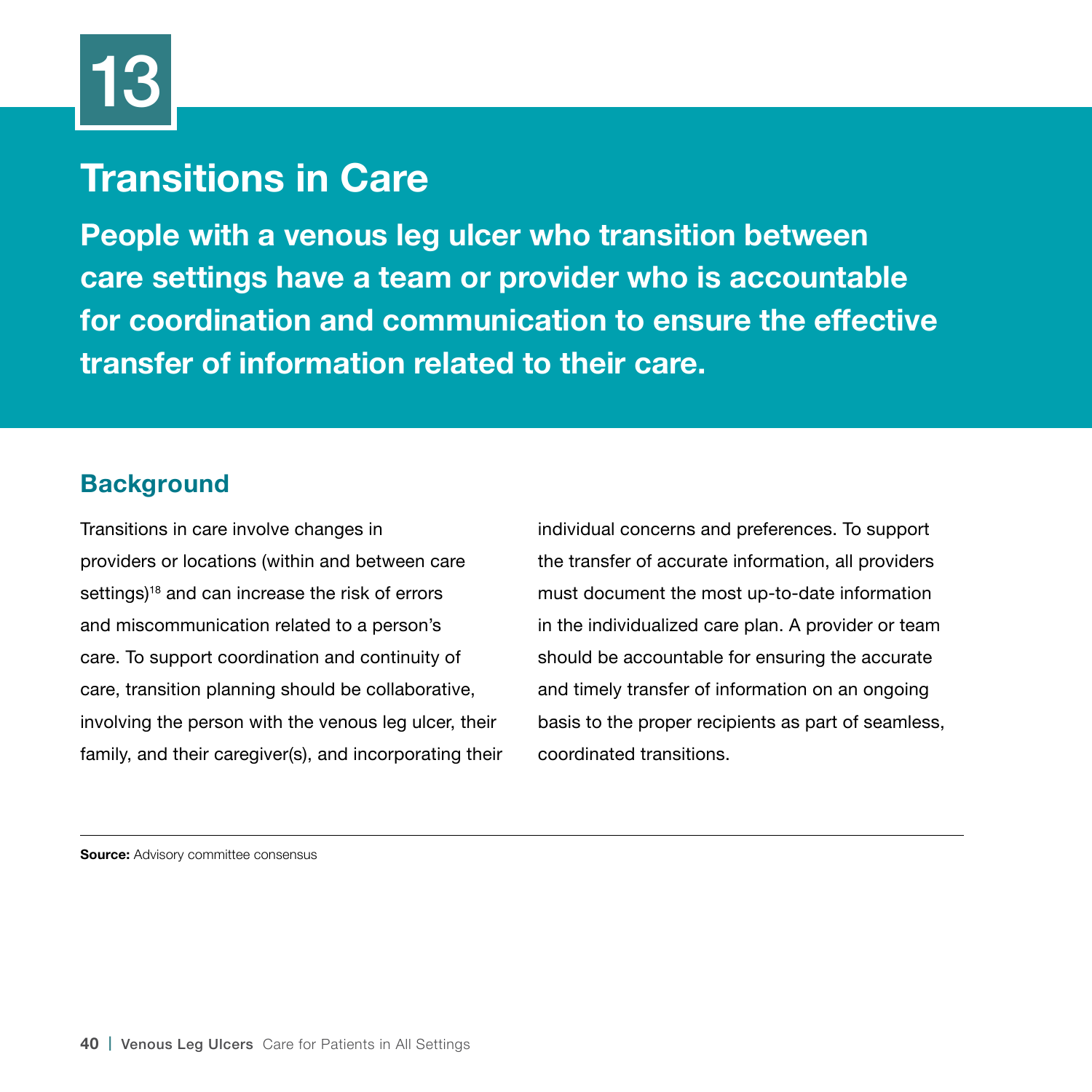

## For Patients

When you change health care settings (for example, you return home after being cared for in a hospital), your health care team or health care professional should work with you to make sure that important information is transferred with you, and that you are connected to the supports you need.

## For Clinicians

Ensure that people moving between providers or care settings have a person or team responsible for coordinating their care and transferring information.

## For Health Services

Ensure that systems, processes, and resources are in place to enable smooth transitions between care settings for people with a venous leg ulcer.

### **DEFINITIONS USED WITHIN THIS QUALITY STATEMENT**

#### **Team or provider**

This is the provider or team of providers who have an ongoing role in the coordination and delivery of health care services for the person who has developed a venous leg ulcer. Where possible, this should be a primary care provider or primary care team. Alternatively, an individual at the regional level who is responsible for care coordination could fill this role.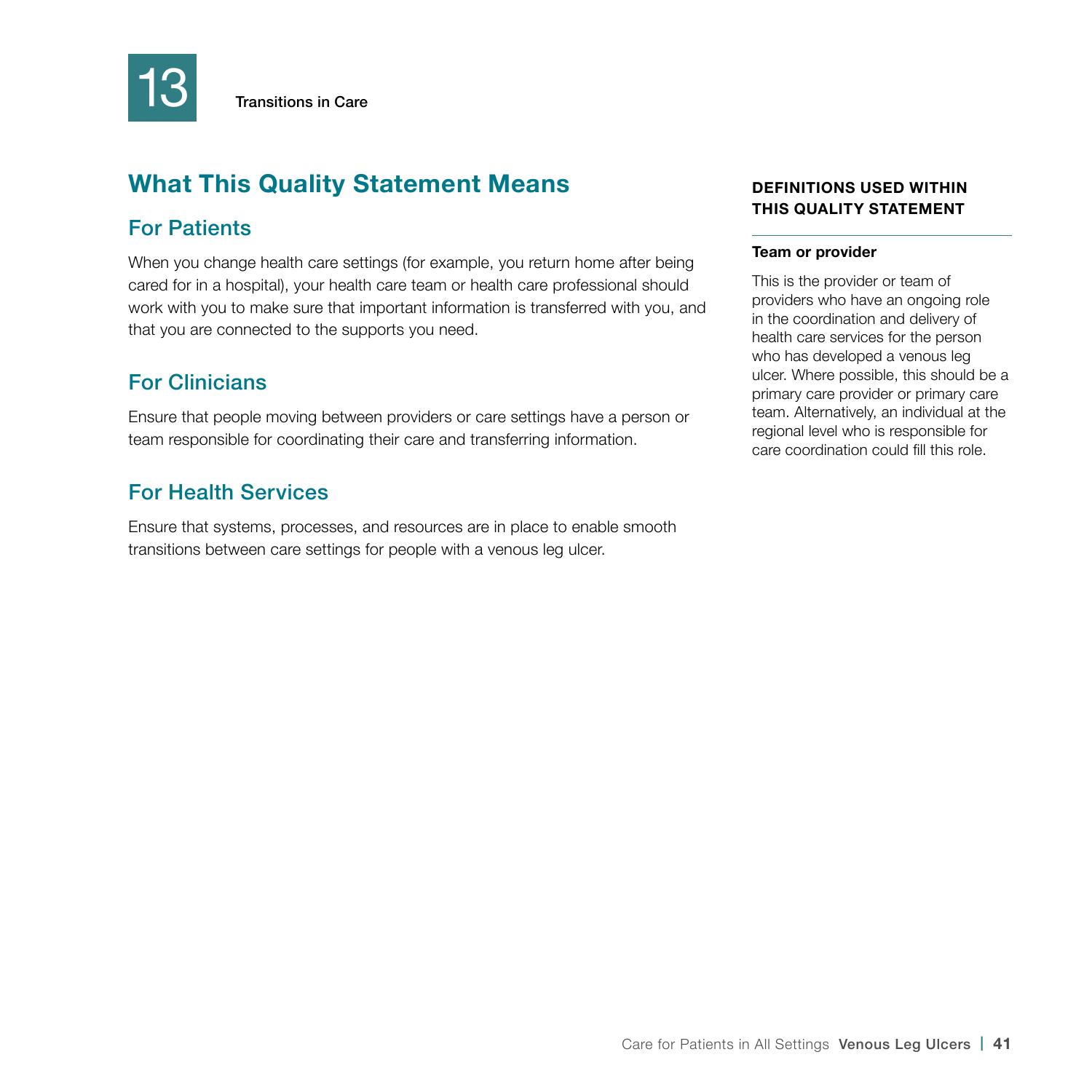# **Quality Indicators**

### Process Indicators

Percentage of people with a venous leg ulcer who transition between care settings and have a team or provider who is accountable for coordination and communication to ensure the effective transfer of information related to their care

- Denominator: number of people with a venous leg ulcer who transition between care settings
- Numerator: number of people in the denominator who have a team or provider who is accountable for coordination and communication to ensure the effective transfer of information related to their care
- Data source: local data collection

#### Percentage of people with a venous leg ulcer who transition between care settings and report that their team or provider knew about their medical history

- Denominator: number of people with a venous leg ulcer who transition between care settings and answer the question, "During your most recent visit, did this team or provider seem to know about your medical history?"
- Numerator: number of people in the denominator who answer "Yes"
- Data source: local data collection

#### Percentage of people with a venous leg ulcer who transition between care settings and report that there was good communication about their care between their team and care providers

- Denominator: number of people with a venous leg ulcer who transition between care settings and answer the question, "Do you feel that there was good communication about your care between your team, doctors, nurses, and other staff?"
- Numerator: number of people in the denominator who answer "Usually" or "Always"
- Data source: local data collection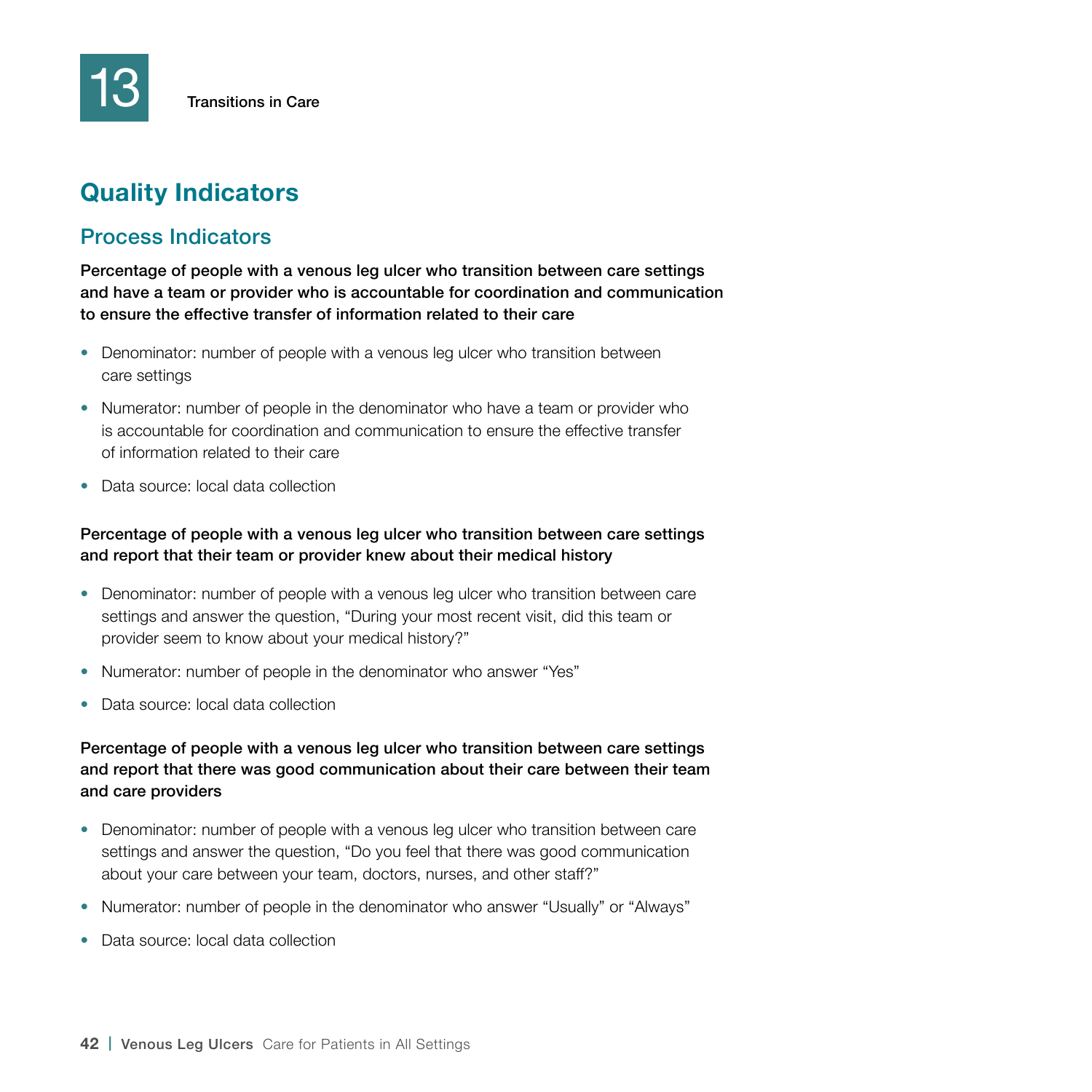# **Acknowledgements**

## **Advisory Committee**

Health Quality Ontario thanks the following individuals for their generous, voluntary contributions of time and expertise to help create this quality standard:

**Laura Teague (co-chair)** Nurse practitioner, Wound Care, St. Michael's Hospital

**Gary Sibbald (co-chair)** Professor, Public Health and Medicine, Dermatology and Internal Medicine,

University of Toronto, Trillium Health **Partners** 

**Mohamed S. Awan** Lived Experience Advisor

**Jacklyn Baljit** Clinical Program Lead, Ontario Association of Community Care Access Centres

**Josie Barbita** Director, Professional Practice, Toronto Central Community Care Access Centre

**Mariam Botros** Executive Director, Canadian Association of Wound Care

**Catherine Butler** Vice President, Clinical Care, Champlain Community Care Access Centre

**Elaine Calvert** Director of Quality and Clinical Practice, Thrive Group

**Lucy Coppola** Director, Erie St. Clair Community Care Access Centre

**Lindsey Cosh** Circle of Care Coordinator, Southern Ontario Aboriginal Diabetes Initiative

**Bridget Davidson** Executive Director, Canadian Malnutrition Task Force

**Robyn Evans** Director, Wound Healing Clinic, Family Medicine Wound Care, Women's College Hospital

**Catherine Harley** Executive Director, Wound Care (IIWCC), Canadian Association for Enterostomal Therapy

**Connie Harris** Clinical Nurse Specialist, Private Practice, Clinical Consultant on Education and Research

**Pamela Houghton** Professor, Physical Therapy, University of Western Ontario

**Sharon Hunter** Care Manager, Nursing Program, CBI Home Health

**Devon Jahnke** Chiropodist and Diabetes Educator, Health Sciences North

**David Keast** Medical Director, Chronic Wound Clinic, Parkwood Institute

**Kimberly LeBlanc** Nurse, KDS Professional Consulting

**James Mahoney** Plastic Surgeon, St. Michael's Hospital

**Colleen McGillivray** Physical Medicine and Rehabilitation, University Health Network Toronto Rehabilitation Institute

**Ann-Marie McLaren** Chiropodist and Foot Specialist, Wound Team, St. Michael's Hospital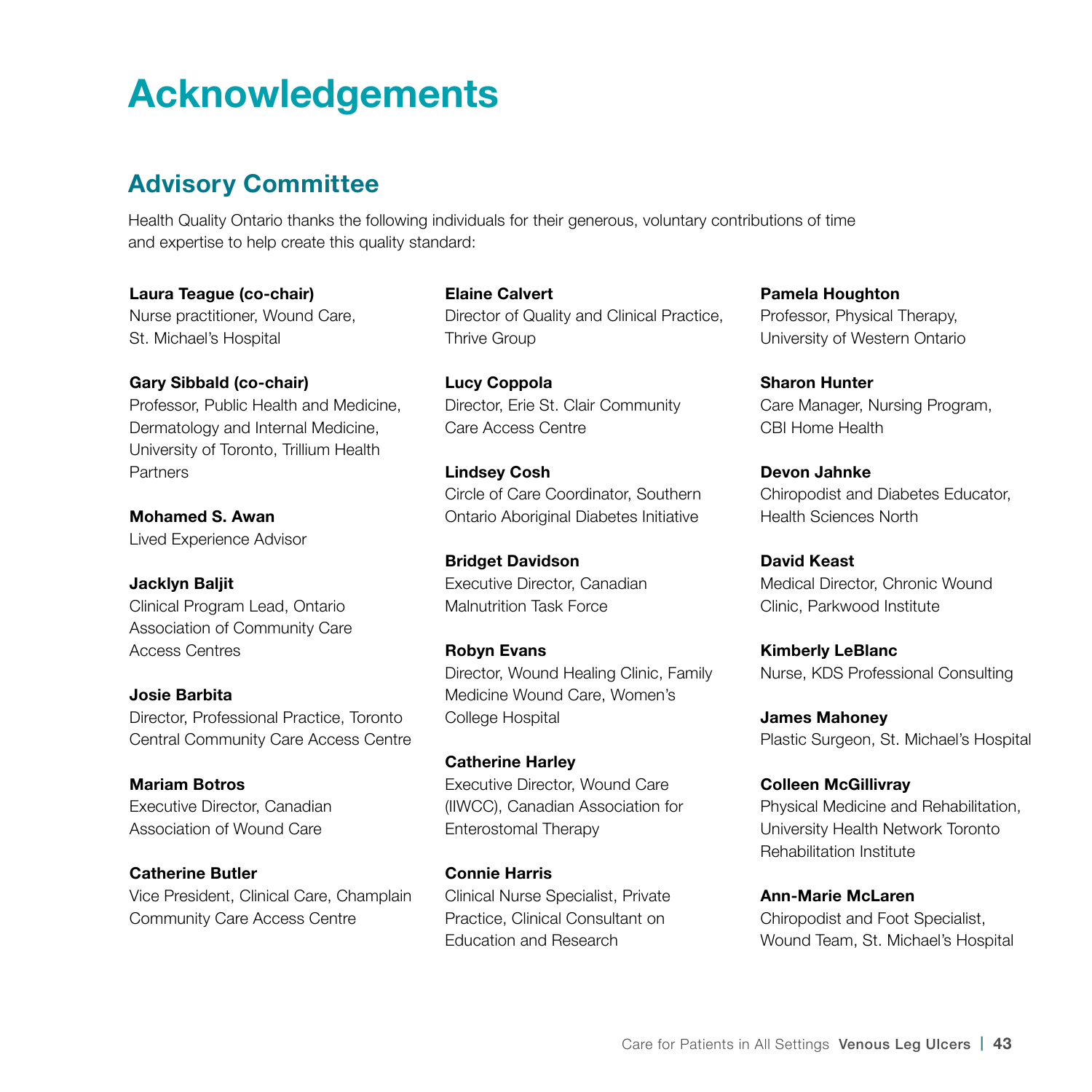#### Acknowledgements

**ADVISORY COMMITTEE** CONTINUED

**Joshua Moralejo** Nursing Practice Leader, Salvation Army Toronto Grace Health Centre

**Linda O'Rourke** Lived Experience Advisor

**Deirdre O'Sullivan-Drombolis** Physical Therapist, Riverside Health Care

#### **Norma Skinner**

Community Care Coordinator, Thunder Bay Short Stay Wound and Medical Supply; Coordinator, North West Community Care Access Centre

#### **Karen Smith**

Associate Professor and Associate Dean, Continuing Professional Development, Queen's University

**Michael Stacey** Vascular Surgeon, Hamilton Health Sciences Centre and McMaster University

**Ruth Thompson** Chiropodist, Ottawa Hospital

**Evelyn Williams** President, Ontario Long-Term Care **Clinicians** 

**Valerie Winberg** Nurse Practitioner, Twin Bridges Nurse Practitioner–Led Clinic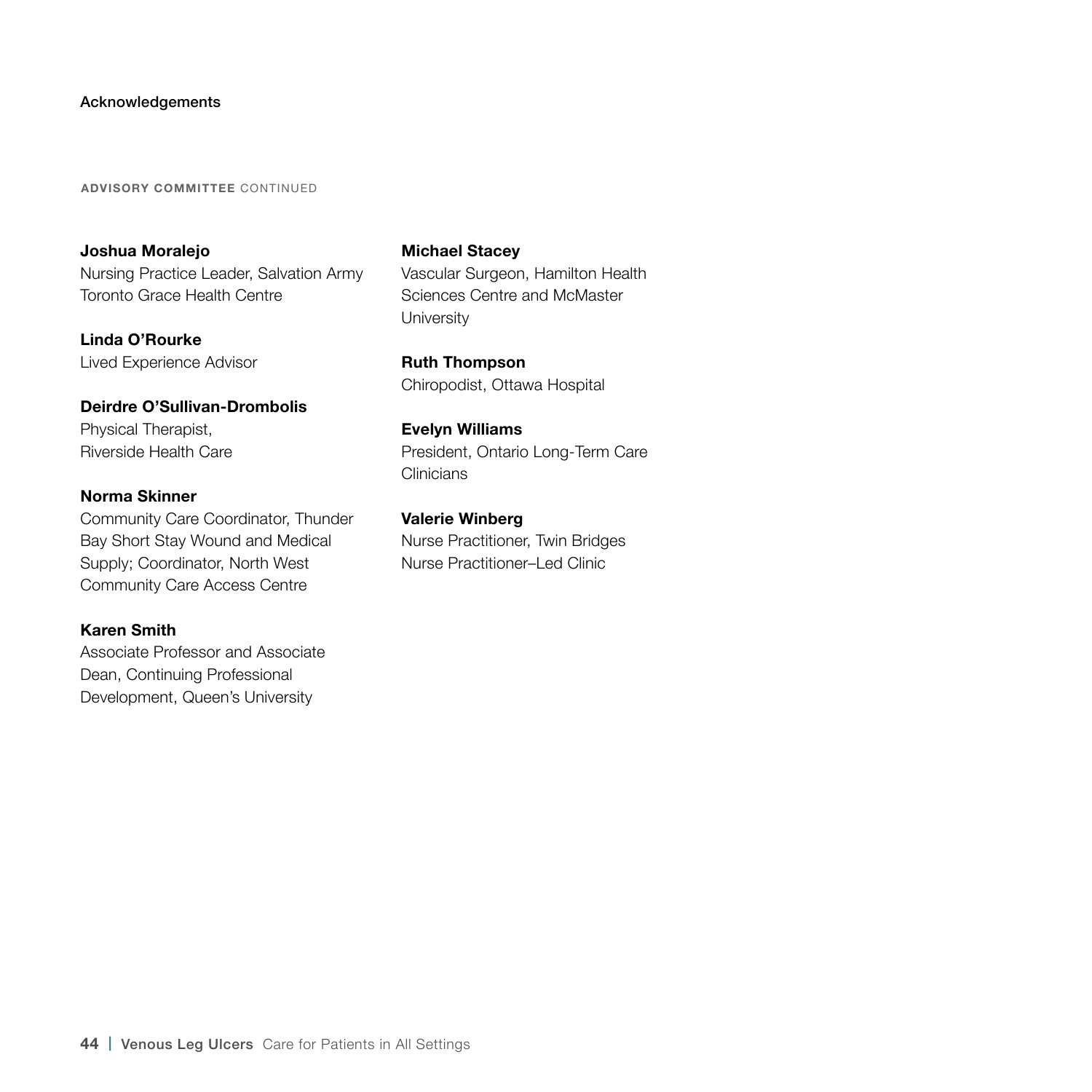# **References**

- **1.** Canadian Institute for Health Information. Compromised wounds in Canada. Ottawa (ON): The Institute; 2013.
- **2.** Wound Ostomy and Continence Nurses Society. Guideline on management of wounds in patients with lower-extremity venous disease. Mount Laurel (NJ): The Society; 2011.
- **3.** Australian Wound Management Association, New Zealand Wound Care Society. Australian and New Zealand clinical practice guideline on prevention and management of venous leg ulcers. Osborne Park (Western Australia): Cambridge Publishing; 2011.
- **4.** Reeder SWI, Eggen C, Maessen-Visch MB, de Roos K-P, Martino Neumann HA. Recurrence of venous leg ulceration. Rev Vasc Med. 2013;1(4):63-5.
- **5.** Zwarenstein M, Dainty K, Sharif S. Final report: evaluation of the integrated client care (wound care) project [Internet]. Toronto (ON): Institute for Clinical Evaluative Sciences; 2015 [cited 2016 Apr]. Available from: http://www.ices.on.ca/~/media/Files/ICCP/ ICCWound%20Care%20Evaluation%20-%20Final%20 Report%20-%20March%2023%202015.ashx
- **6.** O'Donnell TF, Jr., Passman MA, Marston WA, Ennis WJ, Dalsing M, Kistner RL, et al. Management of venous leg ulcers: clinical practice guidelines of the Society for Vascular Surgery and the American Venous Forum. J Vasc Surg. 2014;60(2 Suppl):3s-59s.
- **7.** International Working Group on the Diabetic Foot. IWGDF guidance on the management and prevention of foot problems in diabetes 2015. The Netherlands: IWGDF; 2015.
- **8.** Rooke TW, Hirsch AT, Misra S, Sidawy AN, Beckman JA, Findeiss LK, et al. 2011 ACCF/AHA focused update of the guideline for the management of patients with peripheral artery disease (updating the 2005 guideline). Vasc Med. 2011;16(6):452-76.
- **9.** Registered Nurses' Association of Ontario. Assessment and management of venous leg ulcers. Toronto (ON): The Association; 2007.
- **10.** Eklof B, Perrin M, Delis KT, Rutherford RB, Gloviczki P. Updated terminology of chronic venous disorders: the VEIN-TERM transatlantic interdisciplinary consensus document. J Vasc Surg. 2009;49(2):498-501.
- **11.** Sibbald RG, Elliott JA, Ayello EA, Somayaji R. Optimizing the moisture management tightrope with wound bed preparation 2015. Adv Skin Wound Care. 2015;28(10):466-76; quiz 77-8.
- **12.** Rodd-Nielsen E, Brown J, Brooke J, Fatum H, Hill M, Morin J, et al. Evidence-based recommendations for conservative sharp wound debridement. Ottawa (ON). Canadian Association for Enterostomal Therapy; 2011.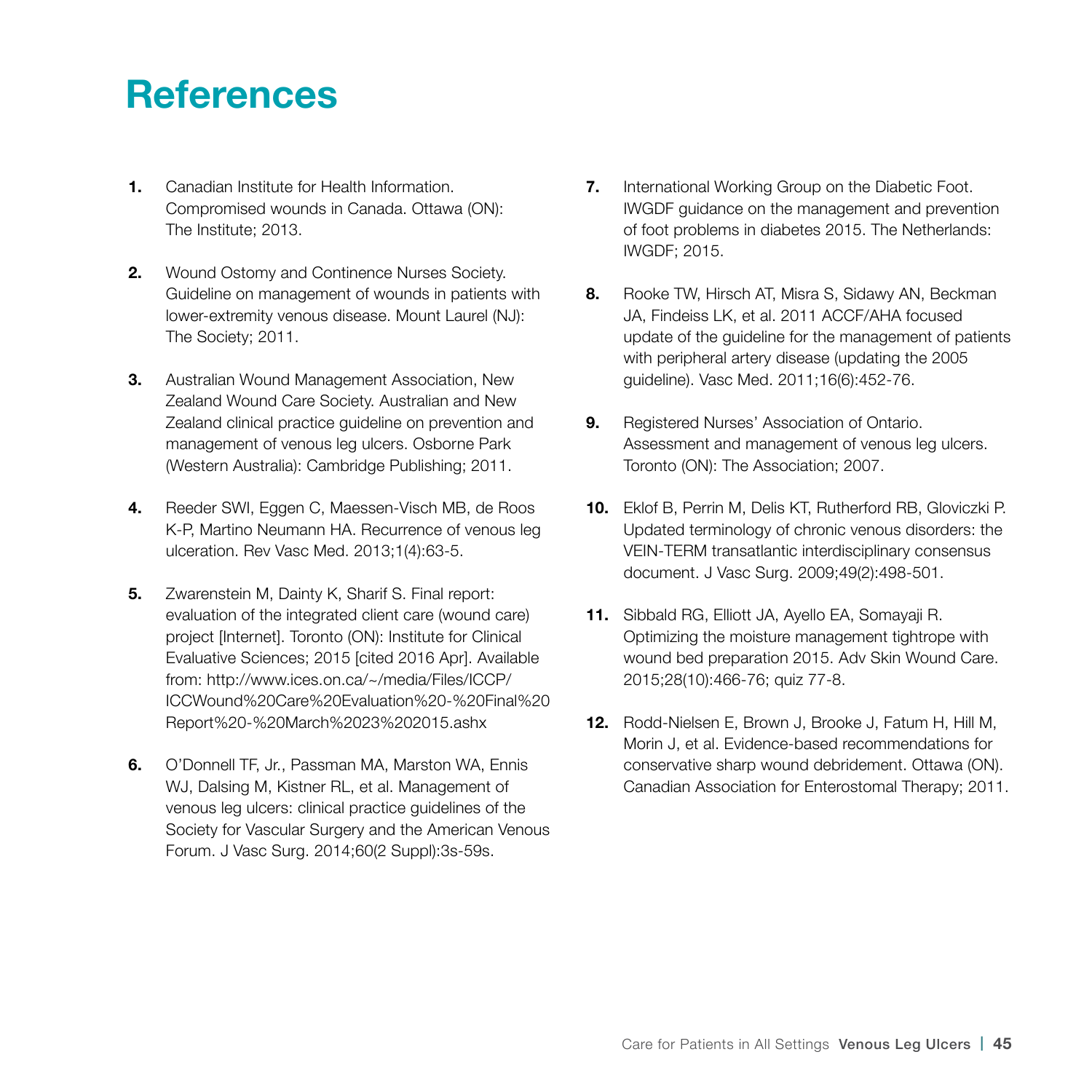#### **References**

#### **REFERENCES** CONTINUED

- **13.** World Health Organization. Antimicrobial resistance: global report on surveillance [Internet]. Geneva (Switzerland): The Organization; 2014. Available from: http://apps.who.int/iris/ bitstream/10665/112642/1/9789241564748\_eng. pdf?ua=1
- **14.** Woo KY, Sibbald RG. A cross-sectional validation study of using NERDS and STONEES to assess bacterial burden. Ostomy Wound Manage. 2009;55(8):40-8.
- **15.** Jull AB, Arroll B, Parag V, Waters J. Pentoxifylline for treating venous leg ulcers. Cochrane Database Syst Rev. 2012;12:Cd001733.
- **16.** Nelson EA, Adderley U. Venous leg ulcers. Systematic review. BMJ Clin Evid. 2016;1:1902.
- **17.** AA Pharma Inc. Pentoxifylline sustained-release tablets [product monograph]. Vaughan (ON): AA Pharma Inc.; 2012 July 10.
- **18.** Registered Nurses' Association of Ontario. Care transitions. Toronto (ON): The Association; 2014.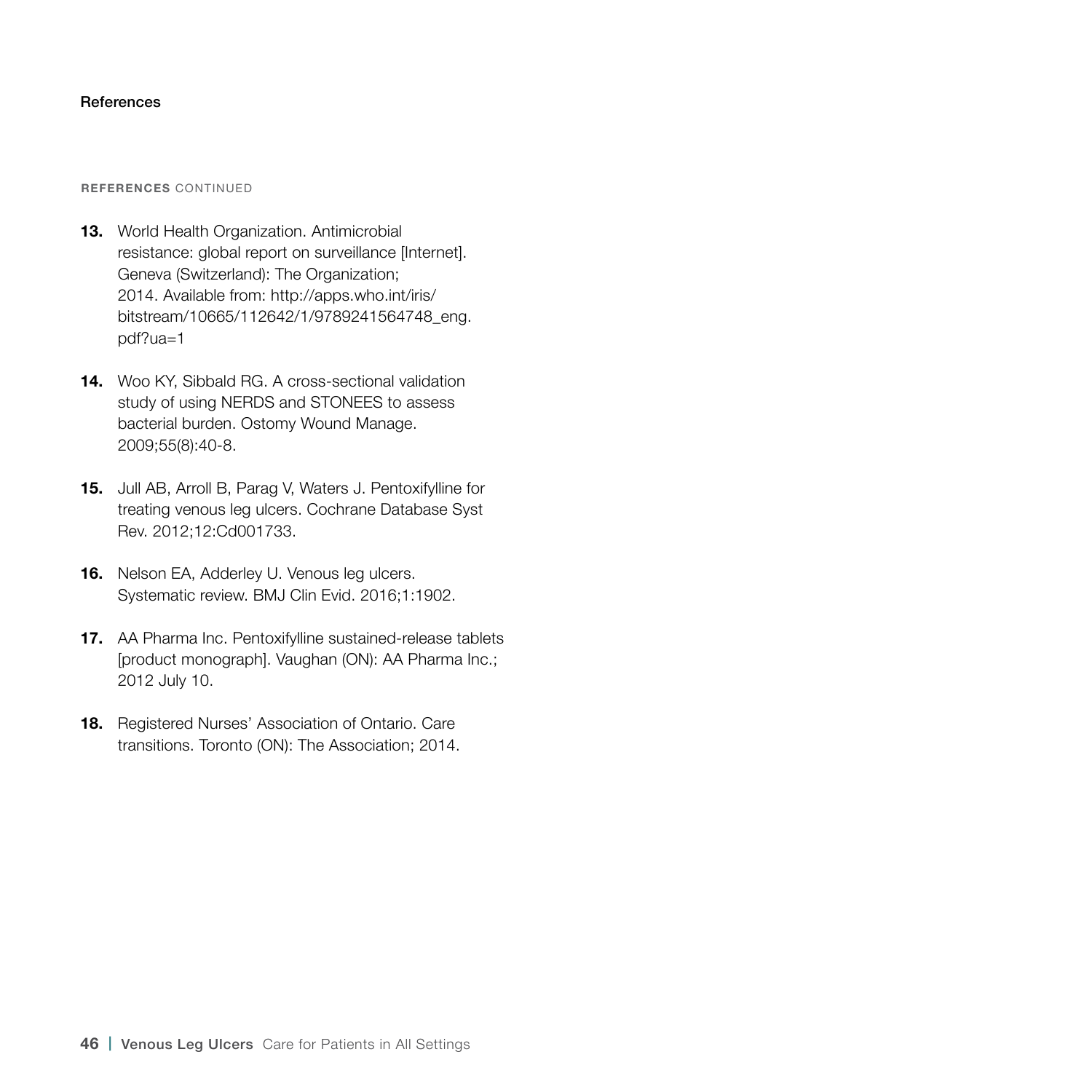# **About Health Quality Ontario**

Health Quality Ontario is the provincial advisor on the quality of health care. We are motivated by a single-minded purpose: **Better health for all Ontarians.**

## **Who We Are**

We are a scientifically rigorous group with diverse areas of expertise. We strive for complete objectivity, and look at things from a vantage point that allows us to see the forest and the trees. We work in partnership with health care providers and organizations across the system, and engage with patients themselves, to help initiate substantial and sustainable change to the province's complex health system.

## **What We Do**

We define the meaning of quality as it pertains to health care, and provide strategic advice so all the parts of the system can improve. We also analyze virtually all aspects of Ontario's health care. This includes looking at the overall health of Ontarians, how well different areas of the system are working together, and most importantly, patient experience. We then produce comprehensive, objective reports based on data, facts and the voice of patients, caregivers, and those who work each day in the health system. As well, we make recommendations on how to improve care using the best evidence. Finally, we support large scale quality improvements by working with our partners to facilitate ways for health care providers to learn from each other and share innovative approaches.

## **Why It Matters**

We recognize that, as a system, we have much to be proud of, but also that it often falls short of being the best it can be. Plus certain vulnerable segments of the population are not receiving acceptable levels of attention. Our intent at Health Quality Ontario is to continuously improve the quality of health care in this province regardless of who you are or where you live. We are driven by the desire to make the system better, and by the inarguable fact that better has no limit.